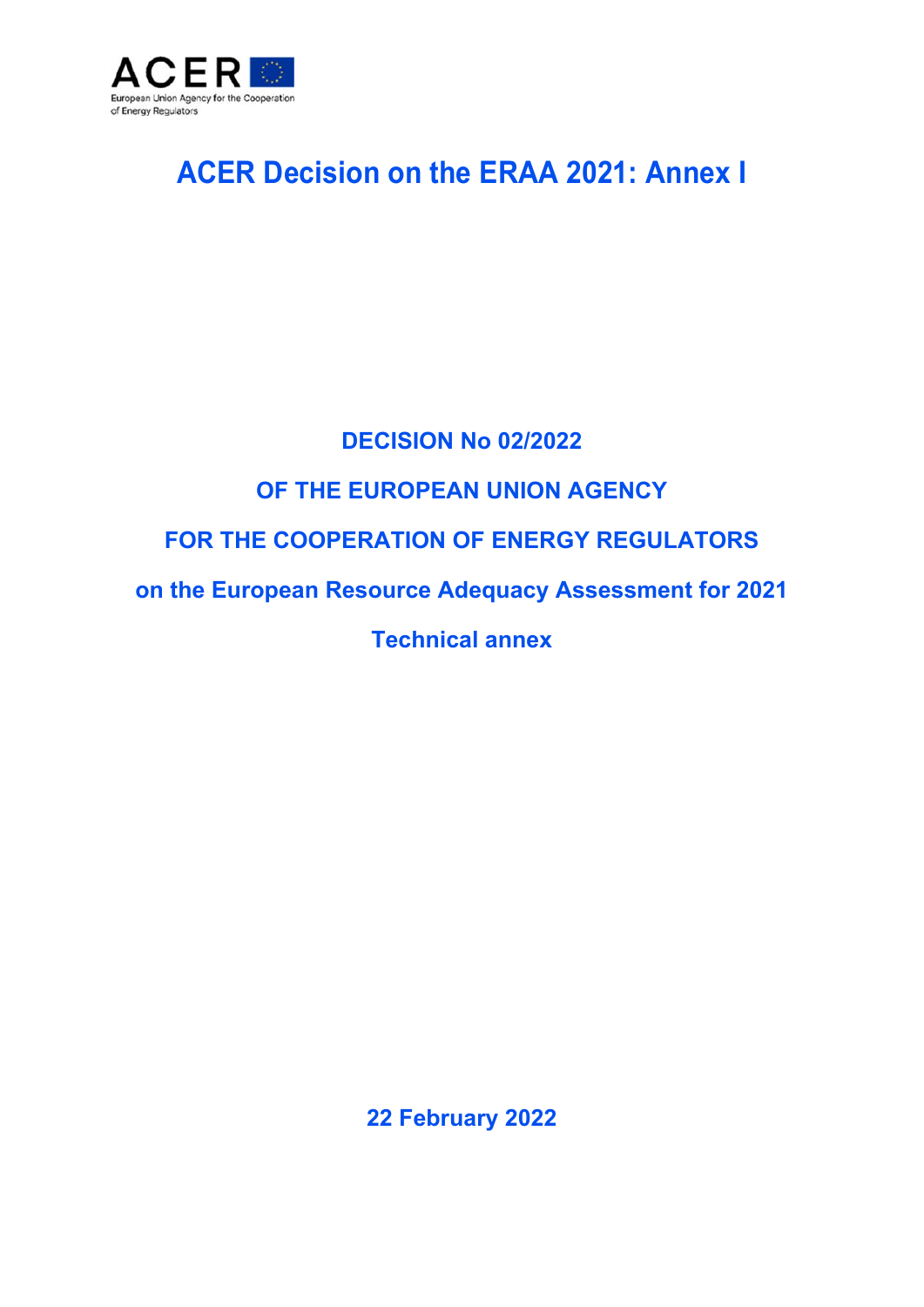# **Table of Contents**

| 1.     |                                                                                |  |
|--------|--------------------------------------------------------------------------------|--|
| 1.1.   |                                                                                |  |
| 1.2.   |                                                                                |  |
| 2.     |                                                                                |  |
| 2.1.   |                                                                                |  |
| 2.1.1. |                                                                                |  |
| 2.1.2. |                                                                                |  |
| 2.2.   |                                                                                |  |
| 2.3.   |                                                                                |  |
| 2.4.   |                                                                                |  |
| 2.4.1. |                                                                                |  |
| 2.4.2. |                                                                                |  |
| 2.4.3. |                                                                                |  |
| 2.4.4. |                                                                                |  |
| 2.4.5. |                                                                                |  |
| 2.4.6. |                                                                                |  |
| 3.     |                                                                                |  |
| 3.1.   |                                                                                |  |
| 3.2.   |                                                                                |  |
| 3.3.   |                                                                                |  |
| 3.3.1. | Consistency between the economic viability assessment and economic dispatch 31 |  |
| 3.3.2. |                                                                                |  |
| 3.4.   |                                                                                |  |
| 4.     |                                                                                |  |
| 4.1.   |                                                                                |  |
| 4.1.1. |                                                                                |  |
| 4.1.2. |                                                                                |  |
| 4.1.3. |                                                                                |  |
| 5.     |                                                                                |  |
| 5.1.   |                                                                                |  |
| 5.2.   |                                                                                |  |
| 5.3.   |                                                                                |  |
| 5.3.1. |                                                                                |  |
| 5.3.2. |                                                                                |  |
| 5.3.3. |                                                                                |  |
| 5.4.   |                                                                                |  |
| 6.     |                                                                                |  |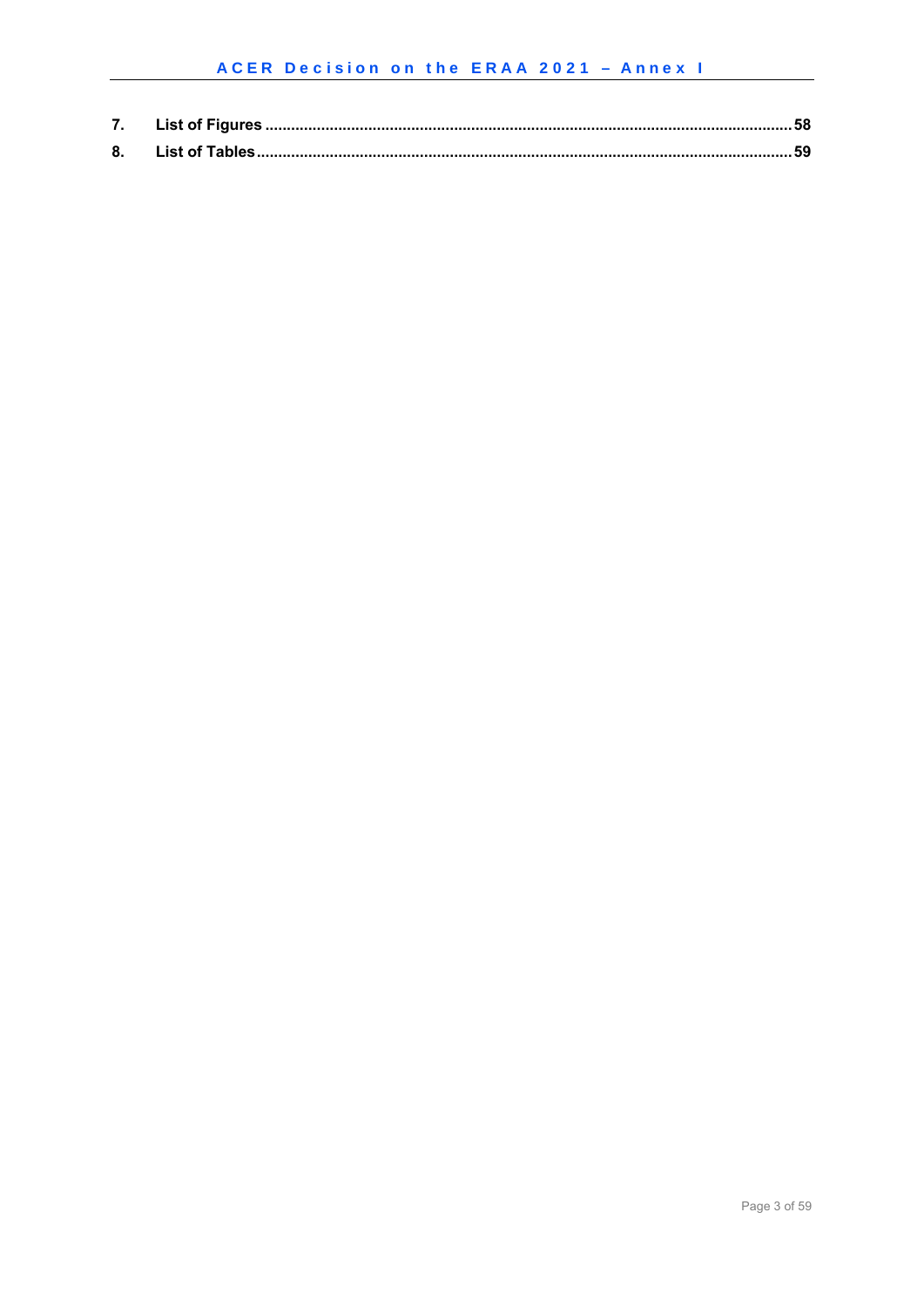## **1. Scope of Technical annex<sup>1</sup>**

### **1.1. Scope of Annex**

1

The Technical annex provides a detailed assessment of the European Resource Adequacy Assessment 2021 ('ERAA 2021')<sup>2</sup> and complements the Decision;<sup>3</sup> the two should be read in conjunction. The Technical annex supplements ACER's assessment of the ERAA 2021 concerning the high-level requirements of the Electricity Regulation (as described in section 6 of the Decision), by providing a comprehensive technical review for a number of them. 4 The scope of the Technical annex is the ERAA methodology itself; as such, it goes one step beyond the Decision. The assessment follows the framework of the ERAA methodology and is structured as follows:

- The second chapter focuses on the scenarios and sensitivities, for example the different scenario elements, such as demand and generation. It primarily covers Articles 3, 4 and 5 of the ERAA methodology.
- The third chapter details ACER's assessment of the Economic Viability Assessment (EVA) regarding Article 6 of the ERAA methodology.
- The fourth chapter focuses on Article 7 of the methodology that concerns the implementation of the economic dispatch in the ERAA 2021.
- Finally, the fifth chapter presents ACER's detailed assessment of the flow-based proof of concept included in the ERAA 2021, related to Article 4(6) of the methodology.

Given this is the first ever ERAA, and that the implementation of the ERAA methodology is under development in several areas, the Technical annex focuses on the application of the methodology in the ERAA 2021. It pays particular attention to the new developments in the ERAA 2021, compared to its predecessor (the Mid-Term Adequacy Forecast 2020), specifically the EVA and flow-based approaches. Where the ERAA 2021 diverges from the ERAA methodology, and to the extent possible, ACER assesses qualitatively the potential impacts on the adequacy risk indicators.

The Technical annex offers a review of the ERAA 2021 assumptions used for 2025 that are expected to have the most significant impact on the results.<sup>5</sup> As the implementation of the ERAA methodology progresses, ACER anticipates its review to increasingly shift from implementation aspects of the methodology towards the assumptions used in the annual ERAAs.

<sup>1</sup> ACER would like to acknowledge the contribution of the European Commission's Joint Research Centre (JRC) in assessing the ERAA 2021. The JRC assisted with the review of certain aspects of the ERAA 2021, i.e.: flow-based proof of concept, ex-ante optimisation of storage and ex-ante optimisation for planned maintenance. In addition, the JRC assisted ACER with refining the minimum expectations for the ERAA 2021 and the recommendations for the ERAA 2022.

 $2$  The executive summary, annexes and input data of the ERAA 2021 are referred to as 'the Report'.

 $^3$  The following elements are discussed in the Decision and not explored further in the Technical annex: Geographical scope of the ERAA 2021; Temporal scope of the ERAA 2021; Scenario framework; Scenario framework and the greenhouse gas emissions target; Energy efficiency measures; Interconnection and network development; National implementation plans; Probabilistic assessment; Single modelling tool; Out-of-market capacity resources; and Identification of sources of resource adequacy concerns. ACER's assessment of the procedural requirements for the ERAA are also discussed in the Decision.

<sup>4</sup> This includes the following aspects: Economic viability assessment; Storage; Cross-zonal capacity calculation (including the flow-based proof of concept); Demand-side response and sectorial integration; and Transparency.

<sup>&</sup>lt;sup>5</sup> Modelled year 2030 is outside the scope of the Technical annex, due to the significant simplifications considered for this year, for example the lack of central reference scenarios and the consideration of a 40% emissions reduction target, in contrast to the recently established 55% emissions reduction target, which undermines the value of the 2030 scenarios.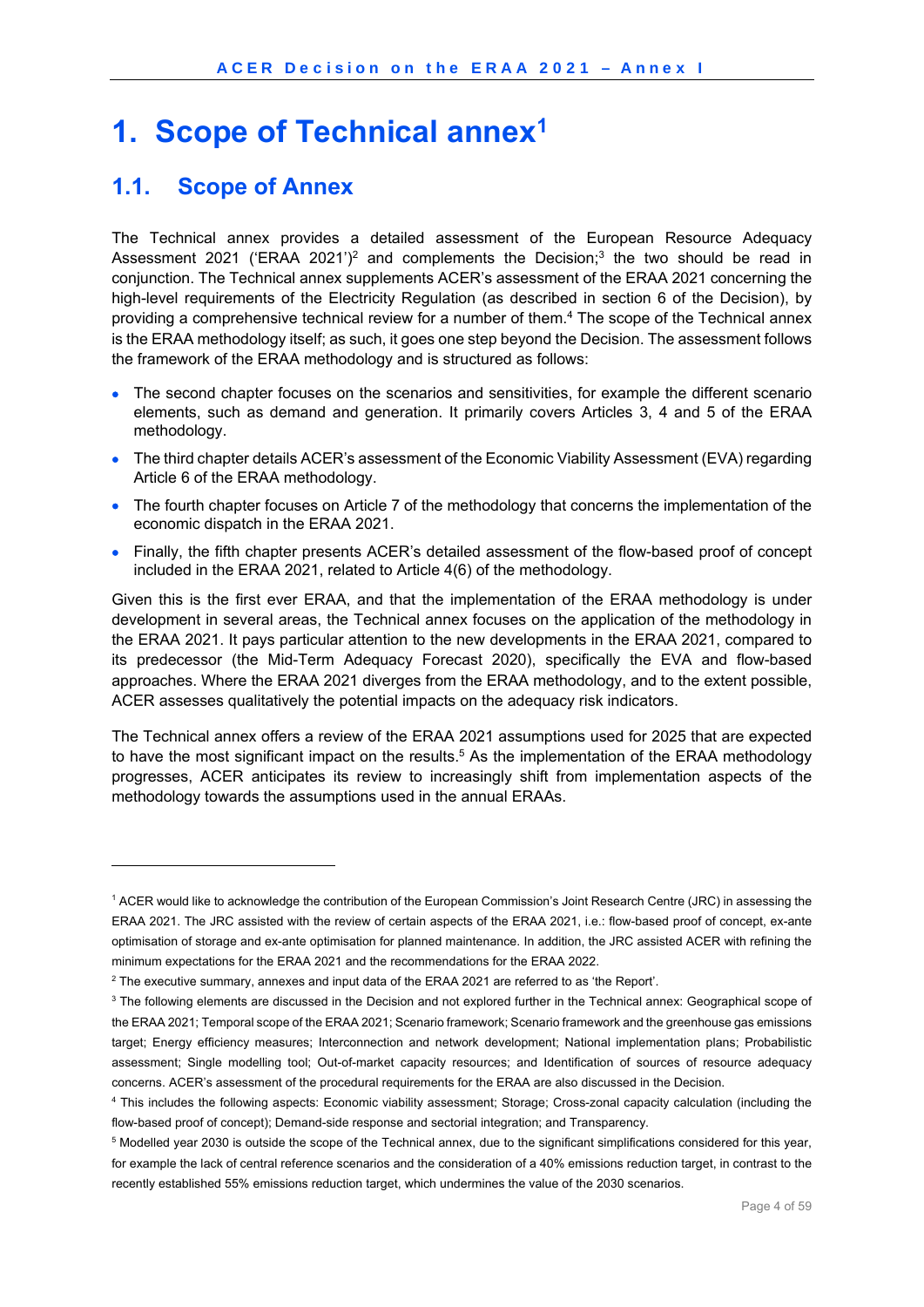Finally, in order to facilitate the preparation of the ERAA 2022 and the progressive implementation of the ERAA methodology, the Technical annex provides non-legally binding recommendations. To be most helpful, next to the recommendations ACER indicates the level of priority: `high priority` indicates that the recommendation is expected to be implemented in the ERAA 2022 and `low priority` that the recommendation is expected to be implemented in subsequent ERAAs.

## **1.2. Limitations**

The review in the present Technical annex is not exhaustive due to the availability of limited information in certain areas of the ERAA 2021 and time constraints for issuing ACER's Decision. The review focuses on the aspects ACER expects to have the greatest impact on the identification of the risks to resource adequacy.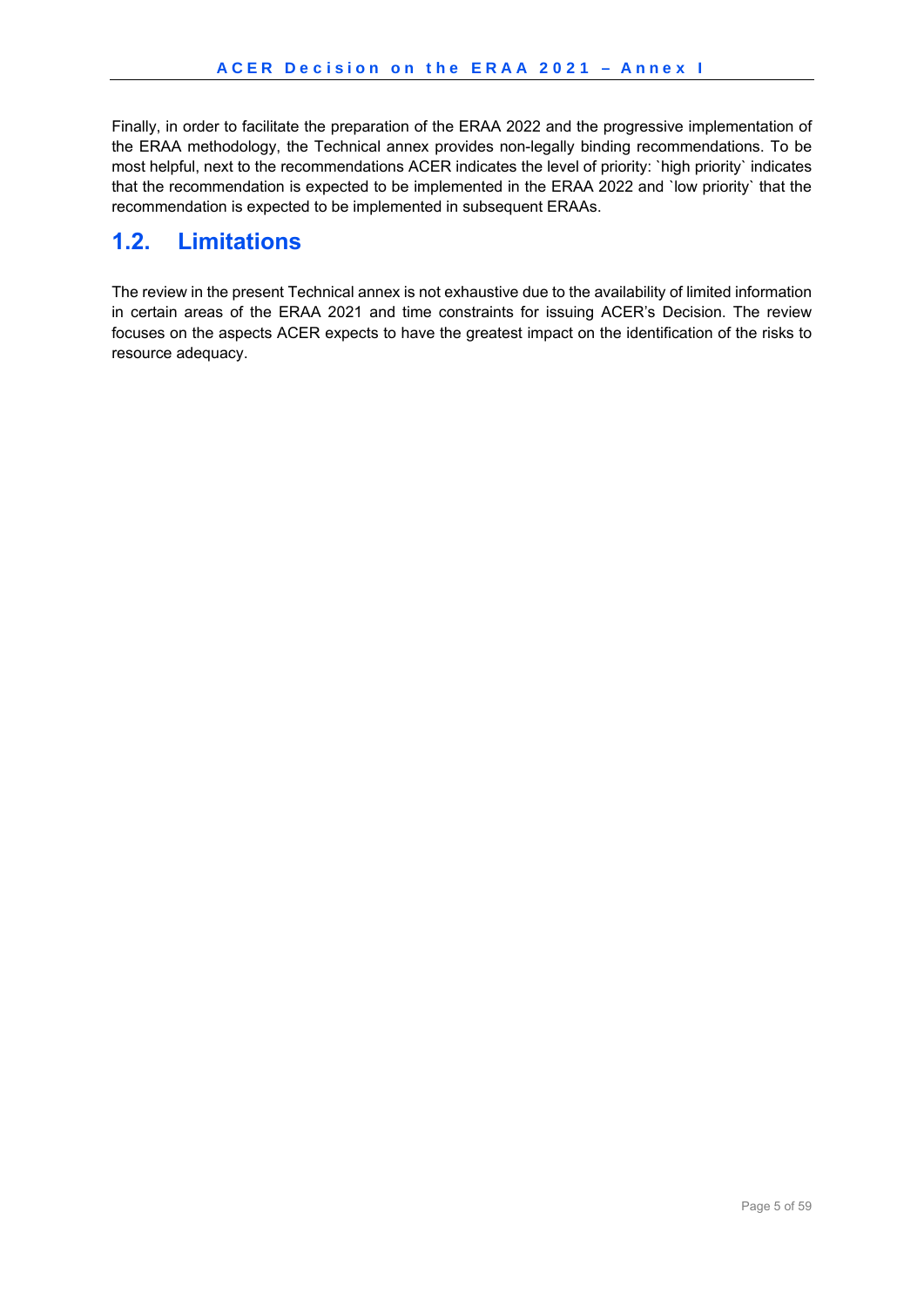# **2. Scenario and Sensitivities**

### **2.1. Scope**

#### **2.1.1. Geography and temporal scope**

ACER's assessment on the geography and temporal scope of the ERAA 2021 concerning the applicable framework is included in the Decision, sections 6.2.1.1 and 6.2.1.2, respectively.

#### **2.1.2. Non-explicitly modelled zones**

Beyond the bidding zones modelled in detail, i.e. the entire area of the European Network of Transmission System Operators for Electricity ('ENTSO-E') membership,6 the ERAA 2021 considers interconnected systems at the periphery of the assessment's geography. This periphery includes Russia, Belarus, Algeria and Morocco that are directly interconnected with Member States. This approach is in line with Article 4(7) of the ERAA methodology. Article 4(1)(j) of the methodology prescribes that non-explicitly modelled zones are represented by hourly energy exchanges with the explicitly modelled zones. The Report does not contain any information about the assumptions on energy exchanges between non-explicitly and explicitly modelled zones, nor how these are determined.

#### **Recommendations**

ACER expects ENTSO-E to publish the assumptions about energy exchanges between non-explicitly and explicitly modelled zones and explain how these are assessed (high priority).

## **2.2. Probabilistic assessment**

ACER's assessment of the probabilistic assessment of the ERAA 2021 concerning the applicable framework is included in the Decision, section 6.2.1.12.

### **2.3. Scenario framework**

ACER's assessment of the scenario framework of the ERAA 2021 concerning the applicable framework is included in the Decision, sections 6.2.1.3 and 6.2.1.4.

## **2.4. Scenario Elements**

#### **2.4.1. Demand**

-

The key demand assumptions in the ERAA 2021, such as average annual and peak demand, are largely determined by national TSOs'.<sup>7</sup> ENTSO-E uses those projections and the Trapunta model to produce hourly timeseries for the ERAA modelling.<sup>8</sup> These hourly timeseries need to match the national assumptions provided by TSOs, particularly average annual and peak demand projections.

The Trapunta model effectively relates different climate variables with the level of demand, in line with Article 4(3) of the ERAA methodology. For this purpose the model uses historical data to determine the

 $7$  ACER understands that the key demand assumptions refer to average climate conditions.

<sup>&</sup>lt;sup>6</sup> This includes the EU-27 Member States, the United Kingdom, Norway and the Energy Community countries, among others.

<sup>&</sup>lt;sup>8</sup> For more information, see Annex on "Demand Forecasting Methodology" of the Report. The Report, additional methodological documentation and data are available on ENTSO-E's website: https://www.entsoe.eu/outlooks/eraa/eraa-downloads/.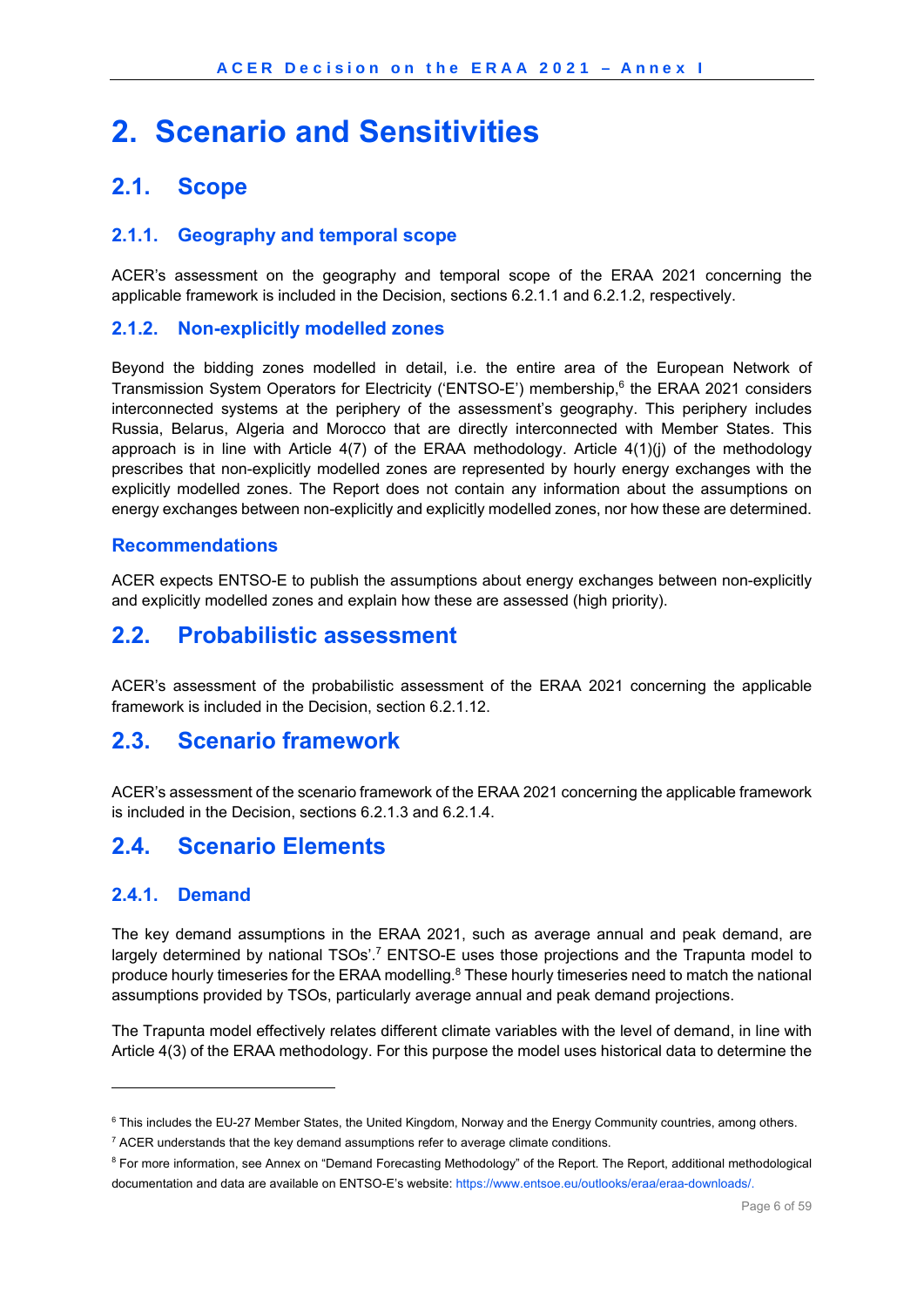statistical relationship between demand and climate variables for each bidding zone. Once the Trapunta model has determined this relationship, it can produce the projected demand timeseries based on all historical years considered in the assessment. On top of the aforementioned modelling, the ERAA 2021 considers the effects of new technologies, such as electric vehicles and heat pumps, on the hourly demand timeseries in line with the ERAA methodology (Article 4(3)(a)).

ACER notes that some national TSOs, such as the Belgian, French and Polish ones, produce hourly demand projections, based on their own tools. The Report does not specify for which bidding zones ENTSO-E uses the Trapunta model and where TSOs produce their own hourly timeseries. The Report fails to explain how these different approaches lead to consistent scenarios across the assessment's geography. In addition, the Report details the different historical years used in the Trapunta model to determine the relationship between demand and climate variables for every Member State.<sup>9</sup> ACER notes that the historical years used for this purpose vary for the concerned bidding zones; for the majority of bidding zones, the ERAA 2021 uses historical demand data for the period 2016-2019, and for others data for the period 2012-2016 or other variations of historical years. The Report does not explain the reasons for the choice of historical years, nor how this choice ensures consistency across the projected demand timeseries. It is also unclear how years as far as ten years back are representative of current demand patterns.

ACER acknowledges the efforts of ENTSO-E to provide more transparency about the methodology used to produce hourly demand projections. The Report provides information about the formulation used in the Trapunta model and the different elements considered outside the model, such as new technologies. At the same time, the Report lacks significant information to understand these demand projections and assess compliance with the ERAA methodology. Below we detail some of the missing information:

- According to Article 3(a) of the methodology, the ERAA scenarios must be consistent with Member States' National Energy and Climate Plans and more specifically national objectives, targets and contributions in relation to energy efficiency measures among others. The Report does not offer any quantitative information regarding compliance with the National Energy and Climate Plans (NECPs) scenarios. More broadly, the Report provides limited information about the key drivers that affect future demand levels. For example, Annex 1 of the Report on Assumptions offers high-level information about the drivers of demand changes and the Demand Forecasting Methodology Annex contains information about the evolution of temperature-dependent and independent demand, however, it does not explain what drives these changes nor what is considered under each category.
- On the same note, the Report does not contain any information about sectorial demand, the impacts of economic growth and energy efficiency on demand. Moreover, the Report does not explain how energy efficiency measures influence the profiles of electricity consumption. The impacts of energy efficiency measures can vary depending on the electricity applications they affect. For example, the expected impact on the demand profiles can be different if an energy efficiency measure affects electricity consumption across the day (e.g. efficiency measures targeting baseload demand in industry) or specific periods of the day (e.g. replacement of electric resistance technologies by heat pumps for heating purposes in the residential sector). It is therefore not possible to assess compliance with Article 4(3)(f) of the Methodology.
- Similarly, the Report lacks information about the sources used to estimate the future number of electric vehicles and heat pumps and what is driving additional baseload demand.10
- The description of the Trapunta model explains how the following parameters are incorporated in the modelling: sanitary water, air conditioning fraction and air conditioning load. The Report and datasheets however, do not provide any information on them. It is unclear whether and how these parameters affect the demand timeseries used in the assessment.

<sup>&</sup>lt;sup>9</sup> Table 2 - Historical load input data used for model training of the Demand Forecasting Methodology Annex.

<sup>&</sup>lt;sup>10</sup> According to information received from ENTSO-E, baseload demand mainly reflects demand from data centres.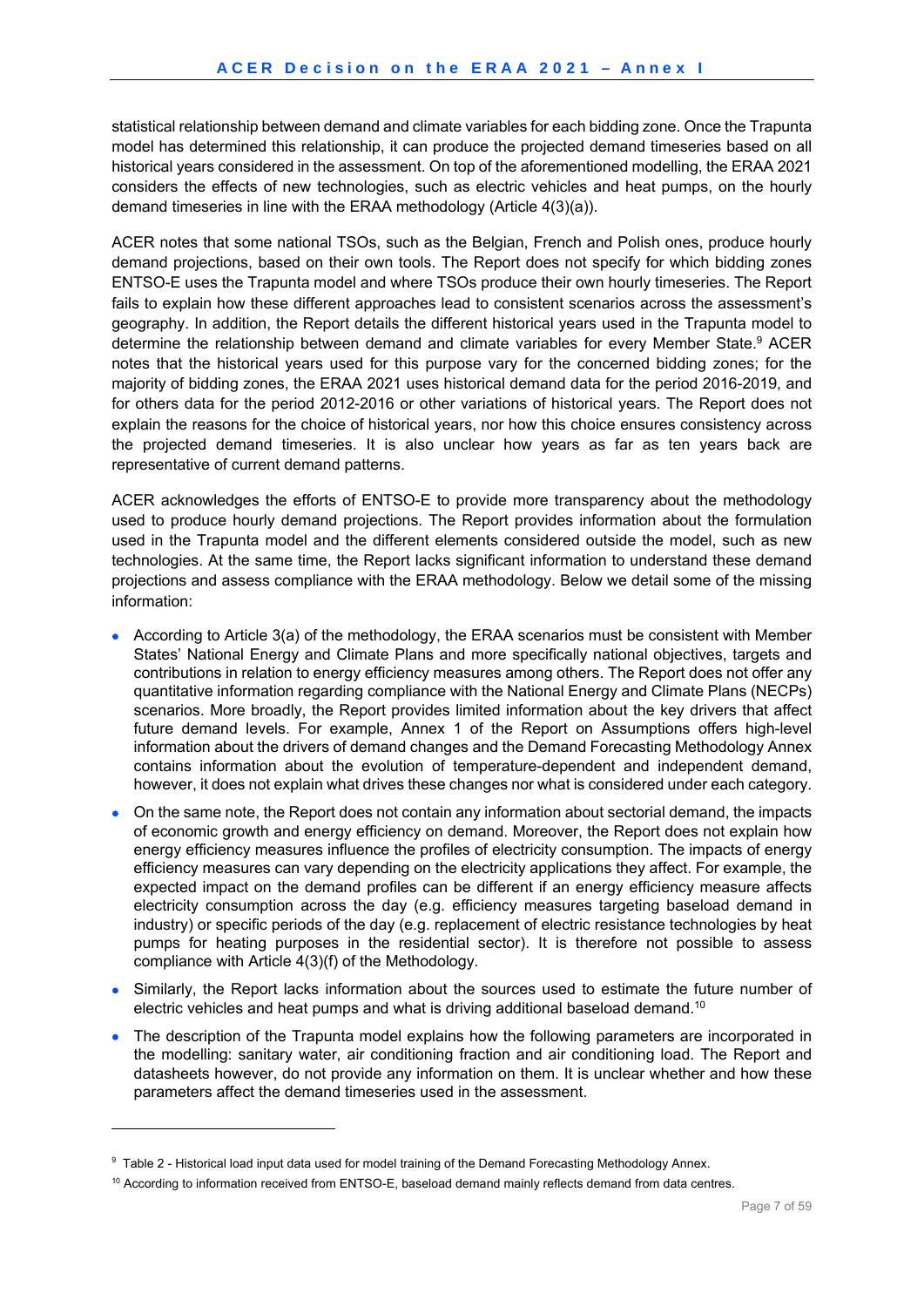#### **Electric vehicles**

The ERAA 2021 considers different types of electric vehicles for the modelled years, such as passenger cars and electric buses. Passenger cars represent the bulk of electric vehicles (Type A electric vehicles), as shown in the Demand Forecasting Methodology Annex of the Report. ACER notes that the relevant tables do not provide information about the number of vehicles across all Member States.<sup>11</sup> Moreover, while the aforementioned Annex provides the demand formulation of electric vehicles, it neither provides data on the assumed additional load of electric vehicles nor on the assumptions for each parameter in the formulation.12 It is therefore not possible to assess the overall impact that electric vehicles have on the daily demand profiles.

In addition, the Report contains information about the charging profiles for the different electric vehicle types considered in the assessment, in the form of probability distribution functions (or how the daily demand for charging is spread across every hour of the day).13 While the bulk of Member States use common charging profiles, as determined by ENTSO-E, some use their own charging profiles. The Report does not explain the basis for these projections.14 Figure 1 shows the assumed charging profiles for passenger cars from ENTSO-E and a number of Member States.





*Source: ACER calculations based on the ERAA 2021 data.* 

-

Figure 1 points to some similarities and differences across the different passenger electric vehicle charging profiles. For the majority of Member States, the bulk of charging is assumed to occur in the evening and night hours (possibly associated with home and off-street charging) and during office hours (possibly associated with workplace charging). In the vast majority of cases, some electric vehicle

<sup>11</sup> For example, the tables do not contain any data for electric vehicles in Germany. ACER understands that the ERAA 2021 assumes there will be an increase in the number of electric vehicles in Germany throughout the horizon of the analysis from current levels.

 $12$  For example, the Report lacks information about the "consumption of the average electric vehicle for each category" and the "effective usage of the average EV user of each category".

 $13$  ACER notes that the graphs presenting the electric vehicle charging profiles for different countries are heterogeneous, i.e. the y-axis of the graphs differs between them. It is unclear how one should interpret these differences.

<sup>&</sup>lt;sup>14</sup> For example, Article  $5(11)(e)(ii)(2)$  of the ERAA methodology prescribes that the assessment considers the share of slow and fast charging profiles. Overall, the assessment lacks a significant amount of information that prohibits assessing compliance with the ERAA methodology.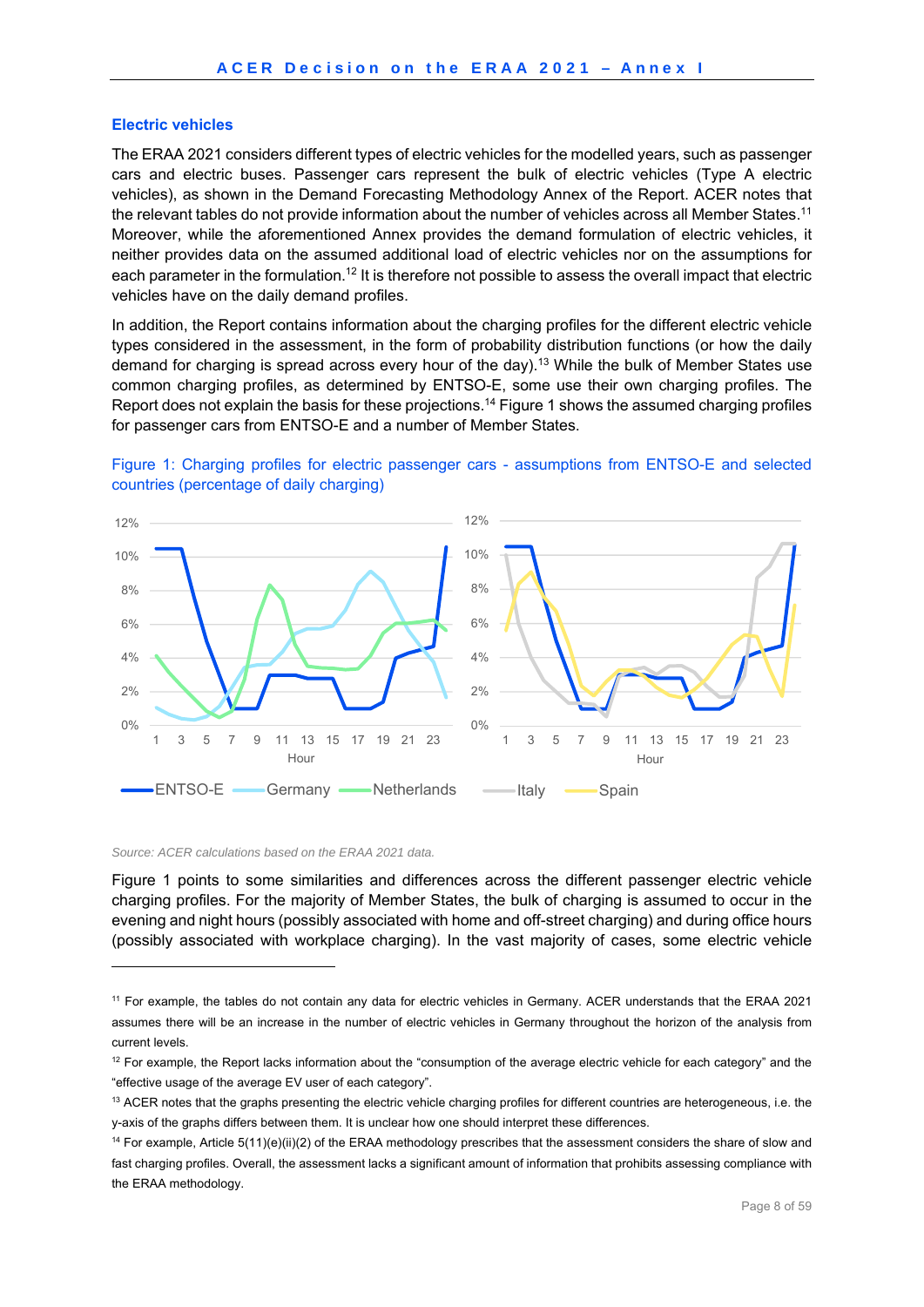charging also happens during the common peak hours for electricity demand, e.g. between 5 p.m. and 9 p.m. for winter-peaking systems. For a limited number of Member States, such as Germany and Belgium, the assumed profiles indicate that the bulk of electric vehicle charging takes place during day and evening hours and in some occasions peaking during the existing system-wide peak hours, while negligible charging occurs at night hours. Overall, the assumed electric vehicle charging profiles imply that electric vehicle charging is projected to happen during scarcity periods to a greater or lesser extent.

#### **Recommendations**

ACER expects ENTSO-E to significantly enhance the description of demand in future assessments (high priority). The ERAA should contain additional information demonstrating how the assessment complies with the NECPs and the targets related to energy efficiency measures, among others. The assessment would also benefit from additional information on sectorial demand, the impacts of economic growth and other factors (e.g. social developments) on demand, and the impact of energy efficiency measures on the shape of demand. ACER also recommends that the assessment provides more information related to the deployment of new technologies, such as electric vehicles and heat pumps, and clearly explains the assumptions associated with them.

The quality of the ERAA depends largely on the quality of the input data and it is important that the model utilises the best possible and most relevant information. The most recent data can be most representative for determining demand profiles, as they implicitly consider any changes to the nature of demand (e.g. changes in consumers' behaviour). For the ERAA 2022, ENTSO-E should as a minimum consider the most recent demand data, from 2016 up to 2019, to determine the relationship between demand and climate variables (the "Trapunta" model) for Member States (high priority).<sup>15</sup> A different approach should be justified by ENTSO-E.

### **2.4.2. Demand Side Response**

Article 4(3)(c) of the ERAA methodology requires that the ERAA considers both explicit and implicit demand-side response (DSR). This includes traditional peak shaving, but also demand shifting. The section below examines the assessment regarding each type of DSR.

#### **2.4.2.1. Explicit DSR**

1

The ERAA 2021 considers the traditional type of explicit DSR only, i.e. peak shaving. DSR is determined as a combination of different parameters: maximum capacity, activation price, annual fixed costs (including capital costs), where relevant (i.e. for DSR expressed as potential and not determined exogenously), and maximum duration of activation. The definition of explicit DSR is in line with the ERAA methodology (Article 4(3)(c)). On the other hand, the ERAA 2021 omits the potential for demand shifting, i.e. the ability of consumers to move consumption away from hours of high prices towards hours of low prices.

ENTSO-E uses a tailored methodology to model explicit DSR in the ERAA 2021. As a first step, the TSOs make assumptions about the level of DSR that will be available in the market in the modelled years as part of the 'National Estimates' scenario (details provided in Annex 1 of the Report). This level of exogenously determined DSR is not subject to an EVA and assumed to always be available to contribute to resource adequacy, within certain technical limitations. With some exceptions (e.g. Sweden, Finland, Belgium) it is unclear from the Report what this DSR reflects (e.g. whether it reflects current levels of DSR or projections for the development of DSR).16

<sup>&</sup>lt;sup>15</sup> The most recent historical year for which data is expected to be available, 2020, was an exceptional year due to the Covid-19 outbreak. Exceptional years, such as 2020, should be treated with great caution when used to make projections for the future.<br><sup>16</sup> According to Article 4(11)(c), the database of an ERAA must include the currently available

not provided in the Report and it is unclear whether ENTSO-E has collected the relevant data.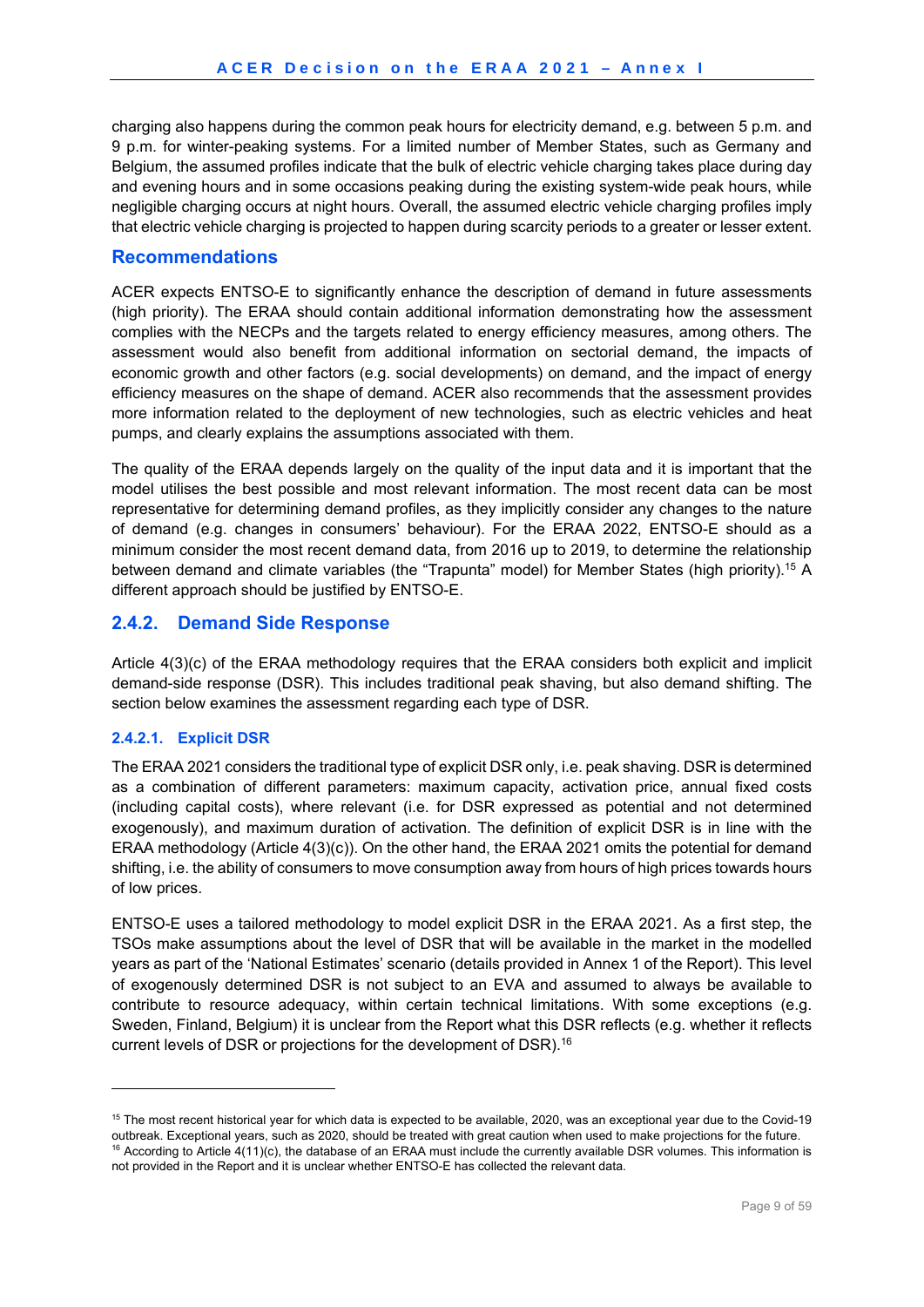In addition, the ERAA 2021 assesses the maximum potential for DSR across Europe.17 The difference between the maximum potential for DSR and the exogenously determined DSR defines the additional DSR potential that could enter the market. This additional DSR potential is included in the EVA. Effectively, the assessment utilises both available definitions for modelling DSR, i.e. exogenously determined and potential DSR, pursuant to Article 4(3)(c)(iii) of the ERAA methodology.

In order to determine the maximum DSR potentials, ENTSO-E uses a "flexible rate" on the baseline demand for each sector (with exceptions, i.e. the construction and residential sectors) and Member State. The "flexible rate" represents the share of baseline demand that can be shaved for a predetermined amount of time. The ERAA 2021 determines the "flexible rate" as 35% for all bidding zones and sectors. The ERAA 2021 does not explain the reasons for following this approach nor provides any evidence supporting the choice of this flexible rate. ACER notes there are available studies that assess the technical potential of DSR with more detailed and sophisticated methods.18 As a final step of this approach, national TSOs may override the results of this centralised approach and determine their own level of additional DSR potentials. The Report does not provide any information about this step. In ACER's view, this lack of information undermines the transparency of the assessment. Several TSOs have reduced or eliminated the DSR potential in this final step; for example, the Polish and French TSOs nullified the DSR potential, and the Austrian and German TSOs decreased it significantly.

Once the ERAA 2021 has established the additional DSR potentials across the assessment's geography, the next step is to match these potentials with cost parameters. The assessment uses two external reports for this step, as described in the paragraphs below. The Report does not provide detailed information on the matching process between the DSR potentials and cost elements, nor the reasons for selecting the specific studies (e.g. the merits of the selected studies over other studies that were examined but not considered for the assessment).

The ERAA 2021 uses the Cambridge Economic Policy Associates (CEPA) study on the estimation of the value of lost load of electricity supply in Europe to determine the activation prices (or variable costs) for each sector or group of sectors considered in the assessment.19 With regard to the CEPA study, ACER notes that the primary purpose of the study was to experiment on a methodology for the value of lost load (VOLL) based on different consumer types, as a way to assess methodological options before the implementation of the Clean Energy Package (CEP). The CEPA study also produced estimates of value of lack of adequacy (VOLA) for different customer types across Europe.<sup>20</sup> However, estimating VOLA was not the focus of the study and some key assumptions do not fully align with the CEP requirements.21 CEPA based these estimates on limited survey responses, while national authorities (e.g. Member States or national regulatory authorities) were not involved in the study. For these reasons, ACER considers these estimates to be for illustration purposes only. Overall, ACER considers the CEPA study unsuitable for estimating the activation prices for explicit DSR within the ERAA. ACER is convinced that specific studies related to DSR would be better suited for this purpose.

The ERAA 2021 uses the French ecological transition agency's (Agence de la transition écologique; or 'ADEME') study on Electricity Demand Side Response in France to determine the annual capital and

<sup>&</sup>lt;sup>17</sup> Detailed in Annexes 1 and 3 of the Report.

<sup>&</sup>lt;sup>18</sup> For example, see:

https://ec.europa.eu/energy/sites/ener/files/documents/demand\_response\_ia\_study\_final\_report\_12-08-2016.pdf

<sup>&</sup>lt;sup>19</sup> CEPA, Study on the estimation of the value of lost load of electricity supply in Europe, available on: https://extranet.acer.europa.eu/en/Electricity/Infrastructure\_and\_network%20development/Infrastructure/Documents/CEPA%20 study%20on%20the%20Value%20of%20Lost%20Load%20in%20the%20electricity%20supply.pdf.

 $20$  The VOLA is defined as VOLL with one day of notice provided ahead of the interruption.

<sup>&</sup>lt;sup>21</sup> Annex I to ACER Decision No 23/2020: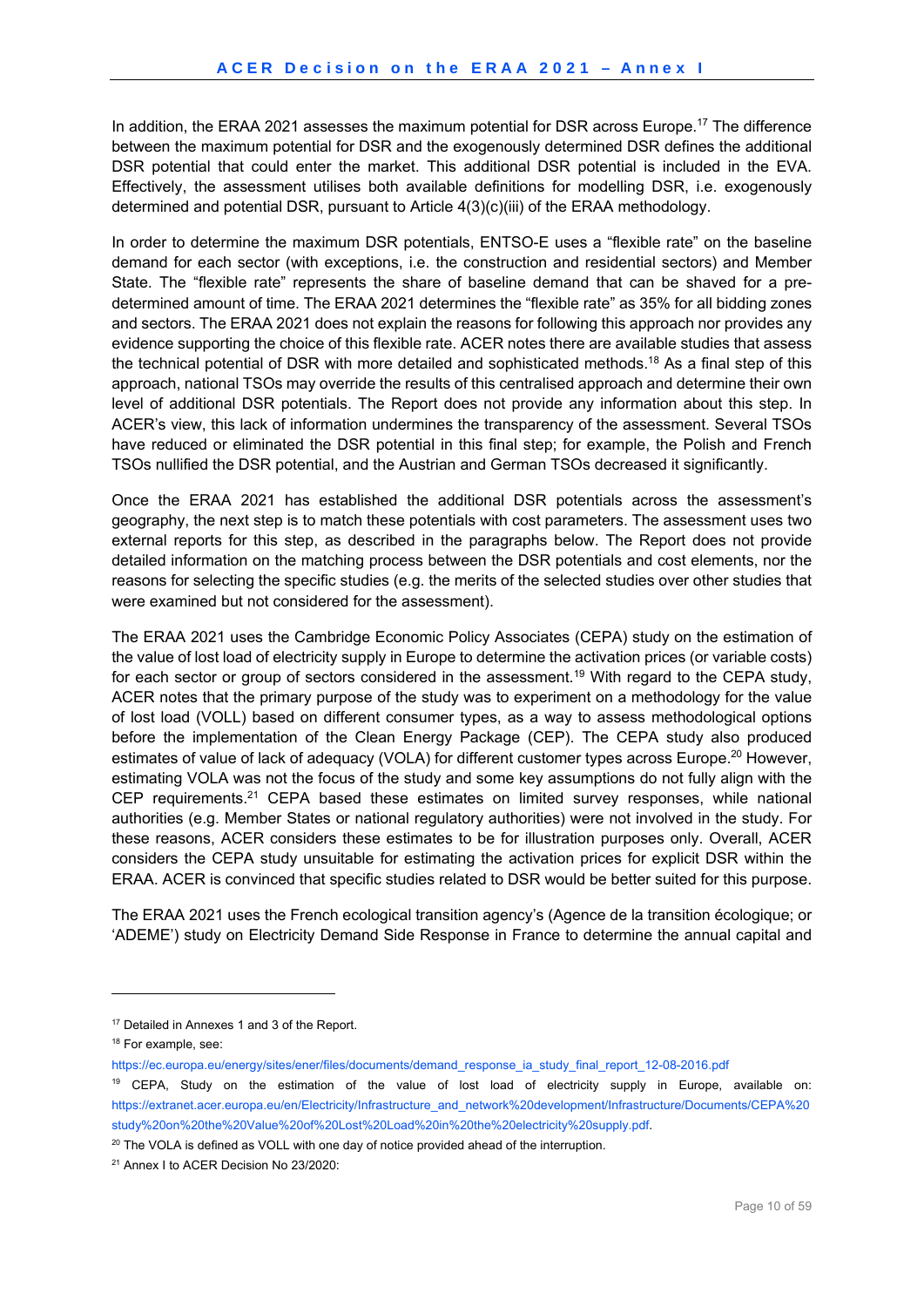fixed costs associated with the investment in new DSR.<sup>22</sup> ACER notes that the ADEME assessment focuses on DSR potential and costs in France, in particular. It is therefore unclear why these estimates can be considered robust and applicable for the rest of Europe. Moreover, the ADEME study considers a type of "expected remuneration" to assess the DSR development potential. The study does not differentiate between capital, fixed and variable costs. Similarly, the ERAA 2021 does not differentiate between capital and fixed annual costs (for variable costs, the assessment uses the CEPA study as explained above). This approach is inconsistent with the approach followed for other technologies whereby the assessment determines capital and other fixed costs separately.<sup>23</sup>

Figure 2 presents the additional DSR potential per cost band across the EU-27, in terms of capacity and as a share of the total DSR potential. The graphs show that the largest share of the additional DSR potential, around 63%, is allocated to the highest cost band. ACER understands that this band relates to DSR potential in the commercial sector. On the other hand, the potential for low-cost DSR (bands with annual costs of 30 and 50 k€/MWa) is limited to less than 4 GW, or 16% of the total DSR potential. Essentially, the ERAA 2021 implicitly assumes that the low-cost DSR potential is largely exploited through the exogenously determined assumptions. The assessment does not provide any evidence for it. Moreover, the total costs of the highest-cost DSR band are higher than the equivalent costs for Open-Cycle Gas Turbine (OCGT) power plants, making this DSR potential uneconomic in any event.<sup>24</sup> In other words, the model would never invest in this DSR potential, as OCGT power plants would always be more economic in the model.



Figure 2: DSR potentials per cost band and as a share of total DSR potential for EU-27 - 2025 assumptions

*Source: ACER calculations based on the ERAA 2021 data.* 

-

ACER notes that the suggested costs of the ADEME study diverge significantly from other national studies. For example, German authorities have undertaken detailed analysis of DSR potentials and

https://documents.acer.europa.eu/Official\_documents/Acts\_of\_the\_Agency/Individual%20decisions%20Annexes/ACER%20De cision%20No%2023-2020\_Annexes/ACER%20Decision%2023-2020%20on%20VOLL%20CONE%20RS%20- %20Annex%20I.pdf

<sup>&</sup>lt;sup>22</sup> ADEME, Effacement de consommation électrique en France (original title), available on: https://librairie.ademe.fr/energiesrenouvelables-reseaux-et-stockage/1772-effacement-de-consommation-electrique-en-france.html.

<sup>&</sup>lt;sup>23</sup> Separating these costs is essential to differentiate between existing and new DSR capacity.

<sup>&</sup>lt;sup>24</sup> The annuity costs (reflecting capital and other fixed costs) and variable costs (reflecting fuel and other variable costs) for the highest-cost DSR band are 117.6 k€/MWa and 4800 €/MWh, respectively. The equivalent costs for OCGT plants are 98.3 k€/MWa and 70.8 €/MWh, respectively (ACER calculations, based on the ERAA 2021 data).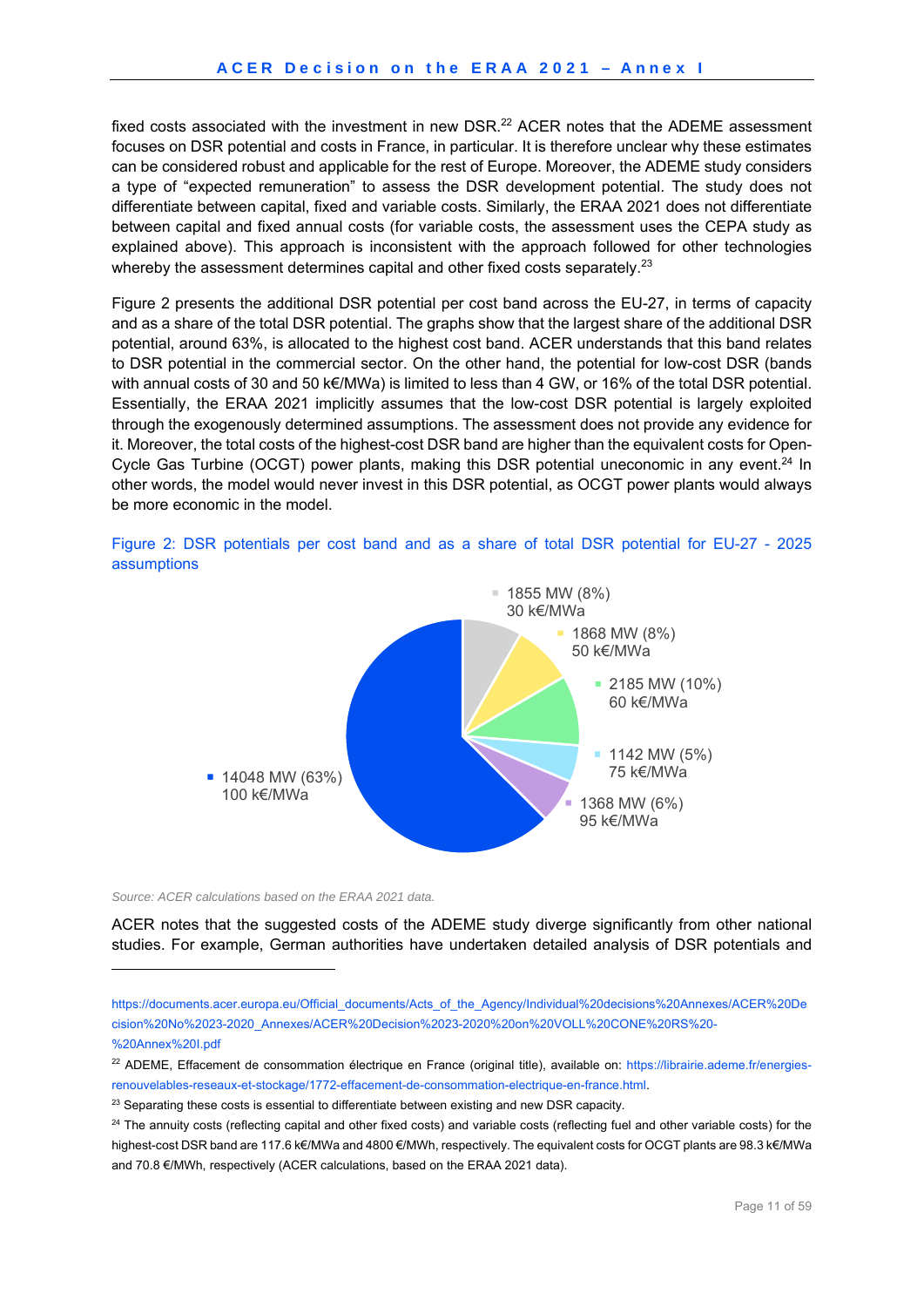associated costs in the Member State, also used in the national resource adequacy assessment.<sup>25</sup> The study shows significantly lower costs and higher potentials associated with the development of DSR. For example, the German national study estimates capital and fixed costs to be a fraction of the costs suggested by the ADEME study: annual fixed costs, reflecting capital and other fixed costs, amount to 8 k€/MWa in the German study compared to a minimum of 50 k€/MWa assumed in the ERAA 2021 for Germany. The equivalent potential in the German study is 14.5 GW in 2025, compared to around 8 GW (including around 1.3 GW of exogenously determined DSR) for the same year in ERAA 2021.

It is therefore questionable why the ERAA 2021 utilises the ADEME study to assess the economic potential of DSR in Germany, instead of the detailed German study undertaken for this purpose. As a minimum, ACER would have expected the assessment to use detailed national studies where these are available.

Finally, ACER would like to highlight that some of the assumptions in the ERAA 2021 are not aligned with relevant national studies and evidence from national markets. More specifically:

- Poland: The ERAA 2021 assumes neither any existing nor any potential DSR in Poland. This assumption is in contrast with evidence and experience from the Member State, where DSR has consistently met a sizable share of the requirement for capacity in the context of the capacity market, including for 2025.26 More specifically, DSR successfully participated in Polish capacity market auctions with increasing volumes, earning contracts of around 615 MW to 1030 MW across the delivery period 2021-2024.27 For 2025, 950 MW of DSR have secured contracts in the related auction.28 The ERAA 2021 assumes that none of this capacity will be available in 2025. The omission of these capacity market contracts is contrary to the ERAA methodology, whereby any already awarded capacity market contracts must be reflected in the central reference scenarios (Article 3(3) and (5)). In contrast, the ERAA 2021 considers awarded contracts for generation in Poland. Generators with such contracts are assumed to be economically viable in the ERAA 2021.
- ACER notes that the assessment does not consider DSR contracted in the context of interruptibility schemes as existing DSR. As of 2020, a number of Member States had interruptibility schemes in place for the purposes of ensuring security of supply.<sup>29</sup> These Member States include Greece, Spain and Portugal with contracted volumes of 800, 2340 and 690 MW, respectively. The ERAA 2021 assumes that none of these Member States have any existing DSR in 2025, only potential for DSR development.30 ACER expects these amounts of DSR to be available in the future in principle, given that DSR providers have already invested in the necessary technology to be able to provide the required service. The Report does not provide any evidence nor justification for excluding these volumes from the exogenously determined DSR. Even if these DSR volumes are considered as potential DSR, ACER would have expected that their costs relate exclusively with the annual fixed operational and maintenance costs. As noted above, the ADEME study used to derive the annual costs for DSR, does not differentiate between capital and other fixed costs, making this approach infeasible.
- France: The ERAA 2021 assumes that France will have 3.9 GW of DSR in 2025. This value is lower than the amount of DSR assumed in the national resource adequacy study for the same year, by

-

<sup>25</sup> https://www.bmwi.de/Redaktion/EN/Publikationen/Studien/monitoring-the-adequacy-of-resources-in-the-european-electricitymarkets-2021.html

<sup>&</sup>lt;sup>26</sup> ACER notes that Poland had an interruptibility scheme in place until recently, with a volume of around 700 MW over the winter and summer season (DSR procured separately for each season). For more information, see section 6.5 and Annex 1 of ACER-CEER's MMR 2020 (Electricity Wholesale Market Volume), available on:

https://extranet.acer.europa.eu/Official\_documents/Acts\_of\_the\_Agency/Publication/ACER%20Market%20Monitoring%20Repo rt%202020%20%E2%80%93%20Electricity%20Wholesale%20Market%20Volume.pdf.<br><sup>27</sup> https://ec.europa.eu/energy/sites/default/files/polish\_implementation\_plan\_final\_courtesy\_translation.pdf<br><sup>28</sup> https://www.ure.gov.pl/pl/urzad/inf

existing DSR capacity and it is unclear if ENTSO-E collects this data.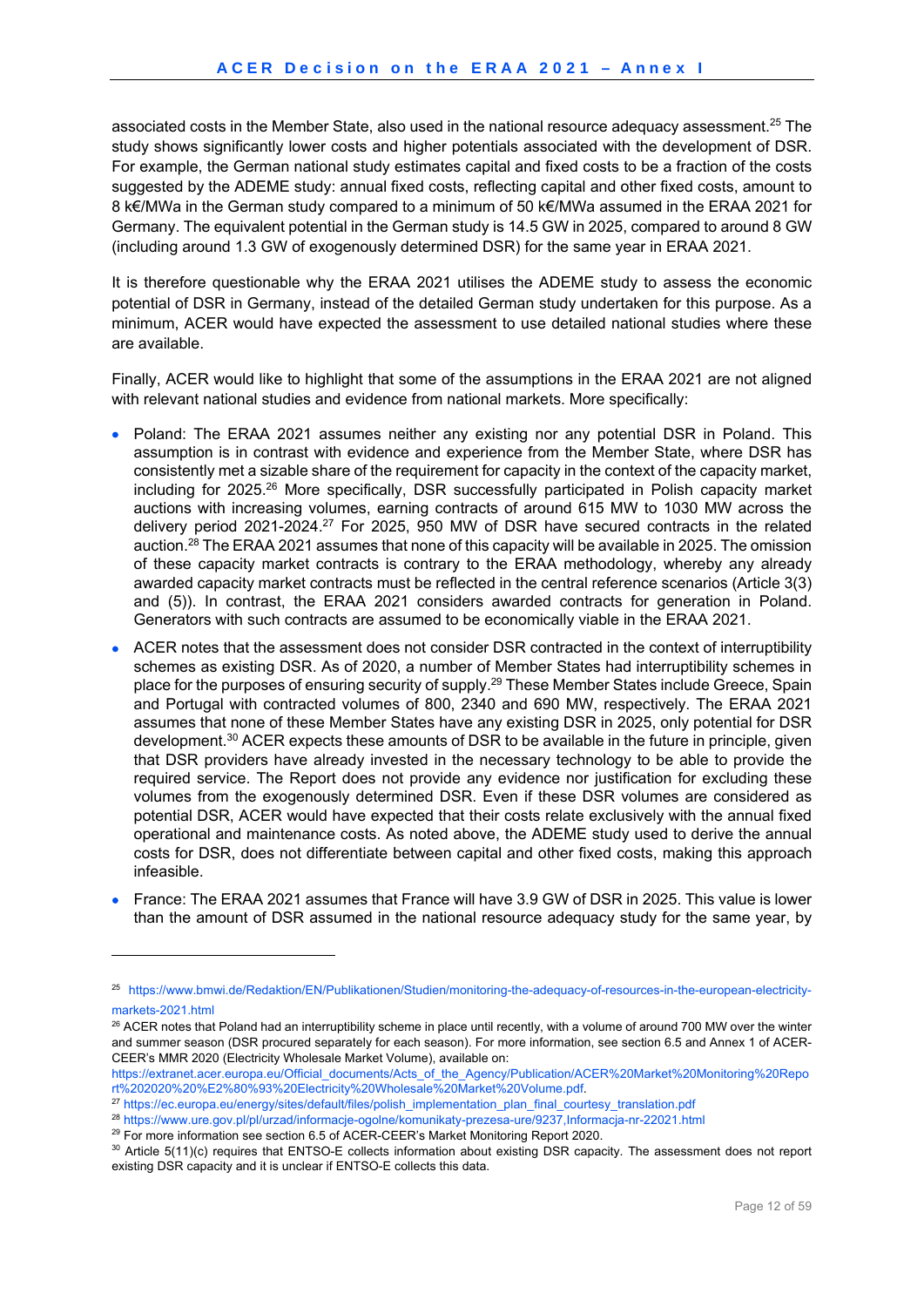100-300 MW.31 ACER also notes that the ADEME study used by ENTSO-E to determine the capital and fixed costs of DSR assesses a DSR potential of 6.5 to 9.5 GW in the Member State, which is not reflected in the ERAA 2021. The latter assumes no additional potential for DSR in 2025.<sup>32</sup>

#### **2.4.2.2. Implicit DSR**

For implicit DSR, Article 4(3)(c)(ii) of the ERAA methodology requires that the assessment reflects the expected demand elasticity of the day-ahead market for a modelled year. The ERAA 2021 does not consider implicit DSR in this regard. Essentially, the ERAA 2021 assumes that there will be no additional implicit DSR in the future, compared to current levels.<sup>33</sup> The ERAA 2021 does not contain any evidence to support this assumption. ACER considers that taking such an approach undermines the objective of promoting demand response (Article 1(b) of the Electricity Regulation) and is not in line with the relevant market principles that aim at fostering the development of demand flexibility and consumer empowerment in the energy market and energy transition (Article 3(c) and Article 3(d) of the Electricity Regulation).

Evidence from the market suggests the preconditions to increasingly realise the potential of implicit DSR are gradually being met. ACER expects that implicit DSR will play an increasingly important role, facilitated by the digitalisation of the power system, such as the roll-out of smart meters and other smart technologies, and the possible take-up of time-varying retail tariffs. CEER and ACER's Retail Market Monitoring report shows that the smart meter roll-out progresses across the EU, albeit at a different pace.34 As of 2020, just under half of EU-27 Member States exceeded a roll-out rate of 50% with nine of them having a rate of at least 80%, while the rest had a rate of less than 50%. The availability of smart-meters is a key enabler for the offering of dynamic retail prices, prices that vary on an hourly basis to reflect the wholesale cost of electricity. As of 2020, electricity consumers in eleven Member States could choose a dynamic pricing contract. Dynamic pricing contracts allow consumers to more actively participate in the electricity market. At the same time, the digitalisation of energy including electricity uses, such as smart lighting and smart thermostats, continues, helping to expand the potential for implicit DSR. According to the International Energy Agency (IEA), digitalisation of the energy system can enable demand shifting and shedding and more broadly help to consume energy more efficiently.<sup>35</sup> The ERAA 2021 effectively does not consider these developments.<sup>36</sup>

#### **Electric vehicles**

1

Section 2.4.1 above, discusses the ERAA 2021 assumptions related to the charging of electric vehicles. Essentially, the ERAA 2021 considers implicit DSR from electric vehicles to some extent through exogenously determined charging profiles. Electric vehicle charging still occurs at peak hours to a greater (e.g. passenger cars for Germany and Belgium) or lesser extent (e.g. passenger cars for Member States using ENTSO-E's charging profile) nevertheless. These charging periods thus include scarcity periods, when supply is projected to be insufficient to meet demand and power prices would

<sup>&</sup>lt;sup>31</sup> The lower difference refers to the period until the end of June 2025, and the higher for the rest of 2025. The French national resource adequacy assessment considers a different temporal delineation, whereby the year is defined from 1 July of a year until 30 June of the next year. Réseau de Transport d'Électricité (RTE), Bilan prévisionnel de l'équilibre offre-demande d'électricité en France, Edition 2021, available on: https://assets.rte-france.com/prod/public/2021-04/Bilan%20previsionnel%202021.pdf.<br><sup>32</sup> More broadly, the French government projects a higher trajectory for the deployment of DSR in the

<sup>&</sup>lt;sup>33</sup> Any currently realised implicit DSR should be reflected in the historical demand data.

<sup>34</sup> See https://www.acer.europa.eu/electricity/market-monitoring-report

<sup>35</sup> IEA, Energy and Digitalisation, available on: https://www.iea.org/reports/digitalisation-and-energy.

<sup>&</sup>lt;sup>36</sup> ACER highlights that implicit DSR is not an innovative concept; implicit DSR has played a significant role in the power system for several decades. For example, RTE estimates that time-varying tariffs delivered up to 6 GW of implicit DSR back in the 1990s (https://www.benelux.int/files/1215/1749/6862/Penta\_EG2\_DSR\_Paper.pdf). Similarly, several jurisdictions across the world have used time-of-use tariffs to guide the behaviour of consumers, especially by incentivising them to shift demand from peak to night hours, and operate the power system cost-efficiently.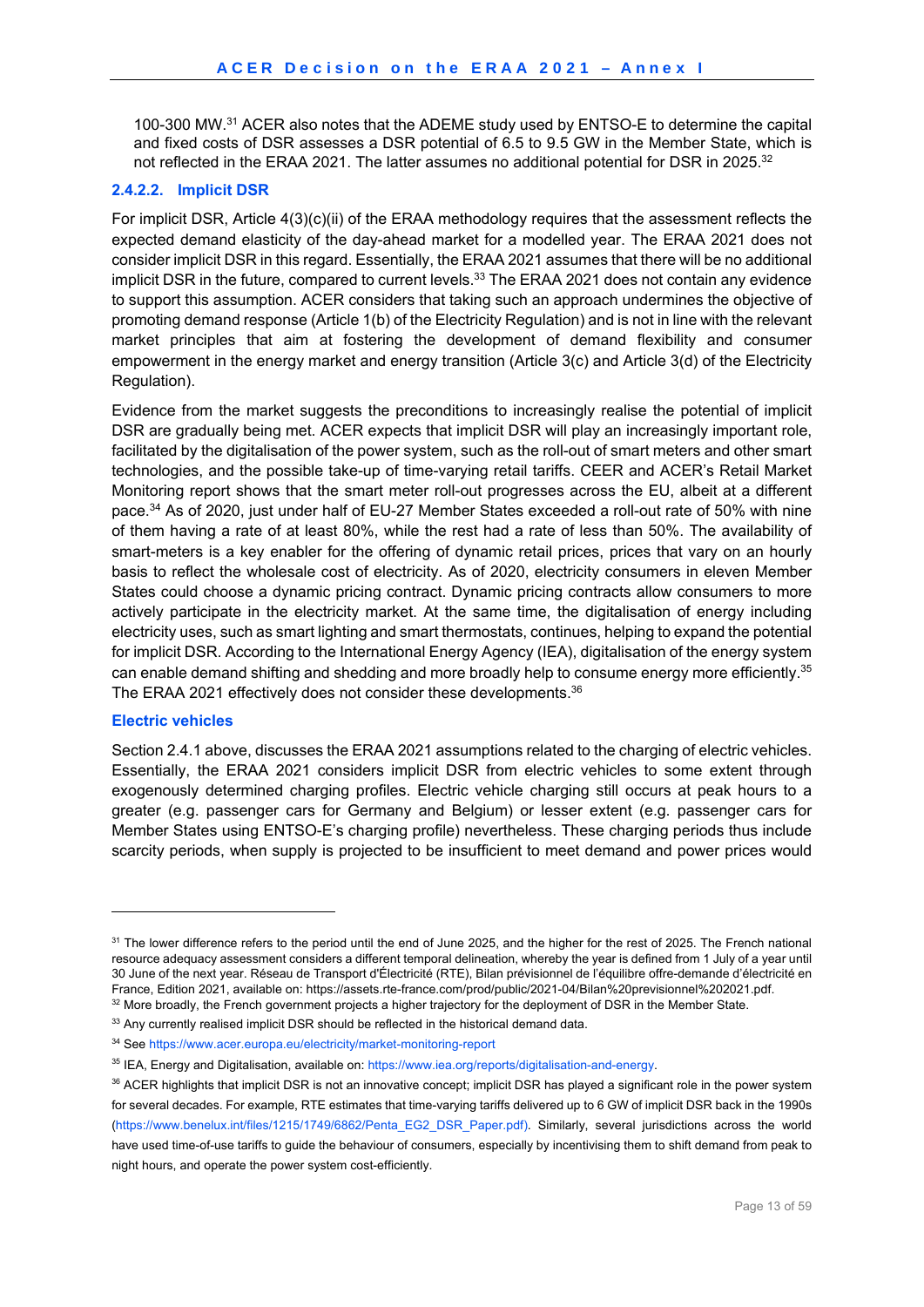reach the highest possible levels (i.e. the maximum clearing price, equivalent to 15 k€/MWh in the central reference scenarios).

Smart charging of electric vehicles, i.e. the process by which the charging of electric vehicles is shifted to hours of lower electricity costs, while fulfilling the mobility needs of the electric vehicle driver, is widely recognised as the most appropriate and cost-effective way to integrate electric vehicles into the power system.<sup>37</sup> The economic benefits of smart charging are much broader than resource adequacy. For example, decreasing demand peaks through smart charging, lowers the needs for new infrastructure, thus delivering greater economic savings to consumers.<sup>38</sup> Achieving economic efficiency would appear all the more important in the current context of high electricity prices in Europe and the concerns raised across consumers, policymakers and other stakeholders.<sup>39</sup>

#### **Recommendations**

As noted in the Decision and demonstrated in the section above, the ERAA 2021 relies on simplifications and assumptions that underestimate DSR. The Decision includes recommendations to improve the consideration of DSR in the ERAA 2022 (section 6.4.7). On top of these recommendations, ACER expects ENTSO-E to enhance transparency regarding the assumptions and modelling of DSR in the ERAA 2022 (high priority).

#### **2.4.3. Generation**

-

#### **2.4.3.1. Installed capacity**

Article 3 of the ERAA methodology stipulates that the assessment needs to be in line with the NECPs and more specifically with national objectives and targets, among others. This requirement relates in particular to policy decisions regarding the phase-out of coal and nuclear plants and targets for the development of renewable energy. The Report considers these aspects implicitly and does not offer information about how it complies with them; for example, it does not describe how much capacity is assumed to shut down during the timeframe of the analysis as a result of Member States' decisions.

ACER compared the ERAA scenario assumptions for renewable generation with the NECPs. The comparison focuses on wind and solar, which are assumed to be policy related assets in the ERAA 2021 (i.e. subject to targets by Member States and not market-driven). The comparison focuses on the so-called "With Additional Measures" scenario of the NECPs that represents a scenario meeting the 40% emissions reduction target.<sup>40</sup> ACER could analyse 14 Member States due to limited, readily available data. Figure 3 presents the results of this analysis, i.e. the differences in projected installed capacity for wind and solar generation between the NECPs and ENTSO-E's assumptions for 2025. Overall, ENTSO-E's scenarios project a lower installed capacity of over 10 GW. The total difference is

<sup>37</sup> See for example, ENTSO-E Position Paper: Electric Vehicle Integration into Power Grids, available on: https://eepublicdownloads.entsoe.eu/clean-

documents/Publications/Position%20papers%20and%20reports/210331\_Electric\_Vehicles\_integration.pdf; IEA Clean Energy Ministerial, Electric Vehicle and Power System Integration: Key insights and policy messages from four CEM workstreams, available on:

https://www.cleanenergyministerial.org/sites/default/files/2020-09/2020-9-<br>15%20CEM%20Horizontal%20Accelerator%20FINAL%20FOR%20POSTING.pdf

<sup>38</sup> When combining smart charging with Vehicle-to-Grid (V2G) technology, i.e. the ability of the vehicle to inject energy back to the grid, the benefits to the power system can multiply. The ERAA 2021 overlooks the potential for V2G, which is currently largely in its infancy and expected to become more prominent later in the decade. See for example: https://www.iea.org/data-andstatistics/charts/vehicle-to-grid-potential-and-variable-renewable-capacity-relative-to-total-capacity-generation-requirements-inthe-sustainable-development-scenario-2030.

https://extranet.acer.europa.eu//Official\_documents/Acts\_of\_the\_Agency/Publication/ACER's%20Preliminary%20Assessment% 20of%20Europe's%20high%20energy%20prices%20and%20the%20current%20wholesale%20electricity%20market%20design

<sup>.</sup>pdf.<br><sup>40</sup> Member States finalised the NECPs at the end of 2019 and before they agreed on the new emissions reduction target. More information is available on: https://ec.europa.eu/info/energy-climate-change-environment/implementation-eu-countries/energyand-climate-governance-and-reporting/national-energy-and-climate-plans\_en.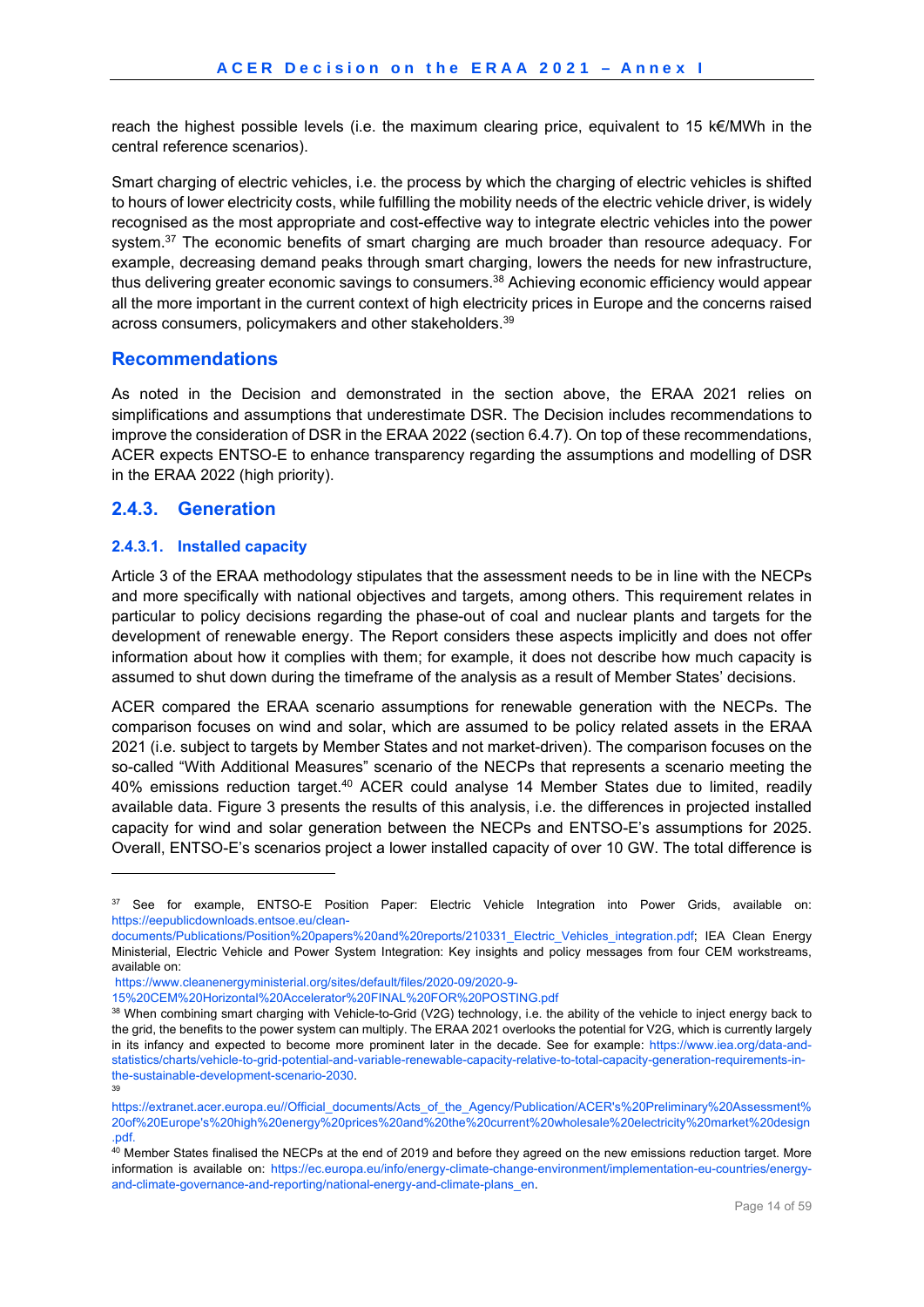driven by lower installed capacity for solar generation, while the overall figure for wind is similar between the NECPs and ENTSO-E's scenarios. The analysis also shows variations within Member States. ACER notes that these differences are relatively small compared to the total installed capacity of wind and solar.





*Note: Positive values mean higher assumption in the ERAA, negative values mean higher assumption in the NECP.* 

*Source: ACER calculations based on the ERAA 2021 data and NECPs.* 

In addition, ACER has analysed the differences in thermal capacity between today and the ERAA 2021 assumptions for 2025. To perform this comparison, ACER has used the assumed installed capacity in the Summer Outlook 2021 as the most reliable source of currently installed capacity.41 We compare these installed capacities with the assumptions under the National Estimates scenario drawn by the TSOs, as this largely reflects any known phase-out decisions and development of new plants.<sup>42</sup> The analysis shows that around 67.5 GW of thermal capacity are expected to shut down between today and 2025, while around 16.5 GW are added in the same period.<sup>43</sup> Figure 4 presents the changes in installed capacity between today and the 2025 assumptions of the National Estimates scenarios for natural gas, nuclear, coal and lignite generation. The total amount of closures and additions for these technologies amount to 56.4 GW and 16.5 GW, respectively.<sup>44</sup>

<sup>41</sup>https://eepublicdownloads.entsoe.eu/clean-documents/sdc-

documents/seasonal/SOR2021/1\_Summer%20Outlook%202021\_Report.pdf.

 $42$  It is possible however that the National Estimates scenario includes decommissioning and commissioning assumptions beyond known generation phase-outs and new developments.

<sup>&</sup>lt;sup>43</sup> The changes to the resource mix for the central reference scenarios as a result of the EVA, are on top of these changes.

<sup>44</sup> The remaining amount of closures relates to oil-fired and other non-renewable capacities (not shown in Figure 4).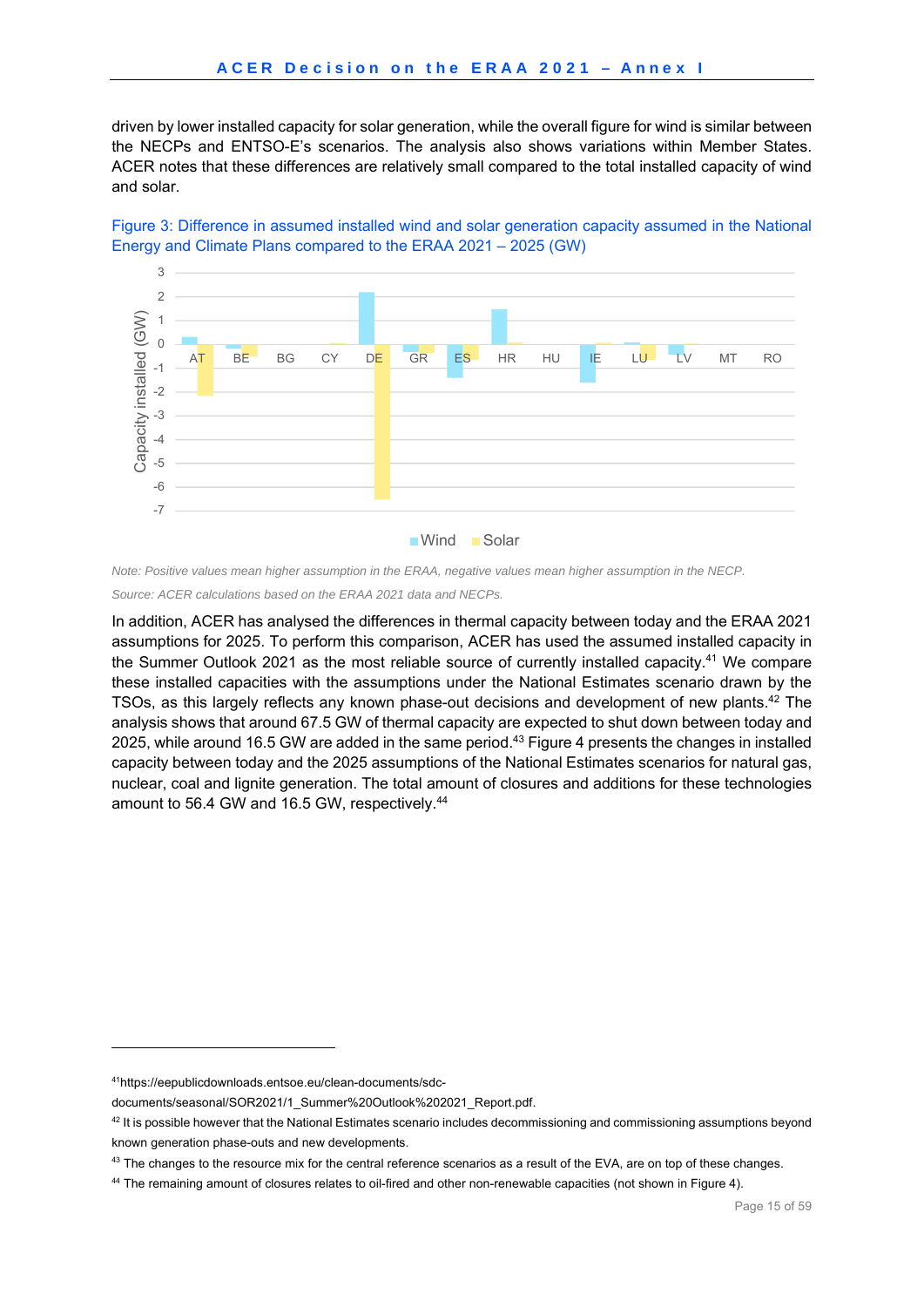Figure 4: Differences in installed generation capacity between Summer Outlook 2021 and National Estimate scenario – 2021 and 2025 assumptions, respectively (GW)



*Note: Positive values indicate new capacity, negative values indicate plant closures. Source: ACER calculations based on ENTSO-E's Summer Outlook 2021 and ERAA 2021 data.* 

#### **2.4.3.2. Variable renewable generation**

The Report describes the methodology for modelling each of the different renewable energy technologies in Annex 3. The modelling of variable renewable generation in the ERAA 2021 is broadly consistent with the ERAA methodology. The approach considers the relevant climatic variables for each type of renewable energy, while ensuring consistency between them and with other climate variables (e.g. temperature). Consistency between the climate variables is essential to ensure realistic future representations for the power system.

#### **2.4.3.3. Seasonal availabilities**

1

The ERAA 2021 considers seasonal unavailability of power plants through the so-called "derating" of capacities, in line with the ERAA methodology (Article 4(4)(c)). The consideration of must-run capacity also complies with the methodology (Article  $4(4)(c)$ ). The overall unavailable capacity due to derating is limited compared to the total installed capacity, at around 8.5 GW cumulative.45 For must-run capacity the amount is significantly higher, around 51 GW over EU-27.

#### **2.4.3.4. Planned and unplanned outages**

The ERAA 2021 explicitly models planned and unplanned outages for thermal generation, such as gasfired and nuclear generation. On the other hand, planned and unplanned outages are implicitly considered for variable renewables through the hourly time-series of conversion factors.

Planned outages are largely modelled with the use of an ex-ante optimisation tool, in accordance with the ERAA methodology (Art. (4)(4)(e)). The tool aims at scheduling maintenance outside the peak season and towards weeks with low peak demand, by levelling the excess available capacity over the weekly peak demand across the year, for each modelled zone. This approach ignores generation from variable renewables and exchanges between modelled zones. The current methodology draws one maintenance schedule for all climate years, based on the 2007 historical demand.

<sup>&</sup>lt;sup>45</sup> De-rating of capacities does not necessarily mean that the unavailability of capacities coincides in time. The Report does not provide information about when capacities are unavailable.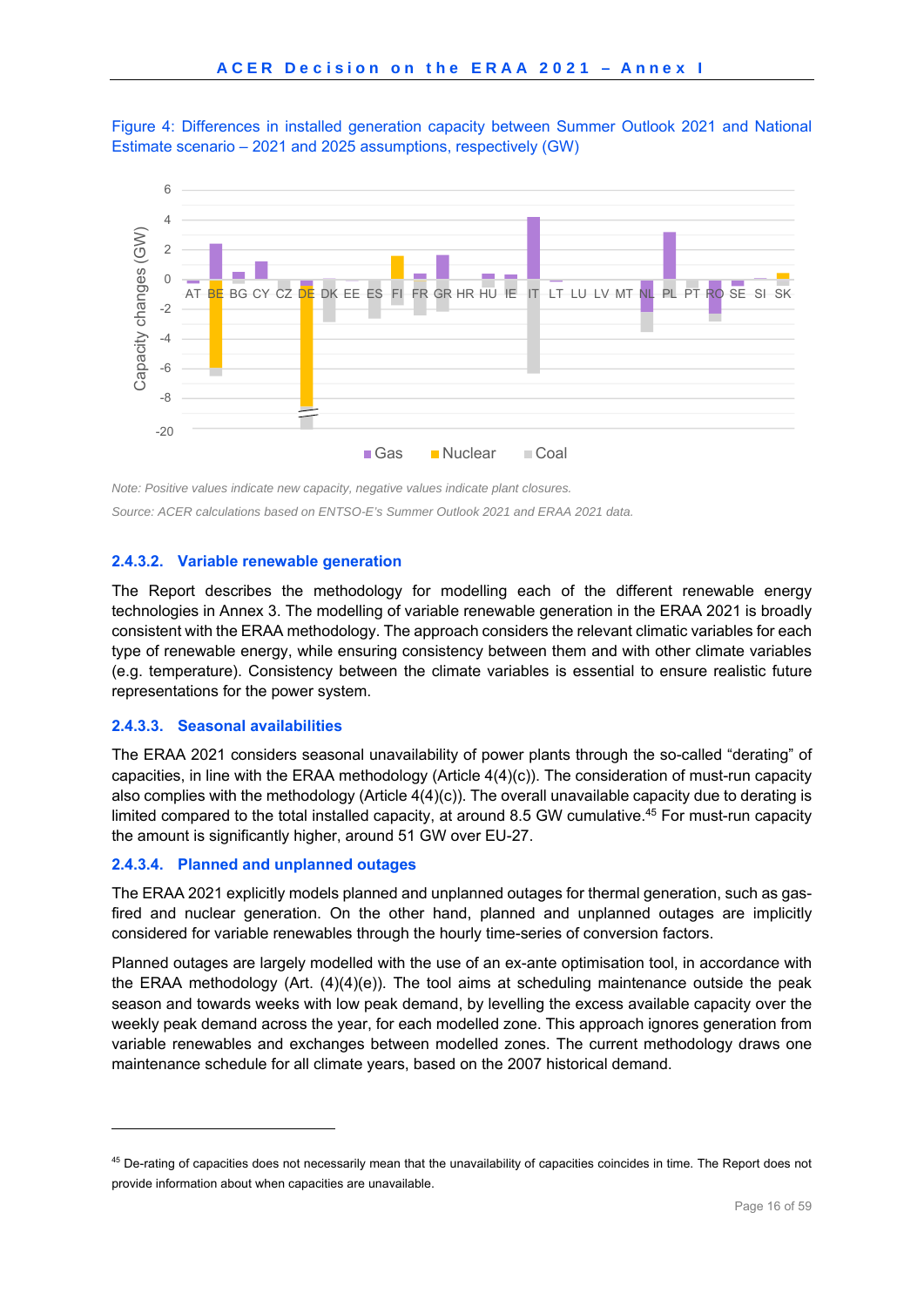The assessment determines planned and unplanned outage rates and other characteristics that are essential to model outages, such as the mean time to repair a power plant after a failure, in line with the methodology (Art.(4)(4)(e)). However, it does not contain any information about how TSOs estimate these rates. It is unclear from the report whether all TSOs use the same methodology, such as the number of historical years and periods considered to derive these assumptions.

Figure 5 presents the weighted unplanned outage rate for gas generation, for each bidding zone in EU-27 and the average across the whole of EU-27 (orange line). Gas generation will form the bulk of thermal generation in the future, as several Member States gradually phase-out other thermal generation, such as more polluting coal-fired and lignite-fired power plants, or thermal capacities retire due to unfavourable economics. The figure shows that forced outage rates vary across EU-27 from 3% - 8%, with an average of around 6% across the region. While this range might appear narrow at face value, a 1% improvement in the forced outage rate is equivalent to an additional 2 GW of gas capacity on average across the peak hours. This means that a small change in the unplanned outage rate for gas generation has an appreciable impact on its available, average capacity and may subsequently affect the results of the assessment.





*Source: ACER calculations based on the ERAA 2021 data.* 

#### **2.4.3.5. Technical constraints**

In addition to the planned and unplanned outages, the ERAA 2021 considers a limited number of technical constraints for thermal generation. These constraints relate primarily to certain restrictions in the minimum or maximum output of power plants, such as an obligation to produce at a minimum level ("must-run" obligation) or the unavailability of part of the capacity of generating plants for certain periods in the year ("derating" constraint).<sup>46</sup> On the other hand, the assessment largely omits technical constraints related to the operation of power plants (further discussed under chapter 4). The consideration of technical constraints is broadly in line with the ERAA methodology (Article 4(4)(f)), albeit in a simplified manner. Section 4.1.3 of the Technical annex discusses in more detail the effects of the broad omission of technical constraints related to the operation of power plants.

#### **Recommendations**

1

Regarding the installed generation capacity, ACER recommends that future ERAAs clearly explain how assumptions on installed capacity relate to policy decisions (e.g. phase-outs of capacities), other developments (e.g. commercial decisions) or TSOs' assumptions (high priority). In general, the Report

<sup>&</sup>lt;sup>46</sup> For more information see section 2.4.3.3 of the Technical annex, above.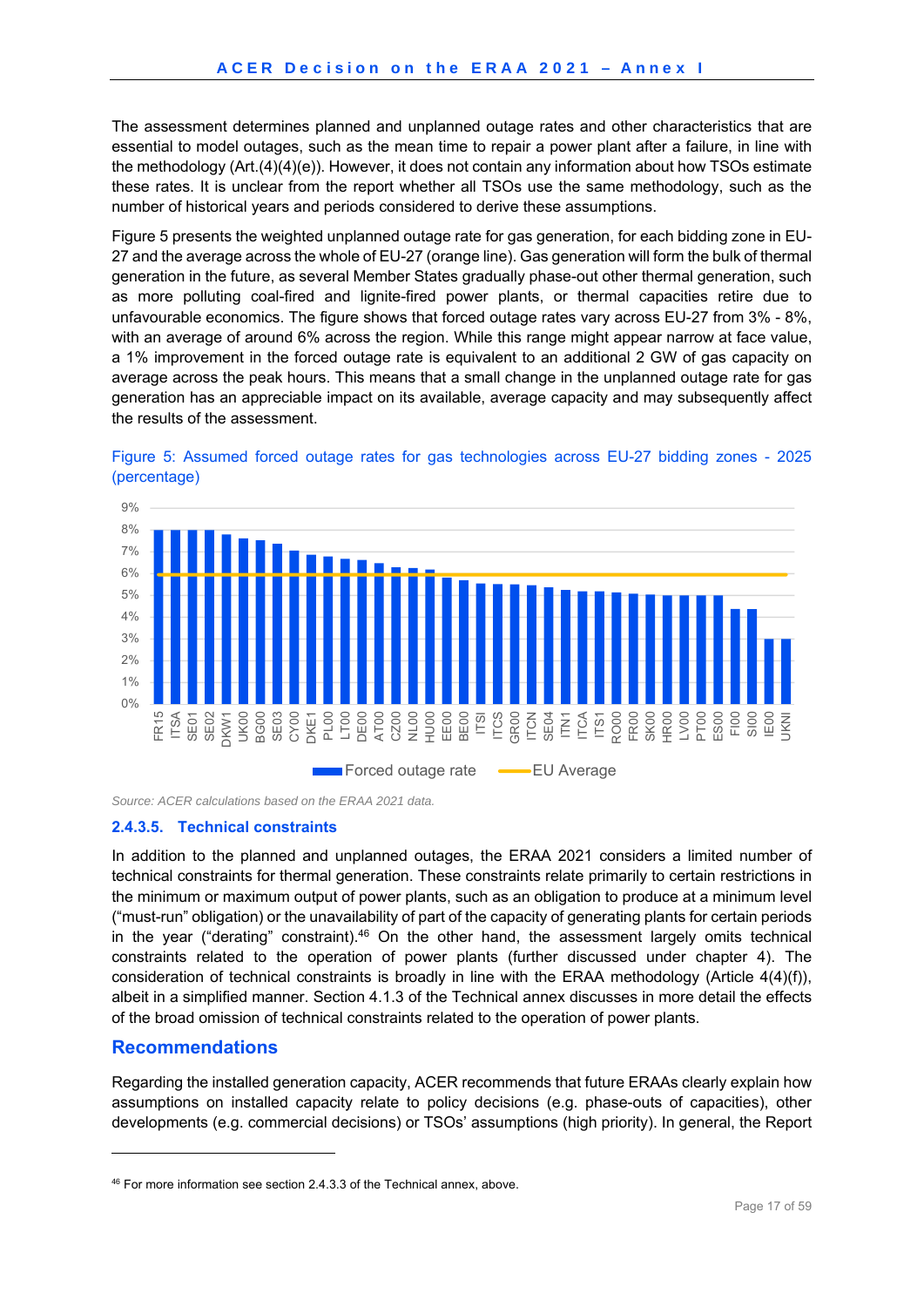would benefit from showing the differences with the present situation, on this topic and more broadly (low priority).

The methodological approach to modelling variable renewables would significantly benefit from a more detailed description, for example, to better understand the steps followed to estimate the conversion factors for wind and the results of the validation runs and impacts on the Pan-European Climate Energy Database (high priority). The Report could also provide more information and justifications about the choice of different elements related to the assumptions.<sup>47</sup>

Related to the seasonal availabilities of generation, the Report could usefully explain the reasons for these assumptions, especially for must-run units that represent a considerable amount over total installed capacity (high priority), as well as the periods for which the derating of capacities apply (low priority).

ACER invites ENTSO-E to publish complete information about the methodologies used to determine the assumptions for planned and unplanned outages, especially the planned and unplanned outage rates for different technologies (high priority). Ideally, the principles of the methodologies used by national TSOs to derive these assumptions would be consistent across the assessment, without prejudice to the historical data being used for the purpose of estimating the assumptions. ACER therefore recommends that ENTSO-E and TSOs develop a common methodology for determining the relevant assumptions to assess the planned and unplanned outage rates and further characteristics, such as mean time to repair (low priority).

In relation to the ex-ante optimisation methodology for planned outages, ACER notes that the current approach relies on a single historical demand year. The Report does not explain why this year was selected,<sup>48</sup> nor why the use of one climate year is suitable to provide input for predictive maintenance across all modelled climate years. It is also unclear from the Report how this approach relates to current TSO practices. An alternative approach that ACER believes is worth investigating is to use a stochastic optimisation employing as many climatic years as possible (low priority). Such an approach could have the additional benefits of considering the contribution of variable renewables in the optimisation, by considering residual demand (after non-dispatchable renewables) rather than gross demand when scheduling maintenance. This approach would also be consistent with the ex-ante optimisation tool for storage, that also considers residual demand (for more information, see section 2.4.4). ACER also recommends that the maintenance schedule takes into account expected interconnector flows, in line with the real market. ACER recognises that ENTSO-E is planning to "extend the maintenance optimisation by considering more climate years, wind and solar feed-in and interconnection flows". However, ACER notes that the ERAA 2021 does not provide any further information about ENTSO-E's plan and invites ENTSO-E to publish more information about the scope and timeline for this work in the ERAA 2022 (high priority).

In relation to unplanned outages, ACER recommends that ENTSO-E investigates the impact of pricing signals and tighter markets on forced outage rates for gas technologies in particular (low priority). As explained above, gas-fired generation will represent the main form of thermal generation in the future. As the market disposes of current over-capacity and simultaneously market reforms progress to improve the functioning of the wholesale market (e.g. via the market reform plans developed by Member States pursuant to Article 20 of the Electricity Regulation), it is expected that the market signals for gasfired power plants will improve. At the same time, current unplanned outage rates for these plants are

-

<sup>&</sup>lt;sup>47</sup> For example, the Report could offer more information and justifications about the power curves used for wind power and the assumptions for the locations of new wind farms.

<sup>48</sup> Based on information received from ENTSO-E, 2007 was selected as it represents a relatively mild and average climate year.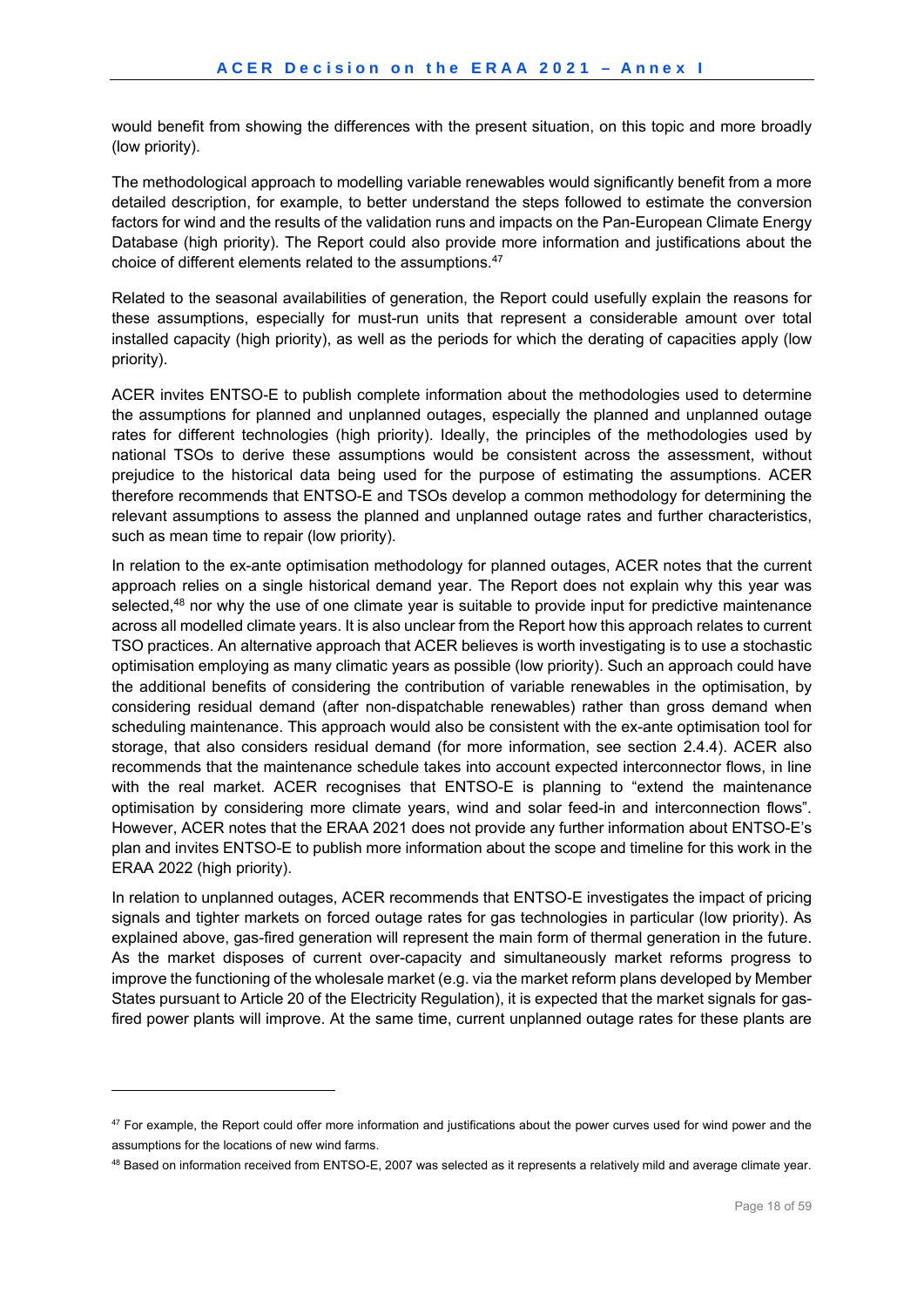based on historical years that were until recently favouring coal and lignite-fired generation, and dominated by significant over-capacity in the market.<sup>49</sup>

#### **2.4.4. Storage**

The ERAA methodology determines two main types of storage: hydro power plants with storage capabilities, i.e. pumped-storage hydro, and battery storage. The following section reviews each type separately.

#### **2.4.4.1. Hydro storage**

Pumped-storage hydro comprises the bulk of storage in the ERAA 2021. Pumped-storage hydro is split into open-cycle and closed-cycle plants, whereby the former have a natural inflow of water, in contrast with closed-loop plants. The definition of hydro storage is in line with the ERAA methodology (Article  $4(5)(a)$ ).

The operation of pumped-storage hydro is largely decided through an ex-ante optimisation tool, the results of which are fed into the rest of the model, the EVA and economic dispatch. As a first step, the ex-ante optimisation tool derives the storage levels throughout the year on a weekly (or greater granularity, e.g. monthly) level. In the second step, the available energy profile of pumped-storage hydro is optimised in daily energy lots. These daily energy lots are then fed into, and further refined in subsequent steps of the modelling tool (i.e. the EVA and economic dispatch steps) to derive hourly injection and withdrawal profiles from hydro storage units.

Overall, the ex-ante tool aims at dispatching hydro storage when net load (i.e. load after production from non-dispatchable renewables) is high and store energy when there is significant generation relative to demand. In other words, the ex-ante optimisation tool dispatches hydro storage when prices are expected to be high and stores energy when prices are expected to be low, thereby aiming at minimising total system costs. Even though the Report does not describe how this approach reflects the expected operational principles for hydro storage (Article 4(5)(1)(a)(i) of the ERAA methodology), ACER understands it is consistent with standard market practices for the operation of hydro storage.

The modelling approach uses a number of constraints to guide the operation of hydro storage, such as boundaries about the minimum and maximum levels of the energy stored in reservoirs at the beginning of every week.<sup>50</sup> These constraints are on top of technical constraints, such as the maximum amount of energy that can be stored in a reservoir or the maximum output of a plant based on its installed capacity. The Report usefully explains the constraints that are relevant for the different types of hydro plants. On the other hand, the Report lacks information about how these constraints relate to environmental constraints (Article 4(5)(a)(ii) of the ERAA methodology).

#### **2.4.4.2. Battery storage**

1

On top of relevant hydro plants, the ERAA 2021 models battery storage (or simply 'batteries'). Batteries are split into two categories: in-the-market (or commonly referred to as grid-scale batteries) and out-ofthe-market (or commonly referred to as behind-the-meter) batteries. The operation of grid-scale batteries is optimised with the same ex-ante optimisation tool used for the optimisation of hydro generation.51 Behind the meter batteries are modelled on the demand side, as peak shaving units,

<sup>49</sup> Current overcapacity is evident for example in the recent ENTSO-E seasonal outlooks that overall show negligible risks for Europe.

<sup>&</sup>lt;sup>50</sup> According to the Report, some TSOs provide deterministic, pre-specified trajectories for the level of energy stored in reservoirs on a weekly basis.

<sup>&</sup>lt;sup>51</sup> ACER understands that the operation of grid-scale batteries is determined through the daily optimisation, since these batteries tend to have limited energy capacity.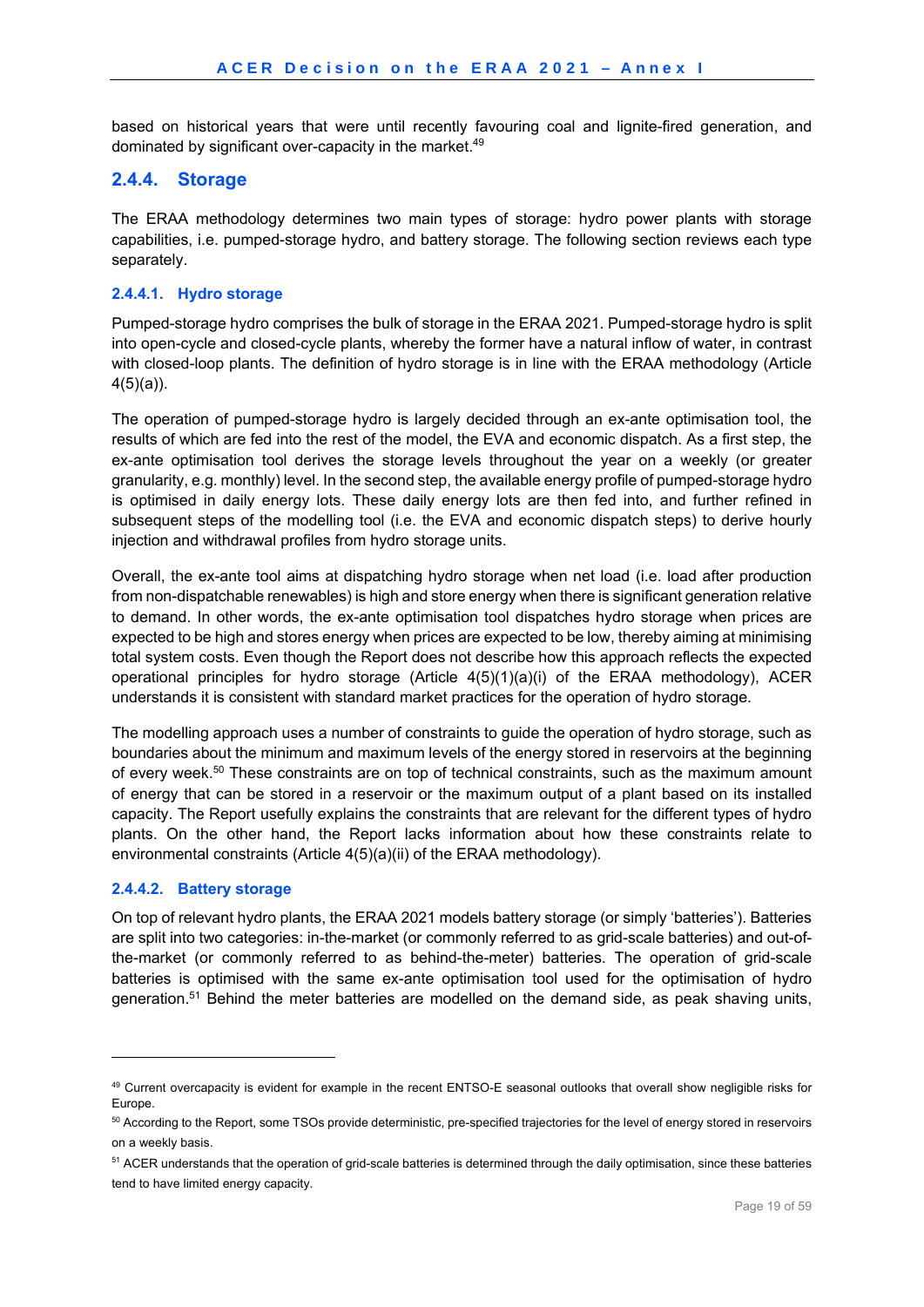where ENTSO-E and national TSOs determine the rate of peak shaving. The definition of battery storage is in line with the ERAA methodology (Article 4(5)(b)).

The description of the assumptions on battery storage is limited in the ERAA 2021. Importantly, the Report does not contain any information about the sources used to assess the projected levels of installed capacity. ACER understands that the assumptions on battery storage are based on national TSOs' forecasts. The Report does not provide information about how these forecasts are established, for example, whether they are based on market data (e.g. historical trends of installed batteries), projects currently in the pipeline, or other sources. Similarly, the Report does not specify how the rate of peak shaving associated with behind the meter storage is derived (e.g. how peak hours are defined for this purpose).

Figure 6 presents the assumed installed battery storage capacity per bidding zone in 2025. ACER observes that battery storage features in just over half of the Member States in EU-27, and for many of these Member States the assumed capacity is negligible. It is unclear from the Report what drives these significant differences across Member States (e.g. regulatory framework, support policies).



Figure 6: Assumed installed battery storage capacity in the EU-27 – 2025 (GW)

*Note: only Member States with non-zero installed battery storage capacity are shown.* 

*Source: ACER calculations based on ERAA 2021 data.* 

#### **Recommendations**

Regarding hydro storage, the overall approach to optimising their operation is broadly in line with the ERAA methodology and appears consistent with their expected operation. Nevertheless, the Report would benefit from additional information about the modelling of hydro storage. ACER recommends that future assessments clearly explain the ex-ante optimisation of hydro storage in more detail, how this optimisation reflects operational practices, and how the assessment considers environmental constraints (e.g. on potable and agriculture uses) at a more granular level (high priority). The assessment could also benefit from a post-evaluation of the results of the ex-ante optimisation tool, to examine how these results compare with the expected use of hydro storage, for example based on electricity prices (low priority).

In relation to battery storage, ACER expects ENTSO-E to publish more information in future assessments, including the basis for the assumptions on installed capacity and assumed operation for behind-the-meter storage (high priority). Future assessments would also benefit from granular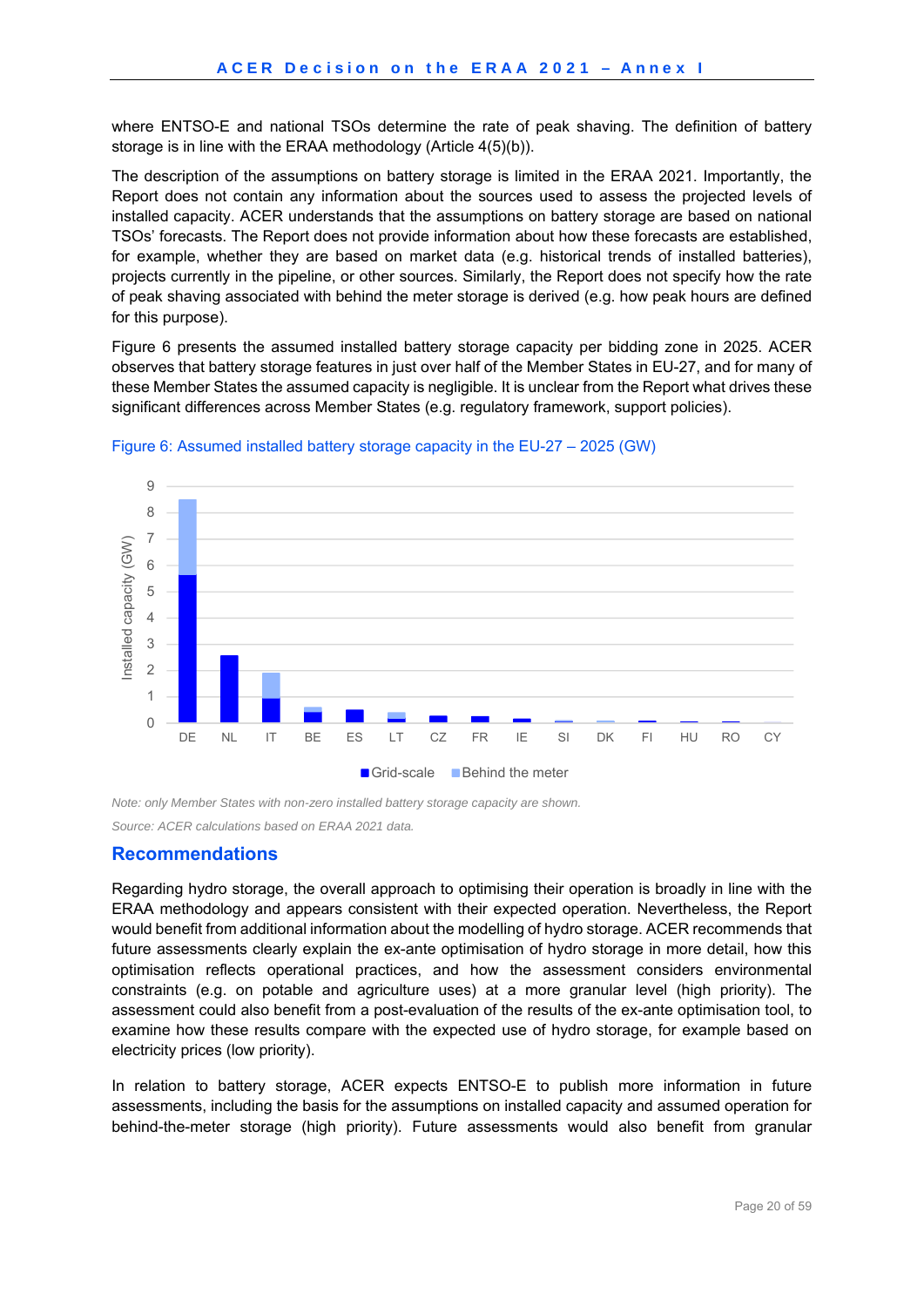information about the storage duration of batteries (low priority).<sup>52</sup> The ERAA 2021 reports battery storage in an aggregate manner.

#### **2.4.5. Network**

This section focuses on the approach to cross-zonal capacities and balancing reserves in the ERAA 2021 central reference scenarios. Chapter 5 of the Technical annex presents ACER's review of the flow-based proof of concept in the ERAA 2021.

#### **2.4.5.1. Network development**

ACER's assessment on the network development of the ERAA 2021 concerning the applicable framework is included in the Decision, section 6.2.1.8.

#### **2.4.5.2. Cross-zonal capacities and compliance with the minimum 70% target**

The Electricity Regulation introduced a minimum 70% target for capacity available for cross-zonal trade. To ensure a harmonized implementation, monitoring and compliance assessment of the minimum 70% target, ACER, in coordination with regulatory authorities (NRAs) and transmission system operators (TSOs), issued a recommendation in 2019 (hereafter 'the Recommendation'). The Recommendation provides a concrete way to implement and monitor the achievement of the 70% target across the EU, calculating the margin available for cross-zonal trade (MACZT).

ACER's analysis of the compliance of cross-zonal capacity used in the ERAA 2021 with the minimum 70% target is based, to the extent possible (i.e. when sufficient data allows for it) on this Recommendation, and on the results of the MACZT monitoring that ACER conducted for the year 2020.

The minimum 70% target is only monitored on the bidding-zone borders within and between the EU's Member States, and should be met for all hours throughout the year.

The Electricity Regulation allows Member States to adopt transitory measures, i.e. action plans or derogations, to gradually reach the minimum 70% target. Action plans expire by the end of 2025, and include a gradual linear increase in cross-zonal capacity from the beginning onwards. As a result, these action plans are likely to have a limited (if any) impact on cross-zonal capacity in 2025. Depending on national regulatory authorities' decisions, derogations may apply in 2025 (or beyond). The ERAA 2021 does not explain if any derogation to the minimum 70% target has been considered, and ACER expects that derogations will disappear once coordinated security analyses and re-dispatching countertrading is fully implemented. Consequently, ACER's review considers the 70% as the minimum target for all EU borders.

Below, ACER presents its analysis to assess the levels of margin regarding the 70% minimum target. The section focuses first on DC borders, then on AC borders. Each subsection details the methodology used to assess compliance with the 70% rule and the findings.

#### **Direct Current borders**

 $52$  Storage duration of batteries is determined as the amount of hours that storage can discharge at its injection capacity before using all its energy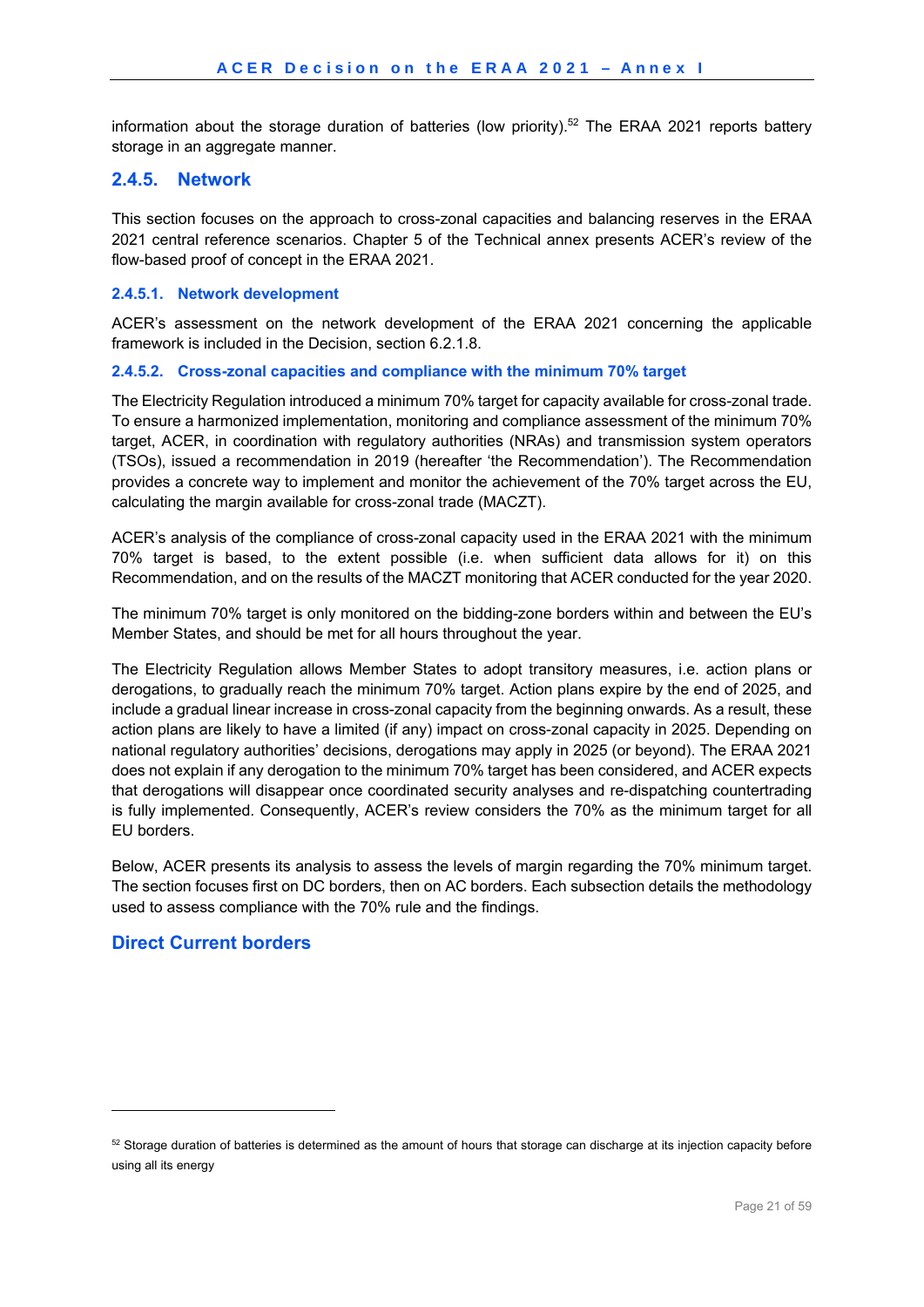#### **Methodology**

For borders with Direct Current (DC) interconnectors only, ACER recommends to compare the net transfer capacity (NTC) value offered by the TSO on the border, with the maximum admissible flow on the border ("Fmax").<sup>53</sup> NTC/Fmax must be greater than 70% to meet the 70% minimum target.<sup>54</sup>

For the Fmax values for 2025, the ERAA 2021 does not contain information about any infrastructure projects that would affect the maximum capacity on the DC borders between two EU countries. Consequently, the Fmax on borders between EU countries are considered identical in 2025 to Fmax in 2020.

#### **Findings**

1

Figure 7 presents the average NTC value in 2020, and the average NTCs assumed for 2025 in the ERAA 2021, for each DC border.



Figure 7: Average NTCs per border - 2020 (realised) and 2025 (ERAA 2021 assumptions) (MW)

*Source: ACER calculations based on the ERAA 2021 and on TSOs data provided in the scope of the ACER MACZT reports for 2020.* 

There are a few notable developments between the NTCs realized in 2020, and the NTCs foreseen for 2025:

- The ALEGrO cable on the border between Belgium-Germany went live in 2020.
- The forecasted NTCs increase offered on some borders, in particular on the borders Denmark1- Netherlands (in both directions), Sweden3 to Denmark1, and Germany to Sweden4.

Based on Fmax from 2020, the assumed NTCs for 2025 in the ERAA 2021 meet the 70% minimum target in all hours and on all EU DC borders.

<sup>&</sup>lt;sup>53</sup> Maximum flow respecting operational security limits. Please refer to the Recommendation (page 5, Definitions and abbreviations) for more details.

<sup>54</sup> TSOs may also declare internal Alternating Current (AC) network elements that limit the capacity that they can offer on the DC border. In this case, the MACZT should also be calculated on these elements, and compared to the 70% minimum target. These elements are out of scope of the present analysis, as the ERAA 2021 does not contain any relevant data.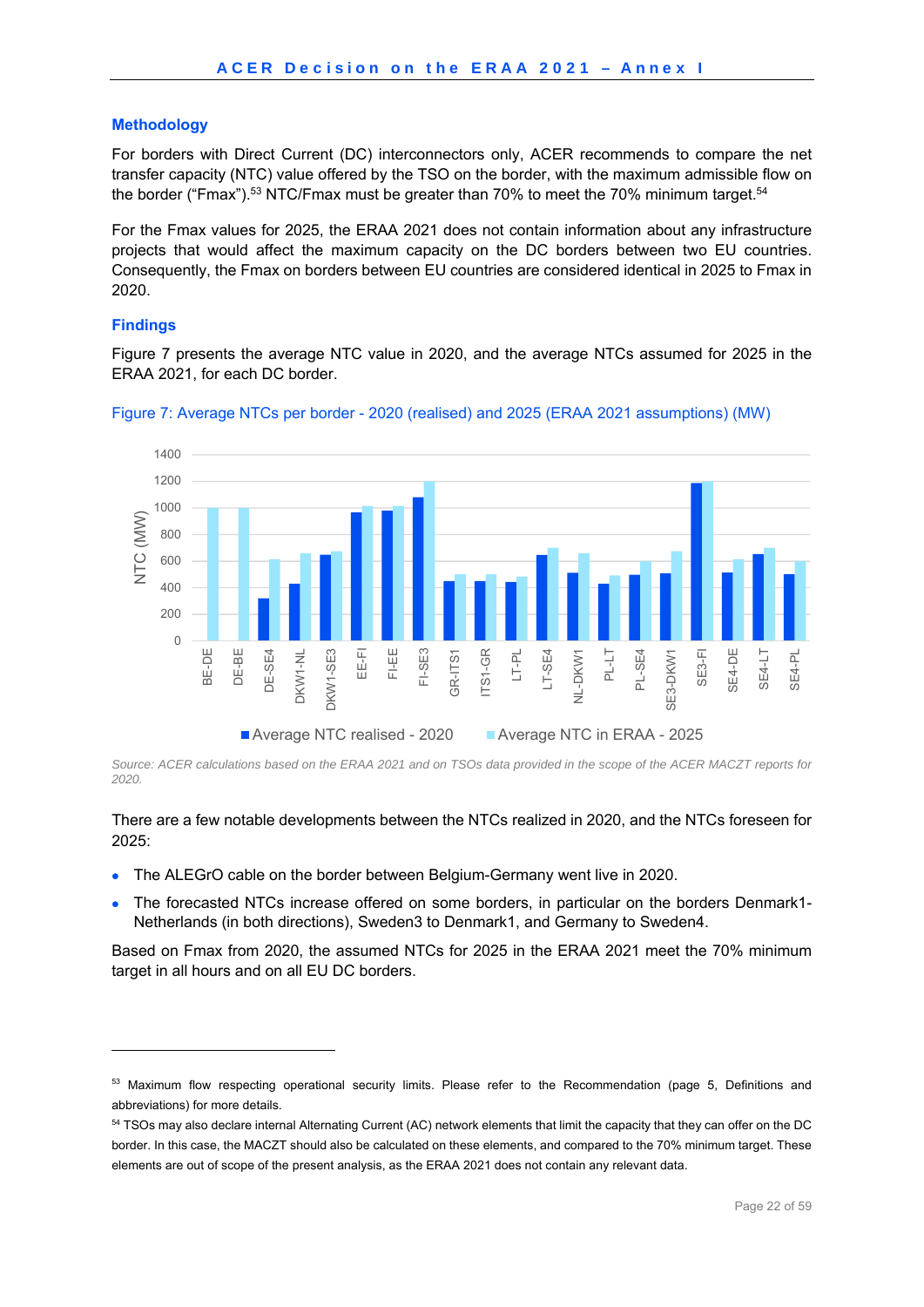ACER notes that, in 2020, the allocation constraints applied by Poland limited the NTC made available to the market on the borders Poland-Lithuania and Poland-Sweden4.<sup>55</sup> In ACER's understanding, these constraints are not considered in the NTC assumptions of the ERAA 2021. If these allocation constraints remain in 2025, they could reduce the NTC below the 70% minimum target on these borders.

### **Alternating current borders**

#### **Methodology**

For borders with Alternating Current (AC) interconnectors, ACER recommends that the 70% minimum target is met on each critical network element and contingency (CNEC). For the borders where NTCbased approach is applied, as long as TSOs are unable to calculate the flow available on all CNECs, the target should be met at least on the CNECs limiting the capacity calculation.

The ERAA 2021 does not contain information on CNECs for 2025, thus ACER is unable to apply strictly the Recommendation. Instead, as a simplification, ACER's assessment uses the following criterion to estimate whether the NTC of the ERAA would allow to meet the 70% minimum target. Where possible (i.e. for NTC-based borders in 2020), ACER's assessment compares the NTC assumptions of the ERAA 2021 with the average NTC of 2020. This allows to estimate, based on whether the minimum target was met or not in 2020, if the NTCs for 2025 could be sufficient to meet the target on the CNECs of 2020.

More precisely, ACER applies the following approach to estimate whether the NTC assumptions in the ERAA 2021 would allow to meet the 70% minimum target:

- On the borders that were NTC-based in 2020:
	- If the average NTC of 2025 is below the average NTC of 2020, and the target was not met in 2020, ACER has high confidence that the target would not be met in 2025.
	- o If the average ERAA NTC of 2025 increased compared to the average NTC of 2020:
		- If the ERAA NTCs of 2025 would have allowed to meet the 70% target in 2020 (i.e. using the CNECs and market models of 2020) for a majority of hours (at least 90% of hours), then the target could possibly be met in 2025;
		- Otherwise, the target would likely not be met in 2025.

This simplified approach is subject to some limitations. In particular, the network in 2025 will not be exactly the same than in 2020. Consequently, the elements limiting capacity calculation in 2020 may differ from the elements that will be limiting in 2025, and the flows computed in these elements may also differ. The approach allows to reach conclusions with different levels of confidence.

Another caveat is that allocation constraints that may still apply in 2025 and could reduce the final NTCs (in particular for Poland and Italy North) are likely not considered in the ERAA NTCs. Further considerations on allocation constraints can be found further down in this section.

- For the borders that applied flow-based in 2020:
	- o As the MACZT monitoring relied on flow-based, no 2020 NTCs are available.

As a complement to support the analysis, ACER's analysis also compares, for all borders, the ERAA 2021 NTC assumptions for 2025 (that should include the 70% minimum target) with the Mid-Term Adequacy Forecast 2018 NTC assumptions for 2025 (that likely did not reflect the minimum 70% target, as the MAF 2018 was published before the entry into force of the target).

-

<sup>55</sup> See Table 1 for more details.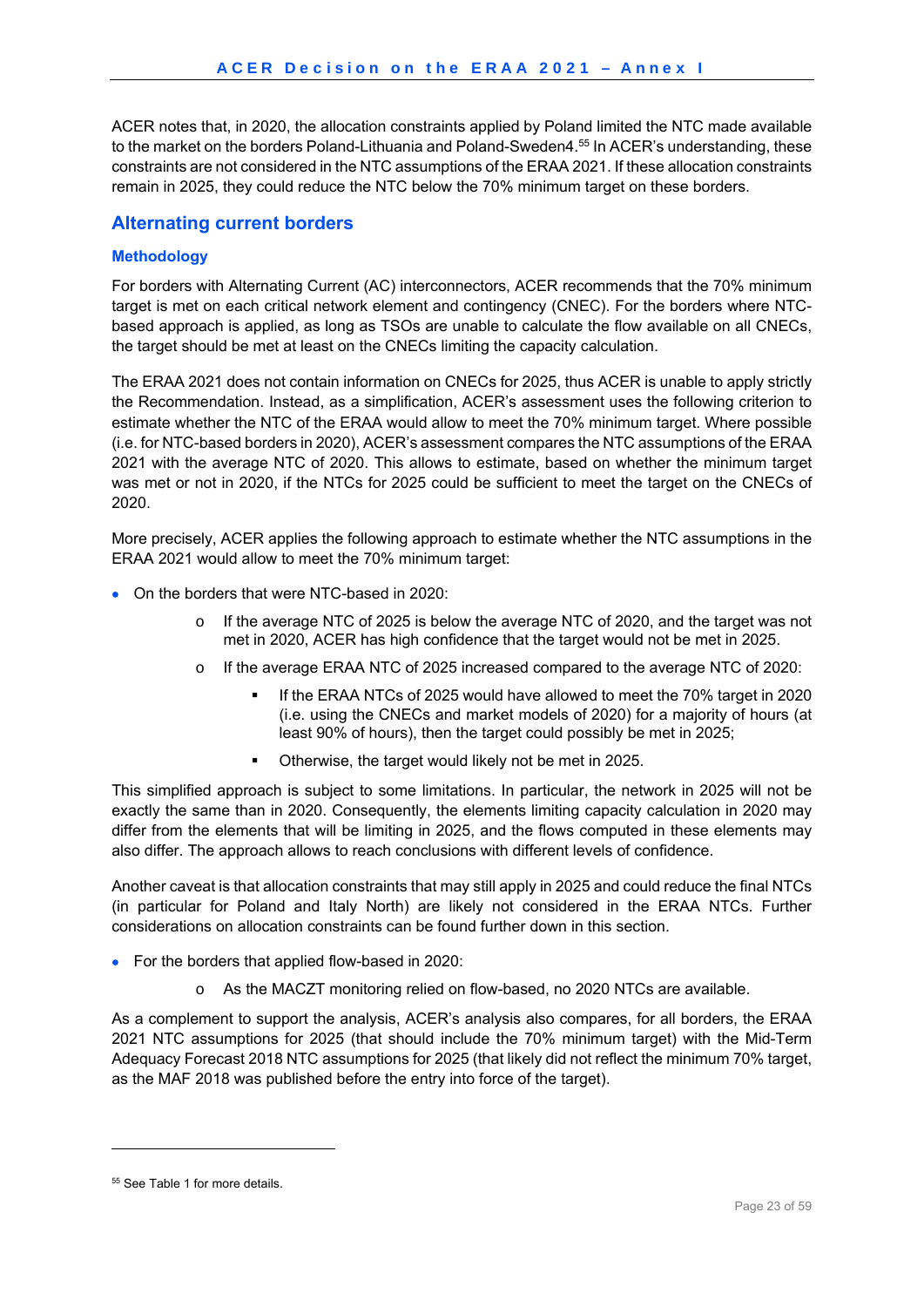In addition, as the ERAA 2021 includes flow-based domains for Core for 2025, a comparison between the flow-based domains assuming 70% capacity for 2025 and the NTC domains for 2025, allows inferring whether the NTC domains for 2025 is likely in line with the minimum 70% target.

#### **Findings**

#### **NTCs**

1

Figure 8 shows whether NTCs for 2025 of the ERAA could allow TSOs to meet the 70% minimum target for each AC border.

The analysis of NTCs reveals that for a significant number of borders, in particular on Core (non-CWE) borders, the minimum 70% target would be very likely, or likely, not met, if the NTCs of 2025 reach the level assumed in the ERAA 2021 model.

Besides, on some borders, the increase in NTCs may stem from additional interconnectors on the borders, rather than increased MACZT on existing interconnectors, and may thus not necessarily mean higher levels of margin. Additional interconnectors are foreseen for example for Germany-Denmark, Germany-Poland, Bulgaria-Romania and Austria-Italy.56

For Core (CWE), the NTCs in the ERAA 2021 have not increased compared to the values in MAF 2018. This would suggest that the NTCs of the ERAA 2021 model were not computed to meet the minimum 70% target. However, for Core, the ERAA 2021 asserts that this is the case (see subsection on Flowbased domains below).

<sup>56</sup> Other infrastructure projects may affect the following borders: Spain-Portugal, Hungary-Slovakia, Bulgaria-Greece, Croatia-Hungary, and Italy North region.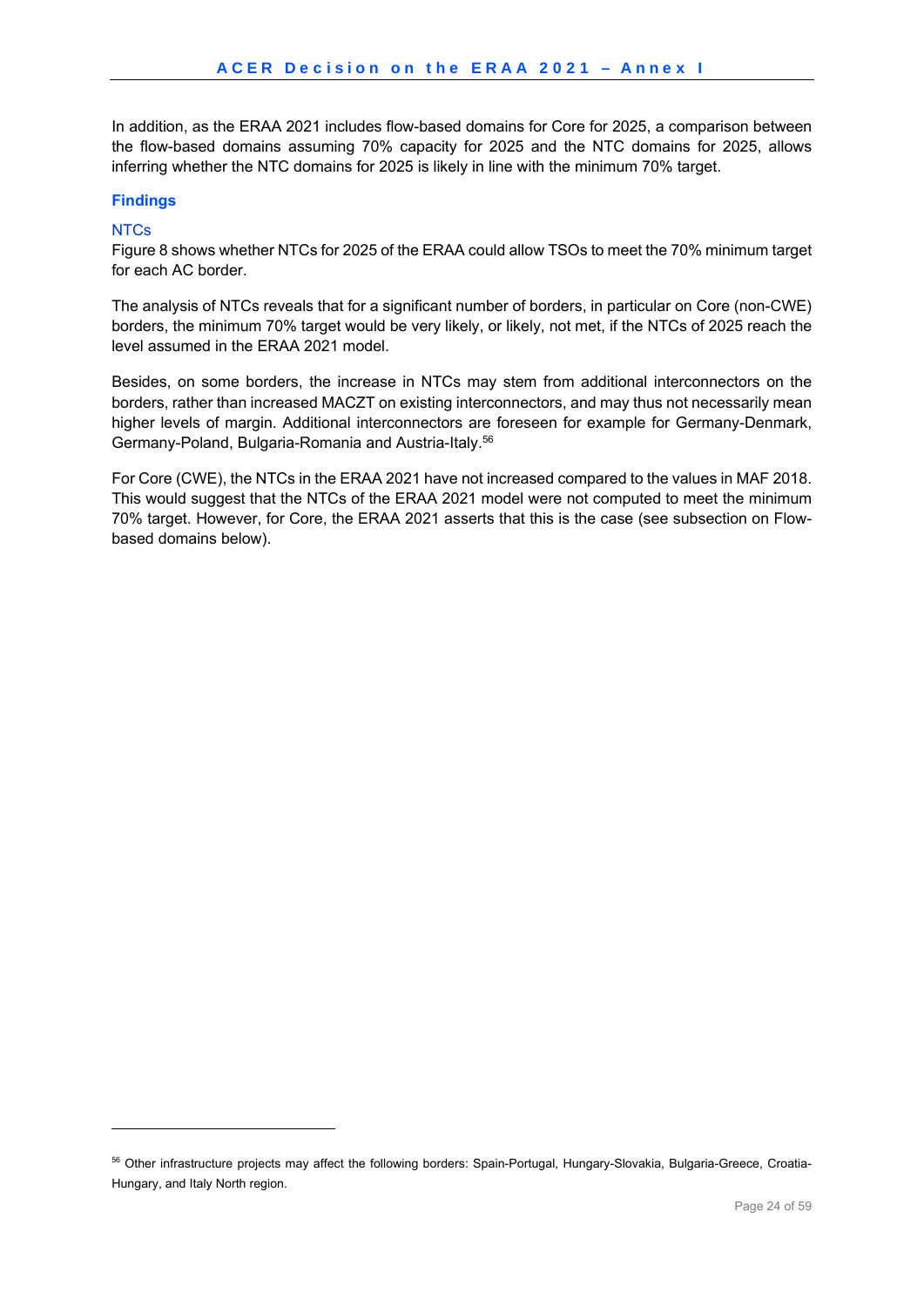

Figure 8: ACER's assessment of the 70% minimum target based on the ERAA 2021 NTC assumptions for 2025

#### *Notes:*

-

- *1) The assessment above does not consider allocation constraints.*
- *2) When capacity calculation is not coordinated, the target being reached "at least 90% of the time" means reached at least 90% of the time by each of the two TSOs on the border.*

*Source: ACER calculations based on the ERAA 2021 and on TSOs data provided in the scope of the ACER MACZT reports for 2020.57*

#### Flow-based domains

The conclusions drawn in the previous subsection for Core borders are not in line with ENTSO-E's analysis of the flow-based domains.

#### **Legend colour code explanation:**

#### *Target very likely not met in 2025*

*The min. 70% target was reached less than 90% of the time in 2020 and the average assumed NTC value of ERAA 2021 for 2025 is lower than the average NTC value in 2020* 

#### *Target likely not met in 2025*

*The min. 70% target was reached less than 90% of the time in 2020 and the average assumed NTC value of ERAA 2021 for 2025 increased compare to 2020, but would have not allowed to reach the 70% target at least 90% of the time in 2020 OR the target was reached at least 90% of the time in 2020 but the NTC value of ERAA 2025 decreased compare to 2020 and does not allow anymore to reach the target 90% of the time in 2020* 

#### *Target likely met in 2025*

*The min. 70% target was reached at least 90% of the time in 2020 or the average assumed NTC value of ERAA 2021 for 2025 increased compare to 2020, and would have allowed to reach the 70% target at least 90% of the time in 2020.*

#### *Unable to assess*

*TSOs did not provide sufficient information to assess the min. 70% target for the whole year 2020.*

#### *Unable to assess*

*For Core (CWE), which applied flowbased in 2020, no NTC values were computed in 2020, thus not allowing for comparison between historical 2020 NTCs and ERAA 2021 NTCs for 2025.* 

<sup>57</sup> For more information, see:

https://documents.acer.europa.eu/Official\_documents/Acts\_of\_the\_Agency/Publication/ACER%20MACZT%20Report%20S2% 202020.pdf; and https://documents.acer.europa.eu/Official\_documents/Acts\_of\_the\_Agency/Publication/MACZT%20report%20- %20S1%202020.pdf.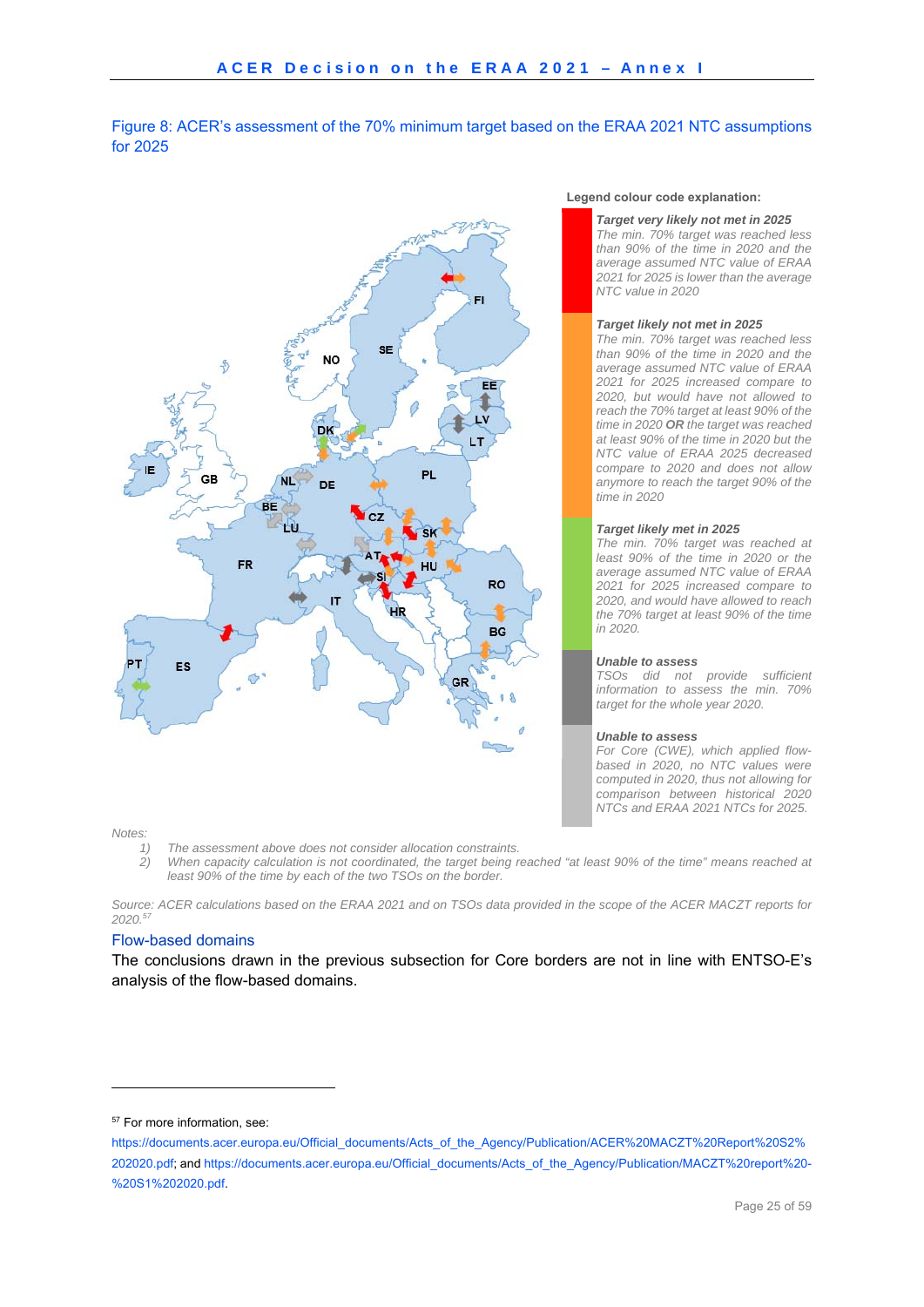For Core, the ERAA 2021 reports that the flow-based domains meet the minimum 70% target, and that the NTC domains are larger than them. In other words, the ERAA 2021 suggests that for Core borders, the NTC values are compliant with the 70% target.

However, the analysis of the NTCs presented above leads to the opposite conclusion for some Core (non-CWE) borders. Overall, there is thus significant uncertainty whether the NTC assumptions on Core borders meet the minimum 70% target.

#### Allocation constraints

The ERAA 2021 contains information about the maximum levels of import or export that TSOs declared would apply in 2025 and 2030. These maximum levels appear equivalent to so-called "external constraints" in the capacity calculation methodologies.

The table below summarises the external constraints reported in the ERAA 2021, compares them with the constraints declared by TSOs for 2020, and assesses whether they could affect the final capacity made available to market participants.

| <b>Member</b>     | <b>2020 (actual)</b>  |                       | 2025 (ERAA 2021<br>assumption) |                       | 2030 (ERAA 2021<br>assumption) |                       | <b>Comments</b>                                                                                                                                        |  |
|-------------------|-----------------------|-----------------------|--------------------------------|-----------------------|--------------------------------|-----------------------|--------------------------------------------------------------------------------------------------------------------------------------------------------|--|
| <b>State</b>      | <b>Import</b><br>(MW) | <b>Export</b><br>(MW) | <b>Import</b><br>(MW)          | <b>Export</b><br>(MW) | <b>Import</b><br>(MW)          | <b>Export</b><br>(MW) |                                                                                                                                                        |  |
| <b>BE</b>         | 5000-<br>7547         |                       |                                |                       |                                |                       | If the same allocation constraints would<br>apply in 2025, they could reduce the<br>allocated capacity (sum of import NTCs:<br>6700MW)                 |  |
| <b>BG</b>         |                       |                       | 6700                           | 6700                  | 6800                           | 6800                  | No impact on forecasted NTC                                                                                                                            |  |
| CZ                |                       |                       | 7100                           | 6800                  | 7100                           | 7300                  | No impact on forecasted NTC                                                                                                                            |  |
| IT                | 0-9000                |                       |                                |                       |                                |                       | If the same allocation constraints would<br>apply in 2025, they could reduce the<br>allocated capacity (5210MW)                                        |  |
| <b>MT</b>         |                       |                       | 200                            | 200                   | 200                            | 200                   | No impact on forecasted NTC                                                                                                                            |  |
| <b>NL</b>         | 5750-<br>6500         | 5750-<br>6500         | 5750-<br>6500                  | 5750-<br>6500         | 5750-<br>6500                  | 5750-<br>6500         | Allocation constraints could reduce the<br>allocated capacity (sum of NTCs:<br>7400MW)                                                                 |  |
| PL<br>(AC)        | 0-6830                | 0-13359               |                                |                       |                                |                       | If the same allocation constraints would<br>apply in 2025, they could reduce the<br>allocated capacity (sum of NTCs: 3718<br>MW import, 4981MW export) |  |
| <b>PL</b><br>(DC) | 0-9233                | 0-8800                |                                |                       |                                |                       | If the same allocation constraints would<br>apply in 2025, they could reduce the<br>allocated capacity (sum of NTCs: 1100<br>MW)                       |  |
| <b>SK</b>         |                       |                       | 4058                           | 2200                  | 4058                           | 2200                  | Allocation constraints could reduce the<br>import (sum of NTCs: 4931MW), and<br>considerably reduce the export (sum of<br>NTCs: 3960 MW)               |  |

#### Table 1: Analysis of the maximum constraints of import and export – 2020, 2025 and 2030 (MW)

*Source: ACER calculations based on the ERAA 2021 and on TSOs data provided in the scope of the ACER MACZT reports for 2020* 

### **Recommendations**

ACER has the following recommendation for future assessments regarding cross-zonal capacity calculation and compliance with the minimum 70% target (high priority):

- When computing the parameters in line with the minimum 70% target, the ERAA 2022 should base their calculation on ACER's Recommendation 01/2019.
- If the ERAA 2022 contains allocation constraints, these should be complemented by justifications on the reasons that make them necessary and on the way the associated levels are computed. In addition, the ERAA 2022 should ensure that the minimum 70% target is reached, even when considering the impact of these allocation constraints. Finally, when allocation constraints currently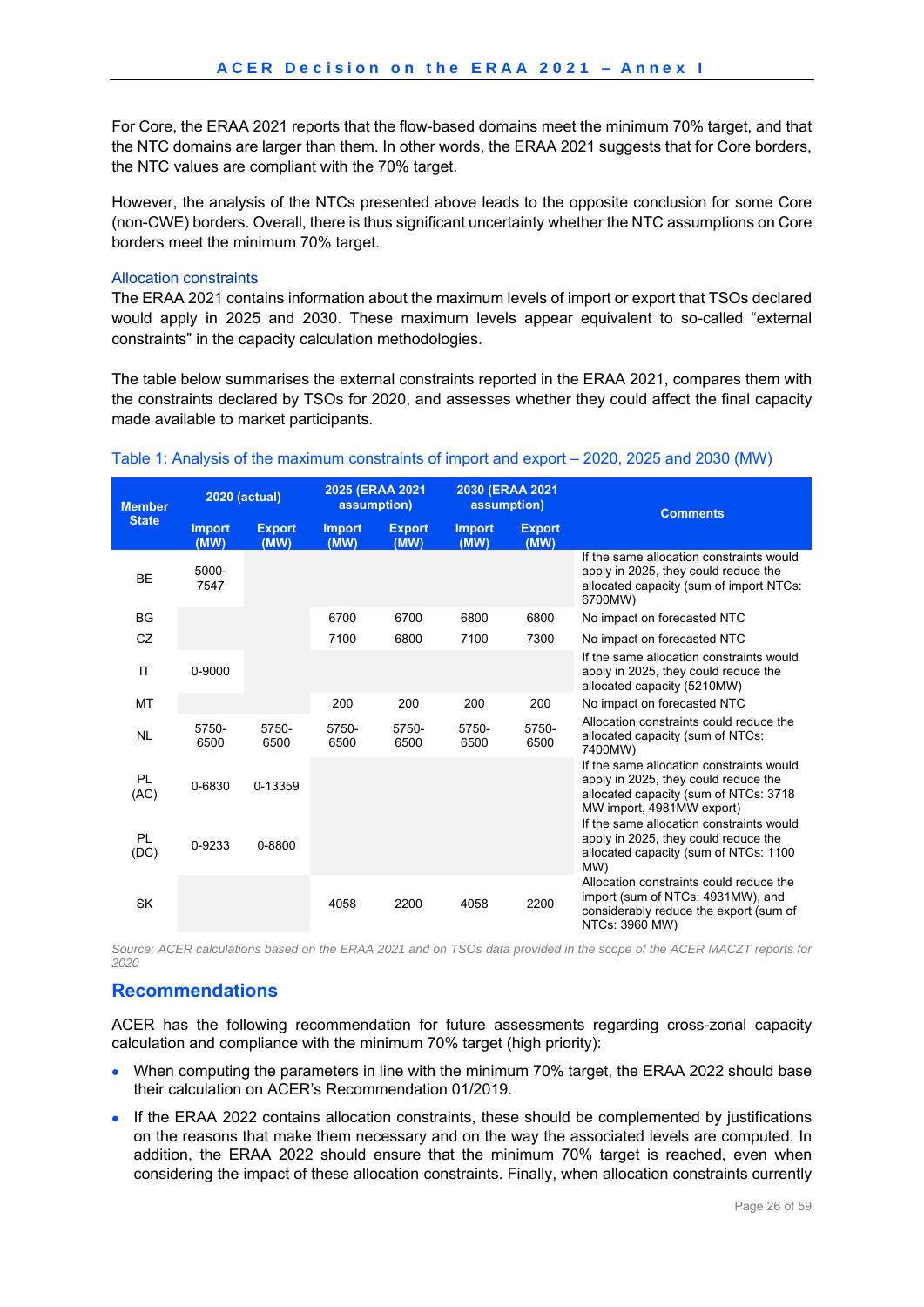apply in a bidding zone and the assessment does not consider any allocation constraints in future years, ACER invites ENTSO-E to clearly explain why such constraints are not necessary anymore.

#### **2.4.5.3. Balancing Reserves**

The ERAA methodology stipulates that the assessment must reflect balancing reserves. More specifically, the methodology determines that the assessment must:

- Define frequency containment reserves (FCR) and frequency replacement reserves (FRR) requirements. The dimensioning of these reserves must be based on Article 153 and 157 of the System Operation Guideline (SO GL) (Article 4(6)(g)(i) of the ERAA methodology), respectively. These requirements can be deducted from the available capacity or added to demand if the assessment does not explicitly model imbalances (Article 4(6)(g)(ii) of the ERAA methodology).
- Define replacement reserves (RR) and their size based on Article 160 of the SO GL (Article  $4(6)(g)(iii)$  of the ERAA methodology). RR must always be available in the market for addressing resource adequacy.

The ERAA 2021 determines FCR and FRR explicitly, but not RR. FCR and FRR are treated as nonavailable capacity to the market, since the assessment does not explicitly model imbalances and the balancing market. The ERAA 2021 does not specify the methodology used to estimate the level of requirements and hence it is not possible to evaluate whether the assessment complies with the ERAA methodology on this point. RR are implicitly considered available to the market, in line with the ERAA methodology.

ACER has compared the ERAA 2021 assumptions for FCR and FRR requirements in 2025, with the actual 2020 requirements based on the volumes collected for ACER-CEER's Marker Monitoring Report 2020 (ACER-CEER's MMR 2020). Figure 9 presents the differences for the FCR requirements. The total requirement for FCR across the EU-27 increases to 4.6 GW compared to 3 GW currently. The graph shows that the requirements either increase or remain constant, while in limited cases the level of FCR reserves decreases slightly. In a couple of cases, FCR requirements increase significantly compared to current practices, notably for Finland (nearly 300 MW) and Croatia (just over 100 MW).



#### Figure 9: Differences in FCR requirements per Member State – 2020-2025 (MW)

*Notes:* 

*1) Present reference requirements are missing for CY, EE, IT, LU, LV and MT. Therefore no comparison is presented for these Member States.* 

*2) Positive value means assumed FCR requirement is higher than present requirement and negative value means assumed FCR requirement is lower than present requirement.* 

*Source: ACER calculations based on the ERAA 2021 and data collected for the purpose of ACER-CEER's 2020 MMR through NRAs.* 

Similarly, Figure 10 presents the differences for the FRR requirements between the 2025 assumptions in the ERAA 2021 and the actual 2020 requirements, based on data collected for ACER-CEER's MMR 2020. The picture is more mixed in this case. For the majority of bidding zones, the reserve requirement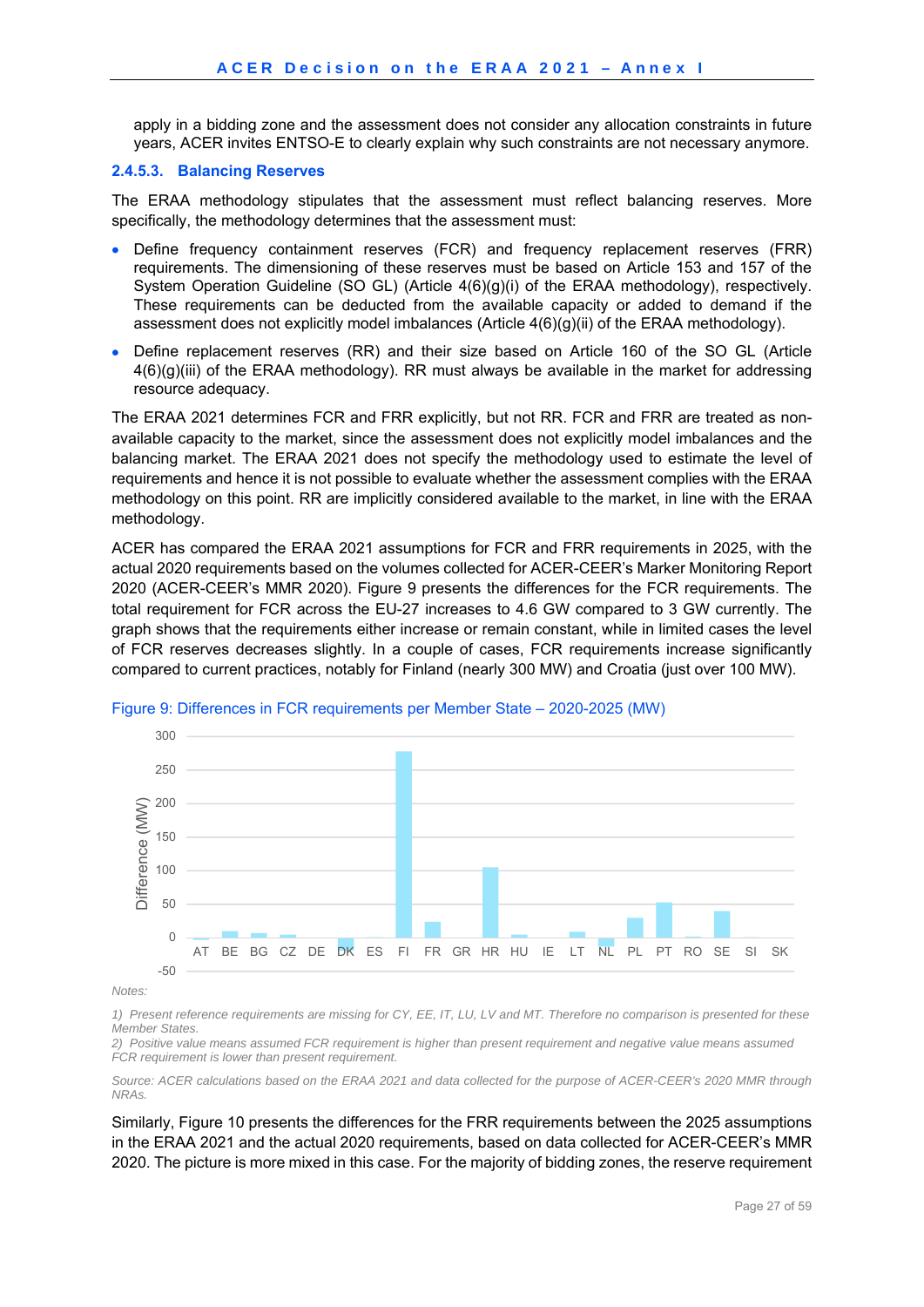increases. In several occasions, this increase is significant in absolute terms: around 500 MW for Germany, France, Greece, Poland and Portugal. For other bidding zones the increase is less pronounced (e.g. an increase of around 340 MW in Finland) or negligible. For a different group of bidding zones, the reserve requirement decreases compared to 2020. The reduction is more significant for Bulgaria (around 1000 MW) and the Netherlands (around 500 MW). Overall, the reserve requirement for FRR is projected to increase up to 28.2 GW in EU-27.





*Notes:* 

-

*1) Present reference requirements are missing for CY, IT, LU and MT. Therefore no comparison could be included.* 

*2) Present FRR requirements Include automatic (aFRR) and manual (mFRR) upward restoration reserves* 

*3) Positive value means assumed FRR requirement is higher than present requirement and negative value means assumed FRR requirement is lower than present requirement* 

*Source: ACER calculations based on the ERAA 2021 and data collected for the purpose of ACER-CEER's 2020 MMR through NRAs.* 

#### **Recommendations**

Future ERAAs would significantly benefit from clear explanation about the methodology used to determine reserve requirements and the main drivers for any changes compared to present (high priority).

#### **2.4.6. Other elements**

#### **2.4.6.1. Climate change and climate-dependent variables**

The ERAA methodology prescribes that the assessment takes into account the effects of climate change on climate-dependent variables, and the Pan-European Climate Energy Database (PECD) in particular (Article 4(1)(f)). The methodology sets three different options for achieving this requirement. The ERAA 2021 uses a temporary solution, which is broadly in line with the ERAA methodology. The temporary approach effectively utilises the first option, based on which future climate projections must rely on a best forecast. More specifically, the ERAA 2021 considers the effects of climate change through a de-trending analysis of historical temperatures. The Report usefully describes the methodology used to derive projected future temperatures based on historical data (Annex 3 of the Report). At the same time, the Report could explain in more detail the reasons for the chosen approach and its impacts on temperatures across the geography of the assessment.<sup>58</sup>

<sup>&</sup>lt;sup>58</sup> For example, the Report states that ENTSO-E considered four different approaches for the de-trending analysis and chose the fourth of them. The Report does not provide the reasons for selecting this approach however. To explain the results of the different options the Report contains a graph for Belgium. ACER notes it is rather difficult to interpret the results of the analysis based on this single graph.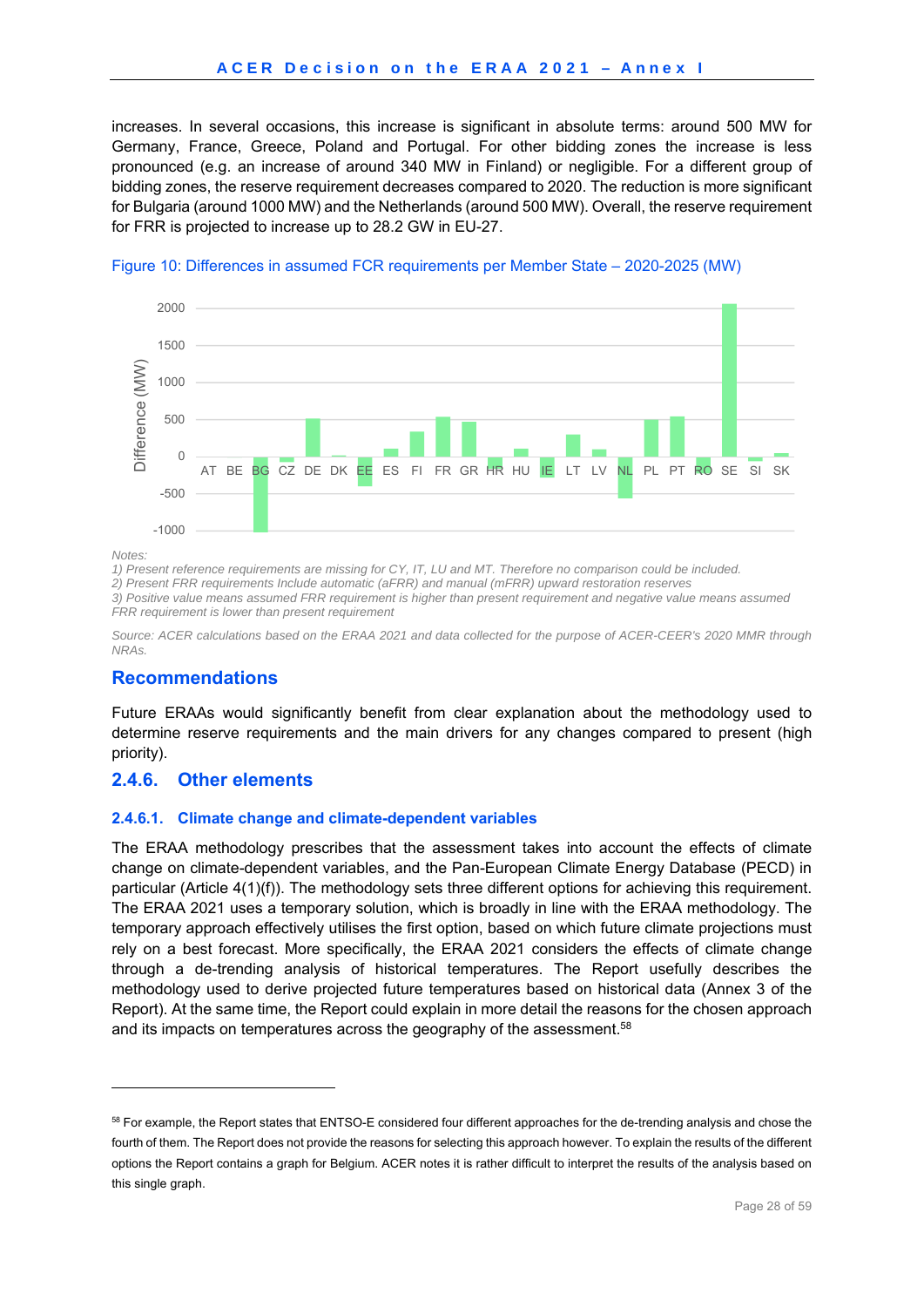Article 5(12) of the ERAA methodology prescribes that ENTSO-E updates the PECD with the most recent climate data before the first ERAA and then at least every 5 years. For the ERAA 2021, ENTSO-E updated some of the variables (e.g. temperatures) of the PECD for all historical years, but not all relevant variables. Notably, the latest PECD does not include updated hydro data (for all countries) and demand (for some countries). As a result, the scope of the use of the updated data was limited. ENTSO-E used the updated data to perform the aforementioned de-trending analysis of historical temperatures and determine the relationship between demand and climate variables in the Trapunta model where data was available.<sup>59</sup> As such, ENTSO-E could not use the full database for running the ERAA model, as some information was missing and it would not have been possible to maintain the interdependencies between the various climate-dependent variables.

#### **Recommendations**

ACER acknowledges that ENTSO-E plans to update the PECD by the end of 2022 for use in the ERAA and other projects with the assistance of the Copernicus Climate Change Service (C3S). The updated database is expected to be available for the ERAA 2023. Considering the depth and significance of the planned update, ACER believes it is of outmost importance that ENTSO-E engages with relevant stakeholders (e.g. climate scientists beyond C3S) considering this pending update of the PECD (high priority).

-

<sup>59</sup> For more information, see section 2.4.1.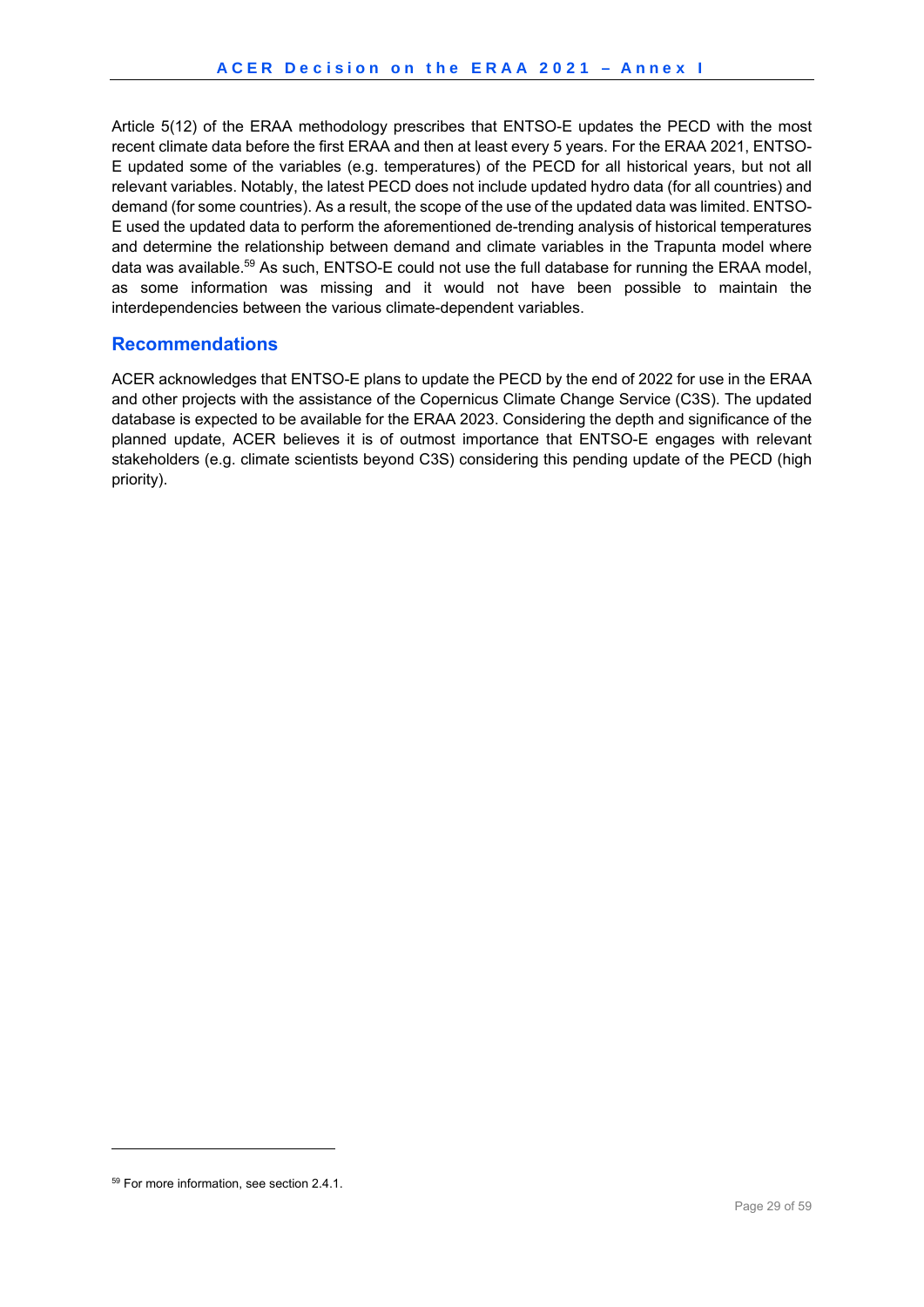# **3. Economic viability assessment (EVA)**

## **3.1. Introduction**

The purpose of the EVA in the ERAA is to assess economic decisions about entry and exit of capacity resources in the electricity market, based on expected revenues and associated costs. The ERAA methodology provides two alternatives for assessing economic viability of resources and deciding on investing, decommissioning or mothballing/de-mothballing options.<sup>60</sup> The first is to assess the economic viability of individual (or groups of) capacity resources, based on a comparison of expected revenues and costs. The second (simplified) alternative is to assess the relevant decisions by minimizing total system costs, i.e. total fixed and operating costs, including the cost of consumer disconnections. At the same time, the ERAA methodology requires that the EVA relies on the results of the economic dispatch model, ensuring consistency between the two.<sup>61</sup>

In the ERAA 2021, ENTSO-E implements the cost minimisation approach (second alternative) in the central reference scenario without CM for 2025.<sup>62</sup> Justified on the basis of exceptional computational needs, the EVA includes a number of simplifications, such as reduced number of modelled climate years and simplified forced outage modelling. The ERAA 2021 includes a sensitivity analysis, implementing the EVA in the same central reference scenario, in order to assess the impact of different CO2 prices and maximum clearing prices.

ENTSO-E also applied a qualitative viability assessment of capacity resources for the scenarios National Estimates and National Estimates with Low Thermal Capacity for both modelled target years, i.e. 2025 and 2030, comparing expected revenues and costs of coal, gas, lignite and oil units. This qualitative assessment is not in line with the ERAA methodology, in particular with Article 6(5), as it does not examine the possibilities of entry/exit of capacity resources, and is therefore not analysed further.

Appendix 2 of the Report presents the results of the EVA, including the sensitivity analysis, while Chapter 5 of Appendix 3 describes the methodological approach for the simplified EVA. In addition and upon ACER's request, ENTSO-E provided clarifications regarding the methodology, as well as supplementary data regarding the adequacy risk indicators of the EVA model runs and an additional ex post qualitative viability assessment conducted for the central reference scenario without CM.

## **3.2. Overview of ACER's review**

ACER recognises that the inclusion of an EVA in the ERAA is a challenging undertaking and that the size and interconnectivity of the modelled area in the ERAA increases the complexity of the problem substantially. Hence, the current version of the ERAA constitutes a significant improvement, at least in terms of modelling advancement, compared to MAF. At the same time, a robust and reliable EVA is

 $60$  Article 6(2) of the ERAA methodology

 $61$  Article 6(6)(b) and Article 6(9) of the ERAA methodology

 $62$  The central reference scenario with CM is based on the central reference scenario without CM adding (or removing if necessary) capacity resources to the modelled zones with CMs until the reliability standard of these modelled zones is reached (practically assuming that the CM remuneration will ensure their economic viability). However, an EVA after this addition, in order to assess the impact of the CMs in neighbouring modelled zones, is not performed. Also, the flow based proof of concept simply uses as input the results of the EVA central reference scenario without CM, hence in reality the EVA was not tested with a flow based market coupling approach.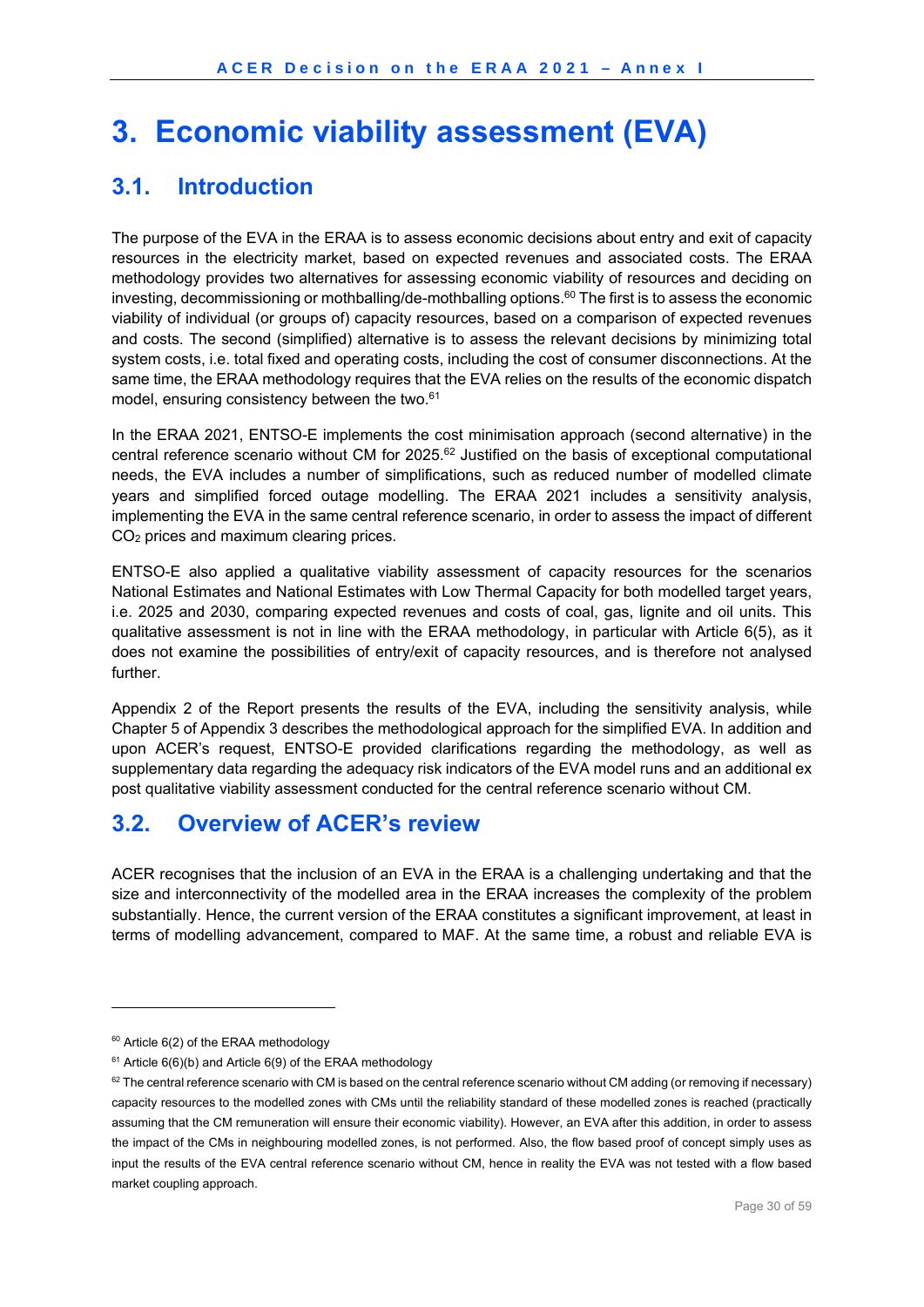imperative for the proper assessment of adequacy levels, as it essentially determines the available capacity resources that are considered in the resource adequacy assessment itself.

ENTSO-E applies the EVA for a single modelled year only (2025), which is a significant limitation when assessing decisions regarding assets with a long economic lifetime. In addition, the simplifications introduced in the EVA to cope with computational complexity lead to significant inconsistencies between the EVA and economic dispatch. These inconsistencies cause an underestimation of the capacity that could enter or remain in the market and consequently an overestimation of the resource adequacy indicators. Moreover, the EVA considers only investment and decommissioning decisions for a limited type of capacity resources.

Overall, ACER considers that the level of simplifications of the EVA in the ERAA 2021 is not acceptable due to the considerable impacts it has on the results.

## **3.3. Detailed review**

#### **3.3.1. Consistency between the economic viability assessment and economic dispatch**

The EVA is formulated as an optimisation problem, which minimises total (fixed and operating) system costs over the whole study period by applying market entry and exit decisions (currently only investments and decommissioning of a number of technologies). In the ERAA 2021, the time horizon of the optimisation is a single modelled year, i.e. 2025. The EVA model includes an economic dispatch model that provides the economic optimal operation of the (existing and new) capacity resources under certain technical constraints. The EVA output is the capacity resource mix that is used in the economic dispatch model to estimate the adequacy indicators.

Article 6(6) and Article 6(9) of the ERAA methodology require that the EVA relies on the results of the economic dispatch to assess economic decisions. In this way consistency between the two models is ensured. A comparison between the loss of load expectation (LOLE) indicator from the EVA and economic dispatch, for the central reference scenario without CM, reveals significant differences between the two models (Figure 11). The expected energy not served (EENS) values of the EVA are zero or close to zero for almost all modelled zones, compared to the ERAA results that show non-zero EENS values in most modelled zones.<sup>63</sup> Hence, the ERAA 2021 does not provide an appropriate level of consistency between the EVA and economic dispatch, undermining the robustness of the approach followed and leading to dubious results.

<sup>63</sup> See Table 4 for a complete set of data.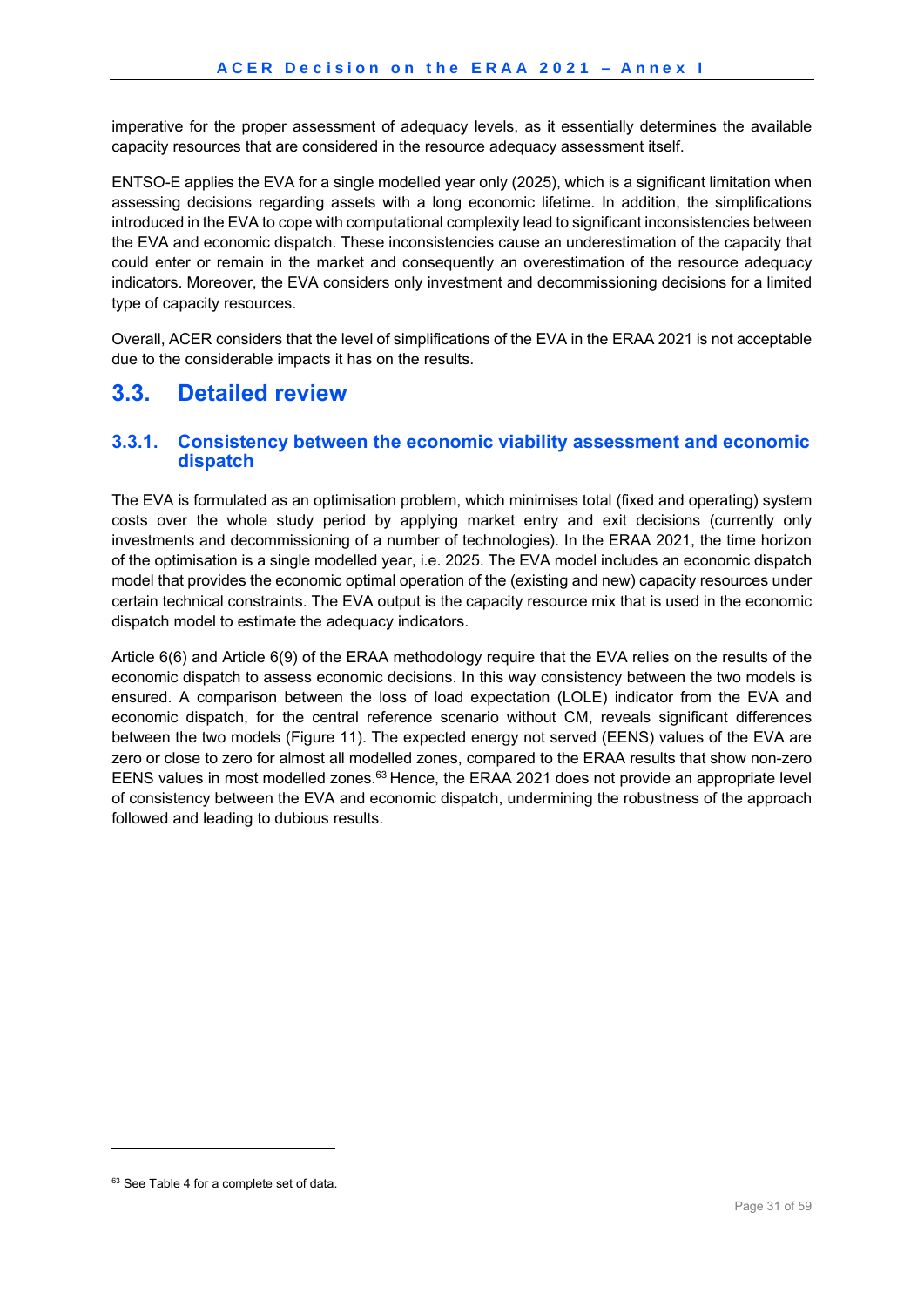





As the EVA essentially determines the capacity resource mix that is available for serving demand, the implications of such an inconsistency are significant. ENTSO-E conducted a qualitative viability assessment of coal, gas, lignite and oil fired generation units based on the outcome of the economic dispatch model for the central reference scenario without CM.64 The results indicate that in most cases resources are highly profitable, while in limited cases capacity is not profitable.<sup>65</sup> As an example, the examination of profitability of gas fired units, presented in Figure 12, shows that profits are several times higher than e.g. the fixed costs of existing gas units used in the model.<sup>66</sup> These profits are generally higher in modelled zones with high LOLE, $67$  indicating that additional capacity can potentially reduce the adequacy risks without jeopardizing the viability of the existing units. Evidently, the EVA does not accurately capture the risks and opportunities of the economic dispatch market simulations. The results demonstrate an overall underestimation of the capacity resources that could have entered or remained in the market and thus an overestimation of the adequacy indicators.

<sup>&</sup>lt;sup>64</sup> This qualitative assessment is not included in the Report. ENTSO-E provided the relevant data to ACER upon request.  $65$  See

Table 5 for a complete set of data.

<sup>66</sup> Annual fixed operating costs for CCGT and OCGT units in the ERAA 2021 are 30 euros/kW and 20 euros/kW, respectively.

<sup>&</sup>lt;sup>67</sup> As a characteristic example for Czech Republic profits of gas fired units reach 477 euros/kW, while at the same time LOLE is 15 hrs/year, and the EVA resulted in the economic decommissioning of 5GW of thermal units.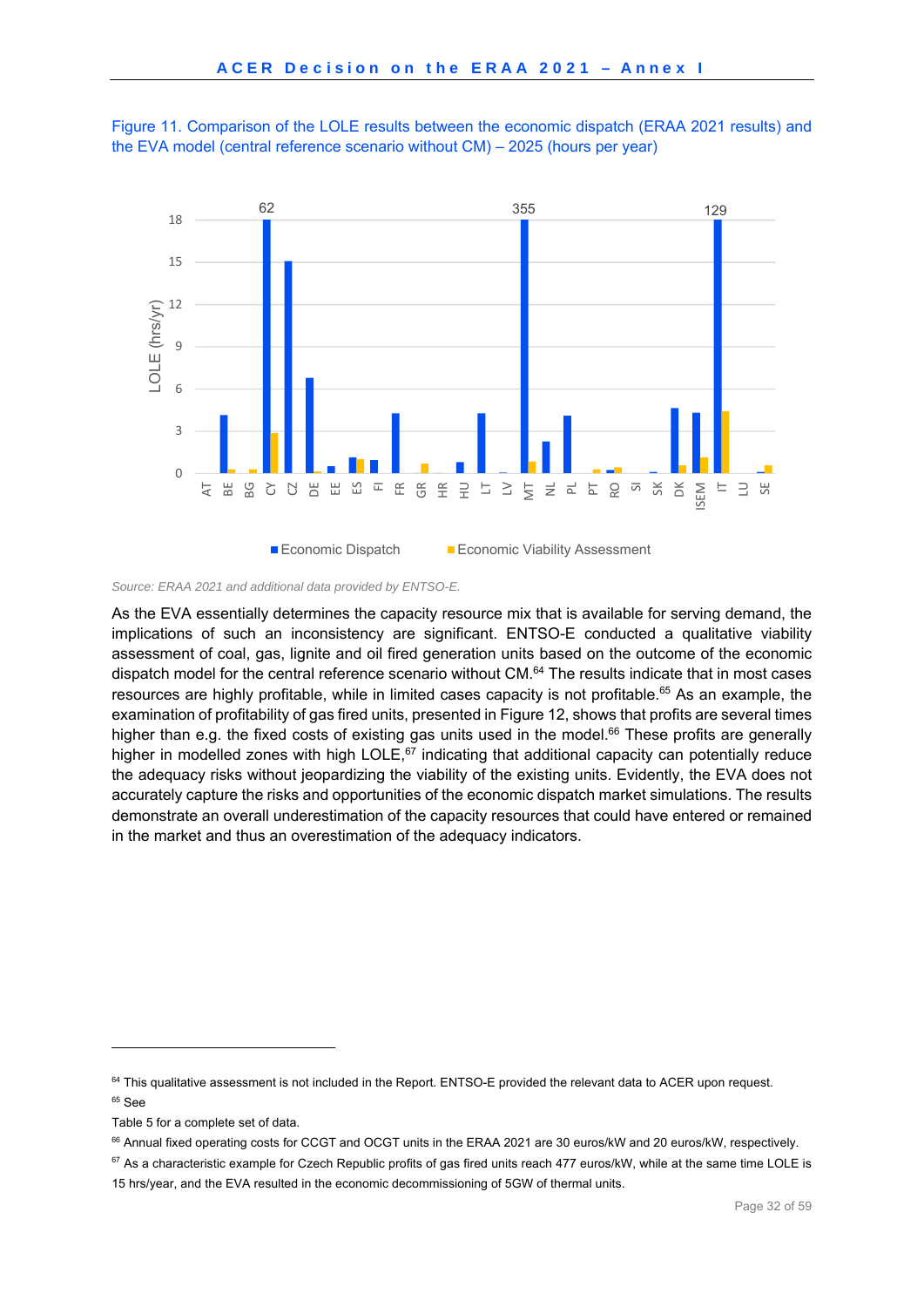

Figure 12. Profitability of gas fired units based on expected revenues and costs from the economic dispatch results for the central reference scenario without  $CM - 2025$  ( $\in$ /kW)

*Note: For illustrative purposes, annualised cost estimates for new resources are: for combined cycle gas turbine units 147 euros/kW, for open cycle gas turbine units (98 euros/kW, while for the two lowest cost bands for DSR 34 euros/kW and 57 euros/kW (based on ENTSO-E data and ACER calculations).* 

*Source: ACER calculations based on additional data provided by ENTSO-E.* 

According to ACER's understanding, the main reasons for this inconsistency are the simplifications regarding the number of climate years and the modelling of forced outages. In order to cope with particularly high computational requirements, ENTSO-E limited the number of simulations performed with the EVA model considering only seven climate years, i.e. 1983, 1984, 1990, 1995, 1996, 2006 and 2009.68 For selecting climate years, the ERAA 2021 uses a clustering algorithm with the residual load of each climate year as its key variable. The clustering algorithm applies for nine macro regions.<sup>69</sup> The aim of this method is to identify the best candidate group of (seven) climate years that better represent the distribution of the residual load of the full set of (thirty-five) climate years across the geography of the assessment. At the same time, whereas the economic dispatch models probabilistic forced outages of generation units and interconnectors through random unplanned outage scenarios embedded in the Monte Carlo simulations, the EVA only applies deterministic derating factors for generation units, which are uniform throughout the year.<sup>70</sup>

While, in principle, reduction of complexity in order to enhance feasibility is acceptable and expected, any approach chosen should maintain a high degree of consistency between the economic dispatch and the EVA. As a minimum the impact of these simplifications to the calculated adequacy indicators and to the robustness of the ERAA, should be evaluated and properly reported.

#### **3.3.2. Other topics**

1

#### **3.3.2.1. Single year modelling**

An appropriate assessment of economic decisions for investments, retirements or mothballing of capacity sources must consider the expected revenues and costs of the relevant assets over their (remaining) economic lifetime. As per Article 6(16) of the ERAA methodology, the EVA may reflect the costs and benefits beyond the ten year study period of a ERAA, in order to address this issue. In this respect, the fact that ENTSO-E applies the EVA for a single year only (2025) reduces confidence on the results of the EVA regarding exit and entry decisions of capacity sources. The current approach is

 $68$  In contrast the economic dispatch model considers approximately 35 climate years.

<sup>69</sup> See paragraph 5.3 of Appendix 3 of the Report.

 $70$  I.e. a 10% unplanned outage rate would mean that only 90% of a plant's capacity would be available in all market time units.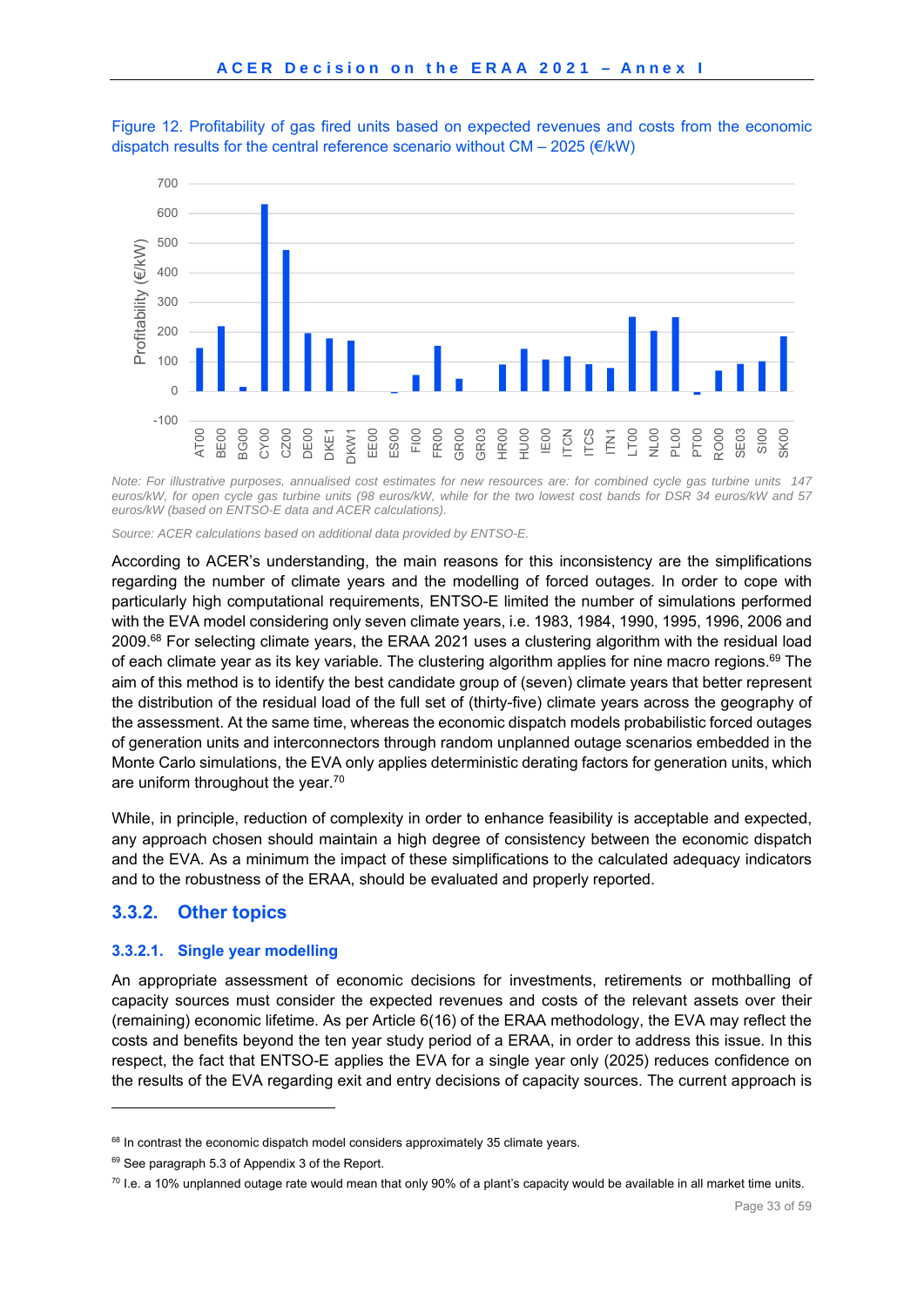not in line with the underlying principle of the ERAA methodology, as described in Article 6, regarding the proper assessment of entry/exit decisions based on an analysis over the whole economic lifetime of the resources or, at least, over the study period covered in the ERAA.

#### **3.3.2.2. General modelling approach**

According to the ERAA 2021 report, demand, hydro and storage operation are considered in the same way as in the economic dispatch, while the initial mix of capacity resources (input parameters) originates from the assumptions of the National Estimates scenario. The different bidding zones are coupled using the NTC approach for all capacity calculation regions (CCRs).<sup>71</sup>

The EVA considers investment decisions for gas (open cycle and combined cycle) and DSR, and retirement variables for a sub-set of thermal units (coal, lignite, oil and gas). It does not include other decision options, specifically mothballing, de-mothballing as well as renewal/prolongation of existing units.<sup>72</sup> Renewable energy sources and nuclear generation technologies are considered as being mainly driven by policy decisions.73 Batteries and CHPs are not considered as possible candidates for entry or exit, since, according to the ERAA 2021 Report, major routes of revenues for these technologies (i.e. heat and ancillary services, respectively) are not modelled in the EVA. Effectively, the installed capacity of the aforementioned technologies is determined exogenously based on the assumptions from national TSOs.

Planned maintenance of existing units is modelled in the same way as in the economic dispatch, while for new candidates a dynamic maintenance rate per technology is used.<sup>74</sup> As explained, forced outages are also modelled in a deterministic way via a uniform derating factor per technology.

While meeting several of the requirements of the ERAA methodology, the current EVA modelling approach is still not in line with the following Articles of the ERAA methodology:

- Article 6(7) that foresees the inclusion of decision variables for mothballing and renewal/prolongation of existing, and for re-entry of mothballed capacity resources;
- Article  $6(8)$  that specifies that network constraints shall be modelled according to Article  $4(6)$  i.e. reflecting the expected capacity calculation method of each CCR;
- Article 6(9)(b)-(d) that requires the EVA to account for expected revenues from other electricity and non-electricity related services; and
- Article 6(12) of the ERAA methodology, which requires generation to be modelled according to Article 4(4), imposing consideration of forced outages in a probabilistic manner.

#### **3.3.2.3. Cost parameters**

1

The EVA calculates total costs considering (annualised) capital cost (CAPEX) and fixed operating and maintenance (FOM) costs, as well as operating costs<sup>75</sup> of resource capacity, including the cost for energy not served (ENS).<sup>76</sup> Article 6(6)(a) of the ERAA methodology requires that cost assumptions in

 $71$  For more information about the application of the NTC approach see section 2.4.5.

 $72$  The fact that EVA refers to a single year makes the inclusion of these variables impossible.

 $73$  The omission of commercial renewable energy sources and storage potential for entry on the basis of market revenues (on top of exogenously defined policy driven deployment) could have implications for the resulting capacity mix and therefore the adequacy indicators.

<sup>74</sup> According to the ERAA 2021 report, the derating factor is "*inversely proportional to the load profile in a given region in order to make more generation capacity available during times of higher load and vice versa*."

 $75$  Including variable operating and maintenance costs (VOM), fuel costs and cost for  $CO<sub>2</sub>$  emission allowances.

 $76$  The EVA assumes a cost of ENS at 15,000 euros/MWh (maximum clearing price). The ERAA 2021 also includes a sensitivity analysis considering cost of ENS at 3,000 euros/MWh.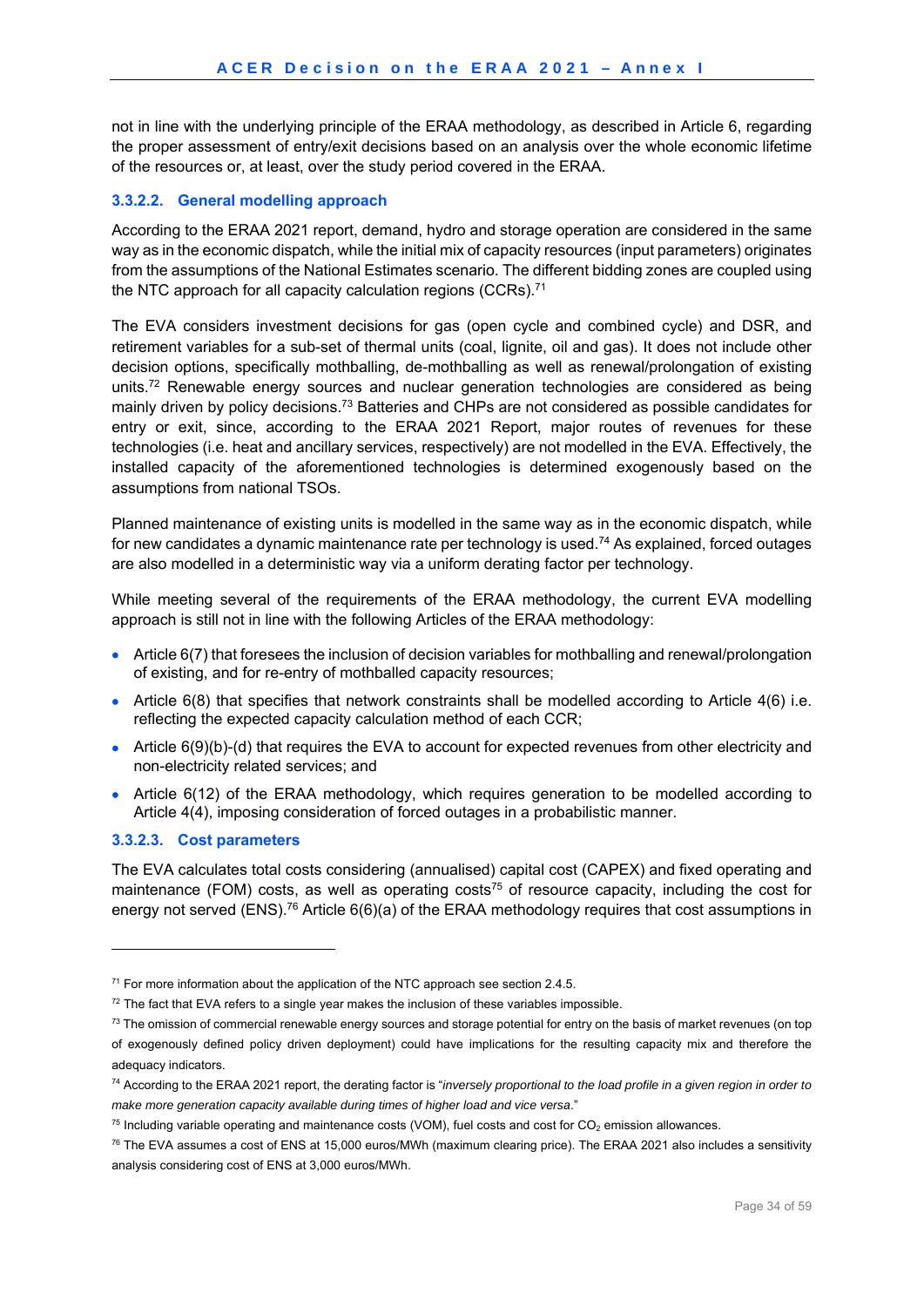the EVA are consistent with the assumptions used for the calculation of the cost of new entry (CONE) or cost or renewal and prolongation (CORP), where applicable. At the time of undertaking the ERAA 2021 no Member State had implemented the methodology for calculating CONE/CORP.77

The ERAA 2021 considers uniform cost parameters for thermal units across all modelled zones. ACER has undertaken a comparative analysis of the cost parameters assumptions of the ERAA 2021 with other reference studies. The analysis shows that the cost assumptions for thermal units that are potential new entrants, i.e. combined cycle gas turbine units (CCGT) and open cycle gas turbine units (OCGT), are generally on the higher end of the ranges when compared with other reference studies, as depicted in Table *2*. For example, for CCGTs the assumed capital cost in other reference studies is around 600 €/kW on average while in the ERAA the assumed capital cost is 850 €/kW or 42% higher.

For DSR, CAPEX and FOM are aggregated in a single annual FOM value, while the activation price is estimated based on a macroeconomic approach. Clusters of DSR are then formulated based on the FOM and activation prices and applied uniformly across all modelled zones.<sup>78</sup>

| <b>Technology</b> | <b>CAPEX</b><br>€/kW | <b>FOM</b><br>€/kW/year | <b>VOM</b><br>€/MWh | net<br>efficiency | <b>Economic</b><br><b>lifetime</b> | <b>Source</b>                          |
|-------------------|----------------------|-------------------------|---------------------|-------------------|------------------------------------|----------------------------------------|
|                   | 850                  | 30                      | 1.9                 | 60%               | 20                                 | <b>ERAA 2021</b>                       |
| <b>CCGT</b>       | 600-850              | 25-30                   | $\overline{2}$      |                   | 20                                 | Elia, 202179                           |
|                   | 550-600              | 20-22                   | $2.0 - 2.3$         | 57%-60%           | 30                                 | <b>EU Reference</b><br>Scenario 202080 |
|                   | 652                  | 14                      | 3.2                 | 60%               | 30                                 | IEA, 202081                            |
|                   | 500                  | 20                      | 3.5                 | 42%               | 20                                 | <b>ERAA 2021</b>                       |
|                   | 400-500              | 20                      | 11                  |                   | 20                                 | Elia, 2021                             |
| <b>OCGT</b>       | 400                  | 12                      | 2.1                 | 35%               | 25                                 | <b>EU Reference</b><br>Scenario 2020,  |
|                   | 451-570              | $6 - 19$                | $4 - 1$             | 40%-41%           | 30                                 | IEA, 2020                              |

Table 2: Comparison of techno-economic parameters for CCGT and OCGT in the ERAA 2021 and other references

*Note: VOM refers to variable operating and maintenance costs. Data from the latest Elia adequacy and flexibility study are depicted since Elia's study was used in the ERAA 20201 as reference for some parameters. For data referring to the IEA's calculator database: plants with similar characteristics for Belgium are depicted; the overnight costs are shown as CAPEX; FOM* 

 $77$  ACER Decision on the Methodology for calculating the value of lost load, the cost of new entry and the reliability standard https://documents.acer.europa.eu/Official\_documents/Acts\_of\_the\_Agency/Individual%20decisions%20Annexes/ACER%20De cision%20No%2023-2020\_Annexes/ACER%20Decision%2023-2020%20on%20VOLL%20CONE%20RS%20- %20Annex%20I.pdf

<sup>78</sup> Section 2.4.2 provides detailed information on DSR modelling and assumptions.

<sup>79</sup> https://www.elia.be/-/media/project/elia/shared/documents/elia-group/publications/studies-and-reports/20210701\_adequacyflexibility-study-2021\_en\_v2.pdf

<sup>80</sup> https://ec.europa.eu/energy/data-analysis/energy-modelling/eu-reference-scenario-2020 en

<sup>81</sup> https://www.iea.org/articles/levelised-cost-of-electricity-calculator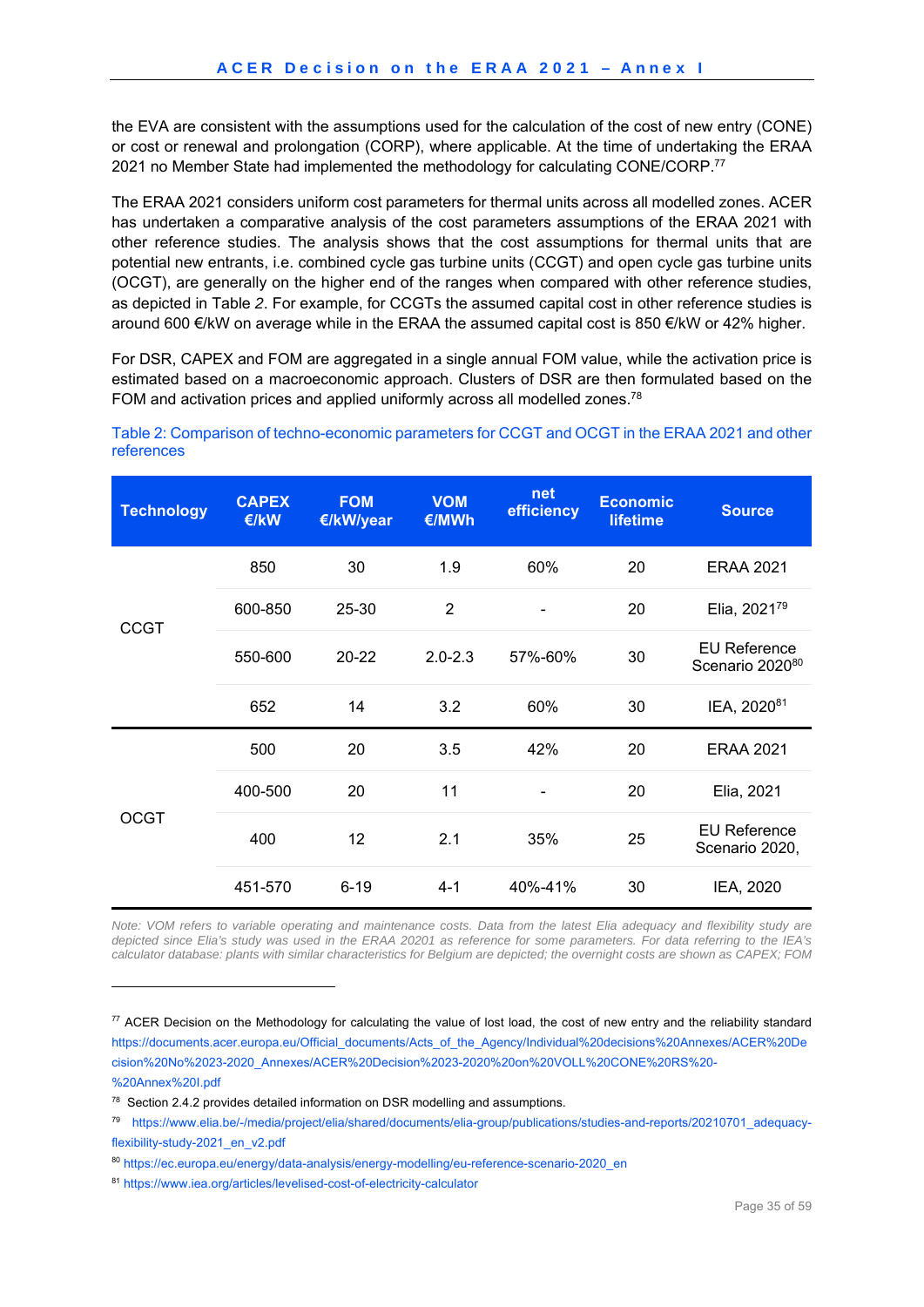*and VOM are estimates based on the cumulative fixed unit costs (in \$/MWh) provided in the report; a currency conversion of 0.85 from USD to euros was used.* 

#### **3.3.2.4. Investment risks**

The EVA model calculates total system costs in order to determine entry and exit of capacity resources. For this purpose the assessment uses annualised costs, which reflect a resource's fixed annual costs (including investment and fixed operating costs), augmented with a margin to account for the cost of capital and the (technology specific) investment risks. This margin is represented by hurdle rates consisting of the weighted average cost of capital (WACC) and a hurdle premium reflecting the various risks of market participants.

The ERAA 2021 uses uniform hurdle rates per technology for all modelled zones, based on estimates for Belgium provided in a recent academic study.<sup>82</sup> The study evaluates the hurdle rates in terms of (mainly) expected returns on investment, based on specific assumptions regarding the model in use, the scenario(s), the Member State as well as the techno-economic characteristics of the studied technologies. It is not evident that these assumptions are consistent with the assumptions and outcomes of the ERAA.<sup>83</sup> Moreover, unless properly justified, the use of uniform hurdle rate values is not in line with Article 6(10) and 5(10) of the ERAA methodology, which prescribes that economic and technical data shall be estimated per modelled zone. As WACC values and perceived risks depend, inter alia, on uncertainties related to a specific Member State or market, estimates of WACC and hurdle premium values should be specific to each modelled zone.

Furthermore, Article 6(9)(a)iii of the ERAA methodology calls for transparency when it comes to inclusion of price risks in WACC. The current description of the use of hurdle rate estimates does not give insights into the specific risk factors per technology and modelled zone.

#### **3.3.2.5. Market and regulatory constraints**

1

As per Article 6(14) of the ERAA methodology, the ERAA needs to reflect existing and expected market and regulatory constraints, i.e. emission limits in CMs, phase-out policies and binding targets and other constraints affecting system costs or economic decisions.

New entries of thermal units include only highly-efficient CCGT and OCGT units that fall below the emission limits. Based on the capacity additions in the central reference scenario with CM for 2025, there is no evidence that re-entry of coal or lignite units occurred. However, it should be checked whether existing units that are manually re-introduced in the market under this scenario (presumably under a CM support) comply with the emission limits, as new CM contracts for units exceeding the limits are not allowed from 1 July 2025 onward.<sup>84</sup>

Since the EVA's starting point is the pan-European market modelling database and especially the National Estimates scenario, phase-out restrictions and technology-specific binding targets are generally properly be taken into account. For possible CO<sub>2</sub> emission targets, in particular, ex-post verification is necessary.

<sup>82</sup> The methodology is described in a report that can be found here: https://www.elia.be/-/media/project/elia/eliasite/publicconsultations/2020/20201030\_200\_report\_professorboudt.pdf. The report includes a proof of concept implementation using information (inter alia) from Elia's 2019 Adequacy and Flexibility study.

 $83$  As stated in the academic study (p.50) the estimations of the hurdle premiums are indicative, conditional to the scenario considered and a change in context, modelling setup or other crucial factors may lead to different results.

<sup>84</sup> For example it seems that for Belgium oil-fired units re-entered the capacity mix in the central reference scenario with CM.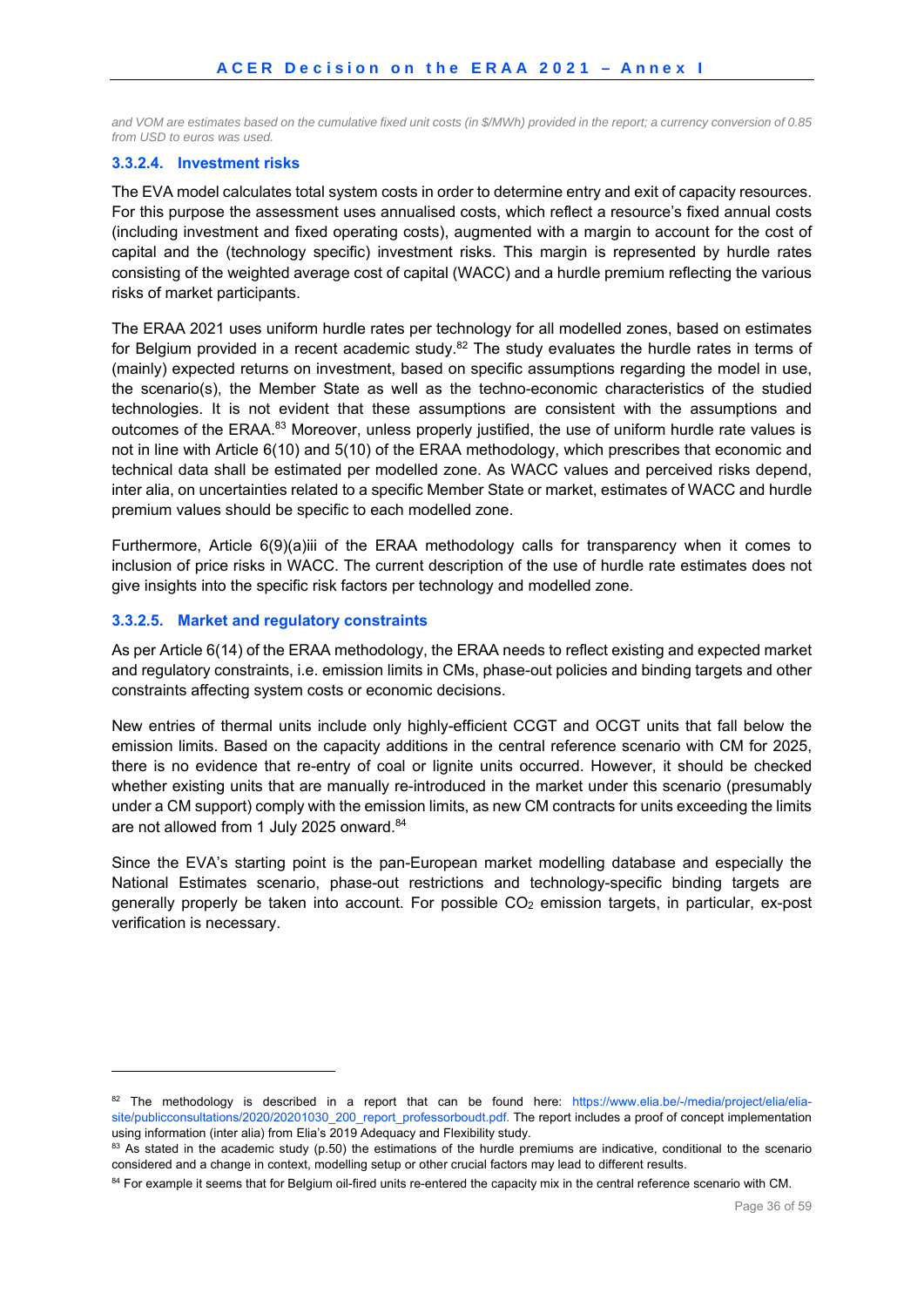## **3.4. Recommendations**

Based on the review of the EVA, ACER provides the following recommendations for future ERAAs:

#### Key recommendations

- ENTSO-E should ensure consistency between the EVA and the economic dispatch i.e. with respect to expected risks, revenues and costs. If future ERAAs use the same EVA approach (i.e. total cost minimization), ENTSO-E should consider implementing sufficient Monte Carlo simulations in the EVA, increasing substantially the climate years modelled in the EVA and integrating probabilistic forced outage patterns. If clustering of climate years is still necessary, ENTSO-E should also consider investigating an enhanced clustering algorithm e.g. by considering advance spatial representation. ENTSO-E should analyse the impact of any major simplification to the ERAA results and report accordingly (high priority).
- The ERAA should take into account the economic viability of resources over their entire economic lifetime. This means that the EVA should consider an appropriate time horizon, ultimately even beyond the ten-year time horizon of an ERAA. The extension of the horizon and the introduction of longer term (inter-temporal) vision to decision making might indeed prove to be challenging. Hence, ENTSO-E should properly identify these challenges and investigate ways to improve the EVA while keeping the complexity at manageable levels (high priority).
- Along with expanding the timeframe of the analysis, ACER expects ENTSO-E to introduce all remaining decision variables described in Article 6(7) in the EVA, i.e. mothballing, re-entry of mothballed resources, renewal and prolongation. The set of technologies that may potentially enter the market should be expanded to include storage as a minimum, and ideally renewables too, in addition to the policy-driven targets for these technologies (high priority).
- The technical (e.g. potential for new investments) and economic parameters used in the EVA should reflect the specificities of each modelled zone, at least at Member State level. Where applicable, ENTSO-E should ensure consistency between the cost assumptions (including WACC) used in the ERAA and the assumptions used in the calculation of CONE/CORP in the Member States, pursuant to Article 6(6)(a) and Article 6(10) of the ERAA methodology. ENTSO-E should properly consult the EVA input parameters with stakeholders as per Article 11(4) in a timely manner, allowing for stakeholders views to be taken into account in the running version of the ERAA (high priority).
- ENTSO-E should consider ways to account for all types of revenues referred to in Article 6(9)(b)-(e) and include these revenues in the EVA process. ENTSO-E should also proceed with the proper implementation of the hurdle rate method chosen, for estimating WACC values, where necessary,<sup>85</sup> and downside risks per technology, at least at Member State level. Advance risk modelling methods should be explored for the longer term, as per Article 6(9), in order to improve the simulation of hedging opportunities (or lack of them) (high priority).
- ACER retrieved much of the information necessary to understand and review the methodology through bilateral communication with ENTSO-E. In order to increase transparency and stakeholder's understanding and engagement, it is necessary to improve the description of the methodology and provide all data and results of cross-checks and validations. This can facilitate stakeholder's understanding of the way the EVA operates and the evaluation of the ERAA results (high priority).

#### Other recommendations

1

 ENTSO-E should explicitly verify that market and regulatory constraints pursuant to Article 6(14) of the ERAA methodology are properly taken into account in the EVA. ENTSO-E should consider adding additional constraints for binding policy targets (e.g. share of renewable energy sources,  $CO<sub>2</sub>$ 

<sup>85</sup> WACC values need to be consistent with the ones used by Member States when calculating CONE. If there are no relevant calculations in place ENTSO-E should follow the principles of the relevant methodology described in ACER's Decision 23/2020.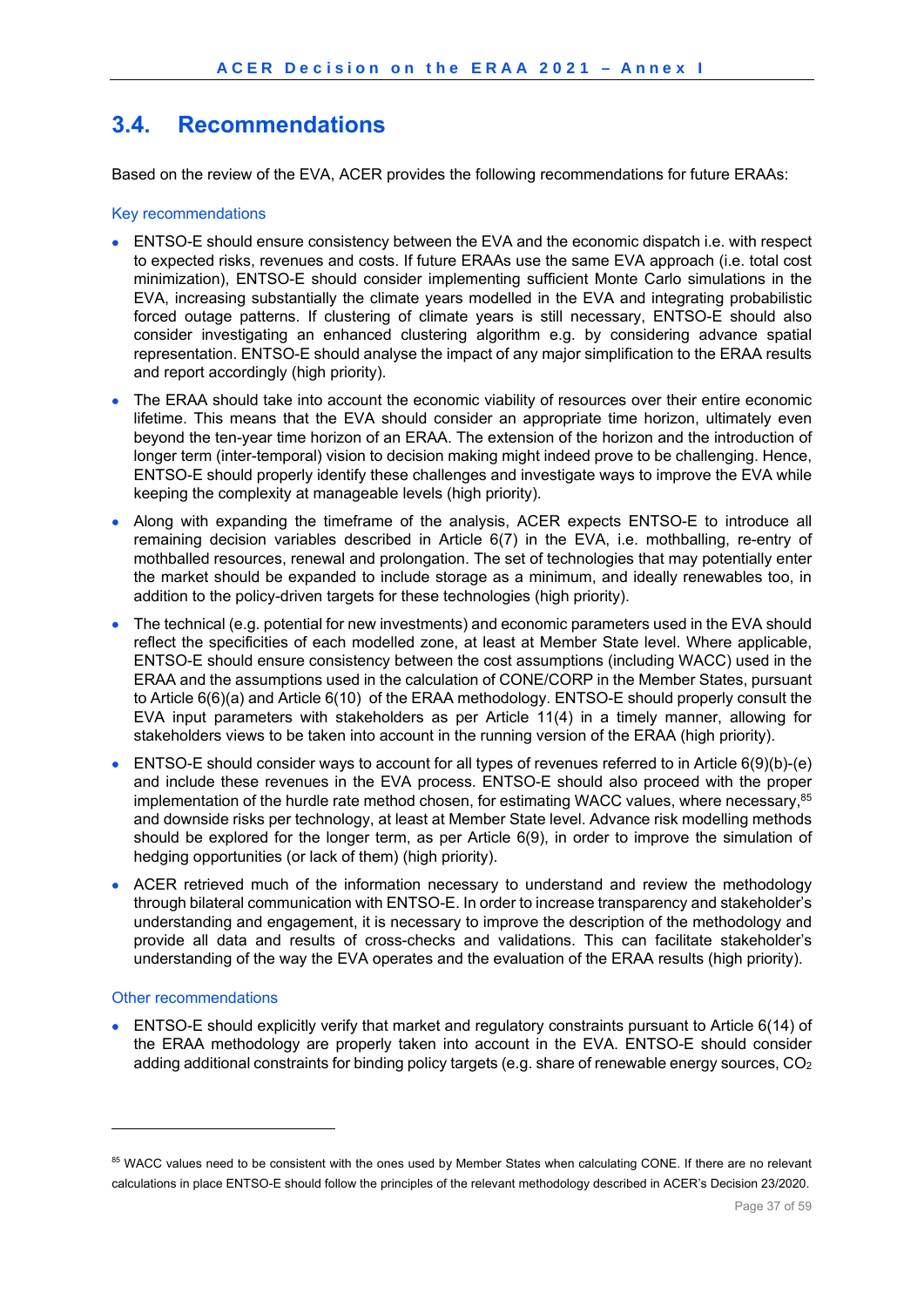emissions) directly in the EVA and economic dispatch model to ensure consistency of the ERAA results with those targets (low priority).

 As the penetration of renewable energy sources in the system increases, modelling technical constraints of the available resources, such as start-up and ramping constraints, becomes more important. ENTSO-E should consider ways to incorporate these constraints into the ERAA modelling, including the EVA model (low priority).<sup>86</sup>

ACER acknowledges that the aforementioned recommendations will likely increase complexity significantly. In this respect, ACER suggests that ENTSO-E thoroughly investigates the available approaches towards an enhanced and fit-for-purpose EVA that is consistent with the ERAA methodology. In doing so, ENTSO-E should properly consult stakeholders, including academic community, and conduct appropriate experiments in order to come up with a well-documented and justified target approach (as per Article 6(19) of the ERAA methodology).

-

<sup>86</sup> For more details see section 4.1.3 of the Technical annex.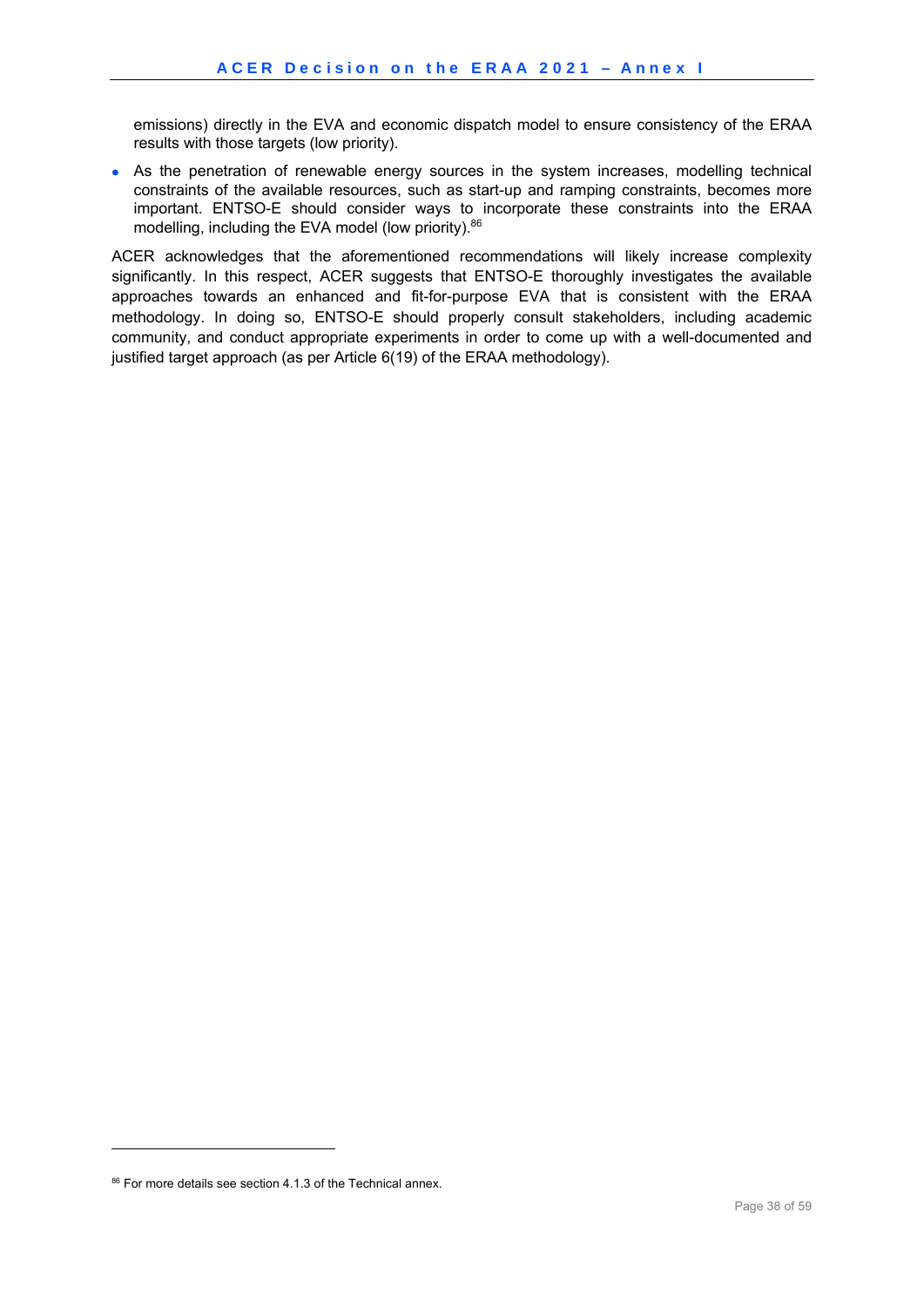## **4. Economic dispatch**

This chapter focuses on the economic dispatch of the ERAA 2021. The economic dispatch, combined with the probabilistic assessment, produces the risk indicators for resource adequacy and is at the core of the assessment. Article 7 of the ERAA methodology determines the relevant requirements for the economic dispatch. Below, ACER examines some of its key features in the ERAA 2021. Broadly speaking, the economic dispatch of the ERAA 2021 functions as intended, however, ACER has identified points that require further attention for future assessments.

## **4.1. Modelling approach**

### **4.1.1. Economic dispatch - general elements**

The economic dispatch minimises the total system operating cost taking into consideration the operational costs for different resources (e.g. variable costs of power plants or the activation prices of DSR) and the cost of demand disconnections (i.e. the cost of energy non-served).

To decrease computational complexity, the economic dispatch is split into daily problems. For each day and hour (the equivalent of Market Time Unit), the model dispatches the optimal mix of resources (either generation, DSR or storage) to meet demand at least-cost, under the assumption of perfect foresight and a number of constraints. These constraints include the unavailability of resources due to planned and unplanned outages and available cross-zonal capacity between modelled zones. When the available resources are insufficient to meet demand, load shedding occurs in the model.

From these hourly results, the model estimates the different risk indicators, such as the number of hours when supply is expected to be insufficient to meet demand (i.e. LOLE) and the associated expected energy non-served (i.e. EENS). Moreover, the solution of the daily problems produces the usage profile for the different resources (e.g. generation profile for power plants, injection and withdrawal profiles for storage units), system prices per hour and the total operating costs. System prices equal the short-run marginal cost of the marginal unit clearing the market or the maximum clearing price when there is loss of load.

The high-level approach for the economic dispatch is broadly in line with Article 7 of the ERAA methodology.

### **4.1.2. Price formation**

1

88

#### **4.1.2.1. Price formation and maximum/minimum clearing prices87**

According to Article 7(9) of the ERAA methodology, the assessment needs to reflect price formation when estimating the prices for each bidding zone and hour. This requirement includes the harmonised maximum and minimum clearing prices, any indirect restrictions to wholesale price formation and the expected impact of market measures in the context of the market reform plans established by Member States.

The ERAA methodology prescribes that the maximum clearing price reflects the automatic increase mechanism introduced by ACER Decision 04/2017.88 As a simplification given the complexity of modelling this automatic increase in both the economic dispatch and the EVA, and given the limited

<sup>&</sup>lt;sup>87</sup> Another topic that relates to price formation is the implementation of a shortage pricing function for balancing energy. This is discussed in the Decision, in sections 6.2.1.11 and 6.4.9.

https://extranet.acer.europa.eu/Official\_documents/Acts\_of\_the\_Agency/Individual%20decisions%20Annexes/ACER%20Decisi on%20No%2004-2017\_Annexes/Annex%20I\_ACER%20DA%20MAX-MIN.aspx.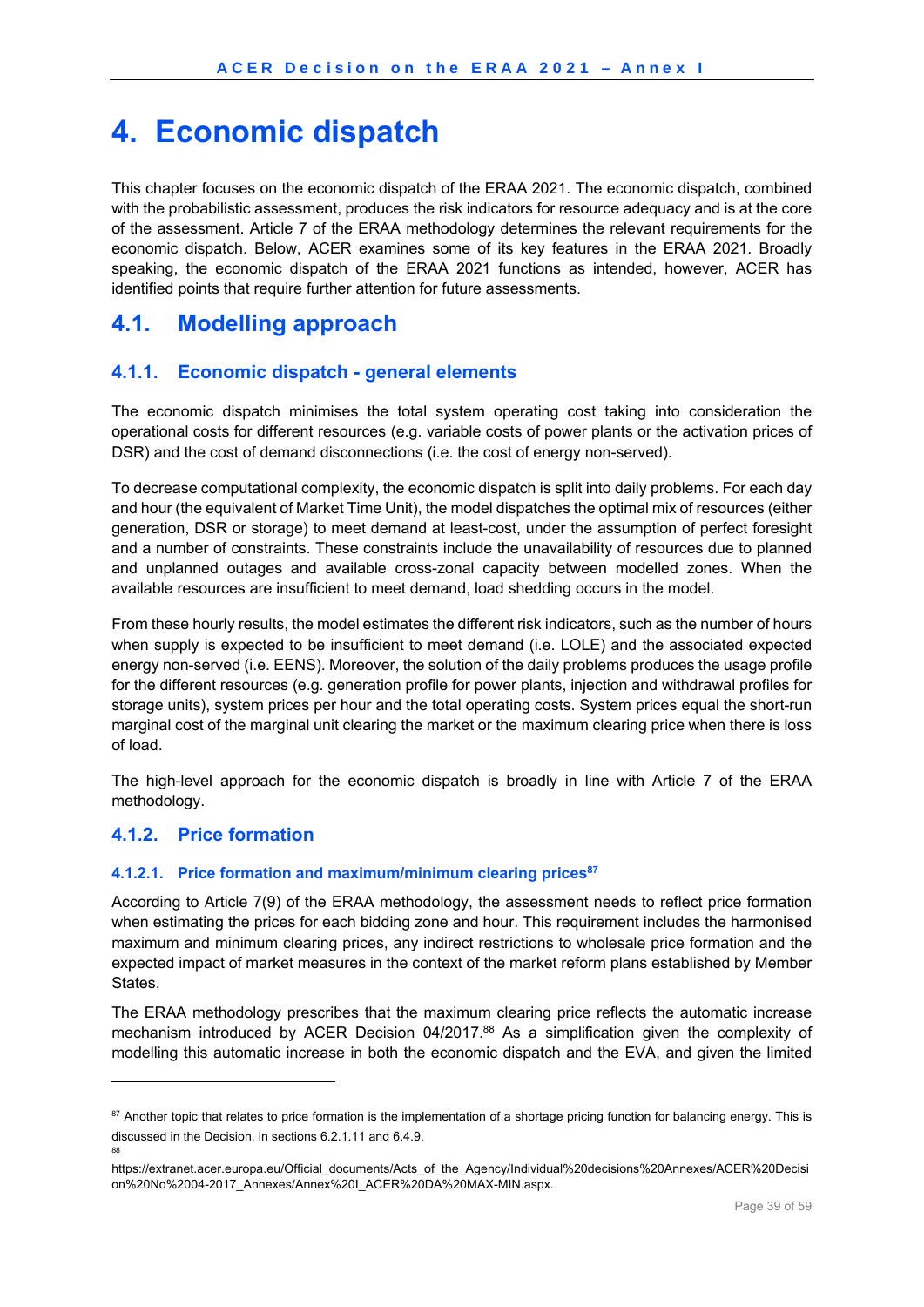number of modelled years, the ERAA 2021 simplifies this automatic increase by considering a fixed maximum clearing price of 15 k€/MWh at times of supply shortfall, i.e. when Energy Non-Served occurs in the model. In ACER's views, this simplification is acceptable in the absence of full modelling of the harmonised limits on maximum and minimum clearing price in the day-ahead and intra-day market timeframes. The relevant ACER decisions stipulate that:

- The day-ahead technical bidding limit, currently set at 3 k€/MWh, rises by 1 k€/MWh every time the market price reaches 60% of the current limit anywhere across the coupled area, with at most one increase per day.
- The intra-day technical bidding,<sup>89</sup> currently set at 10 k€/MWh, follows the day-ahead limit once the latter surpasses it in value. This means that if the day-ahead technical bidding limit rises to 11 K€/MWh, then the intra-day limit follows suit.

The ERAA essentially considers the technical bidding limits of the day-ahead and intra-day markets in conjunction. The higher intra-day price caps may act as the effective cap, because it would enable participants with greater opportunity costs (including operational and capital costs) than the day-ahead bidding limit to participate in the intra-day market. As long as the intra-day technical bidding limit is higher, it can be expected to set the maximum clearing price in the assessment.<sup>90</sup> Given the level of adequacy risks identified in the ERAA 2021, there is an expectation that the day-ahead bidding limit will increase in the future due to the occurrence of loss of load hours.<sup>91</sup> The assumption of a maximum clearing price of 15 k€/MWh is a simplified way to reflect the prospective rise of the day-ahead technical bidding limit over the coming years.

This also means that any scenario or sensitivity with a low and stable harmonised maximum clearing prices in the day-ahead and intra-day timeframes, such as the sensitivity applying a 3 k€/MWh maximum clearing price cap in the ERAA 2021, has limited value. In ACER's view, the only justification for such an assumption would be where restrictions to wholesale price formation are foreseen, pursuant to Article 7(9)(b) of the ERAA methodology.

A restrictive maximum clearing price in the assessment is also contrary to the spirit of the Electricity Regulation. Recitals 23 and 24 of the Electricity Regulation put a renewed focus on short-term markets and scarcity pricing for ensuring security of supply. Article 10 of the Electricity Regulation prescribes there should be no maximum or minimum limits to prices, without prejudice to the application of technical bidding limits. Even when maximum technical bidding limits apply, the legal framework anticipates they should increase in a timely fashion to avoid restricting trade.

In relation to the minimum clearing price, the lowest possible price in the assessment is '0'  $\epsilon$ /MWh. The ERAA 2021 thus does not model negative prices and curtailment of renewables is effectively not priced. This simplification is contrary to the current regulatory framework and evidence in the market. The regulatory framework sets a minimum price of -500 €/MWh in the day-ahead market and -9,999 €/MWh in the intra-day market. Furthermore, evidence from the real market suggests that the frequency of negative prices increases over-time. ACER-CEER's MMR 2020 shows that the number of negative prices in the day-ahead market has doubled every year in the last couple of years, and the general trajectory is towards a rising number of negative prices.<sup>92</sup> Negative prices tend to occur at time of low demand and high renewable generation and therefore are less critical from a resource adequacy

<sup>1</sup> 89

https://extranet.acer.europa.eu/Official\_documents/Acts\_of\_the\_Agency/Individual%20decisions%20Annexes/ACER%20Decisi on%20No%2005-2017\_Annexes/Annex%20I\_ACER%20ID%20MAX-MIN.aspx.

 $90$  However given the limited size of the intra-day market, this effect is uncertain.<br><sup>91</sup> If there is a shortfall in the day-ahead market, or in other words if the day-ahead market fails to clear, then the price should equal the technical bidding limit and trigger a rise of the technical bidding limit.

<sup>92</sup> For more information, see section 3.2 of ACER-CEER's MMR 2020 (Electricity Wholesale Market Volume), available on: https://extranet.acer.europa.eu/Official\_documents/Acts\_of\_the\_Agency/Publication/ACER%20Market%20Monitoring%20Repo rt%202020%20%E2%80%93%20Electricity%20Wholesale%20Market%20Volume.pdf.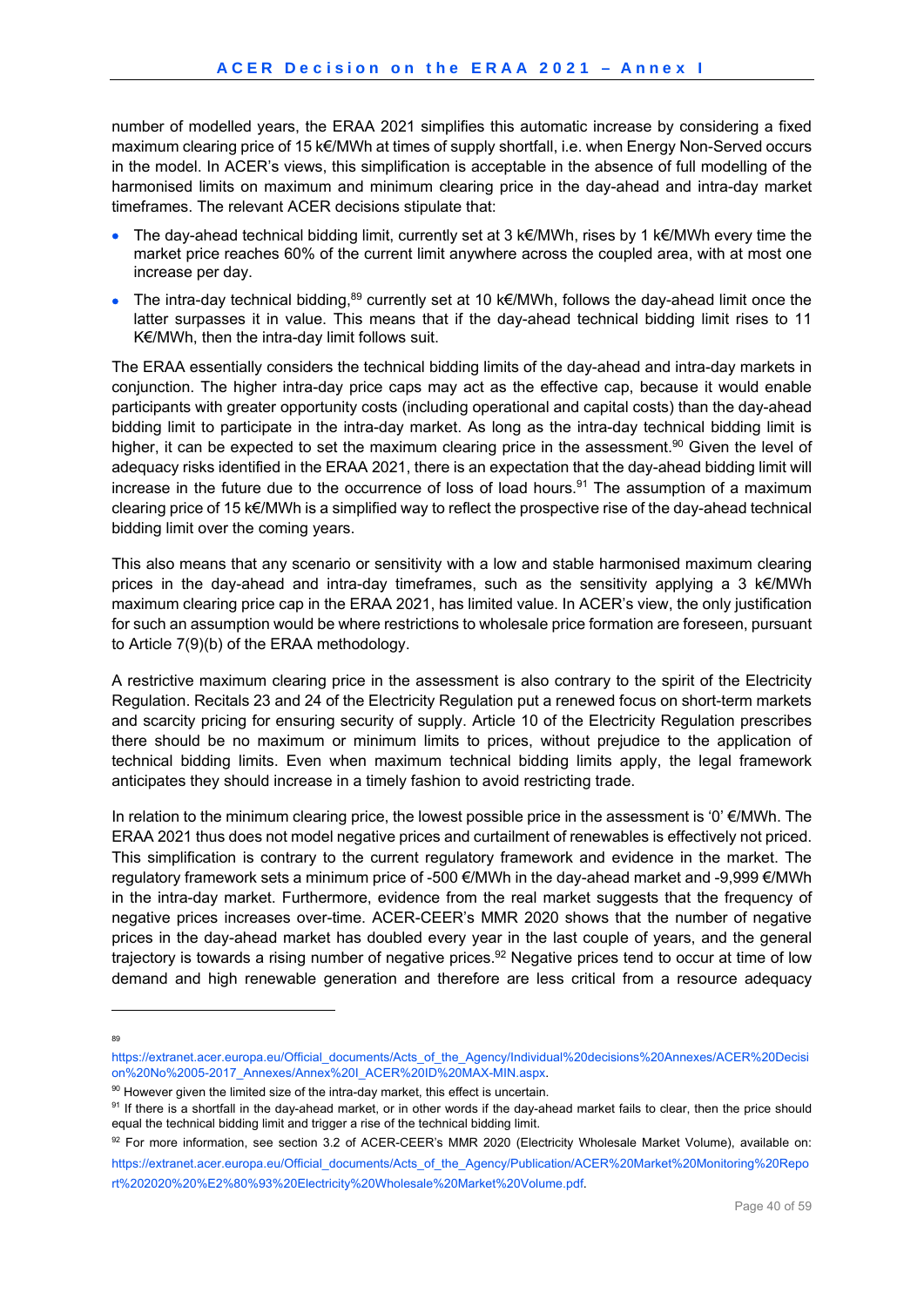perspective. They are however important from a system flexibility perspective and to accurately reflect the economics for various resources.

#### **Recommendations**

1

In relation to the maximum clearing price, ACER encourages ENTSO-E to investigate the modelling of a dynamic maximum clearing price that follows the rules in relevant ACER decisions (high priority). ACER acknowledges this is in line with ENTSO-E's roadmap for the implementation of the ERAA methodology. Such modelling would be most meaningful when the assessment covers continuous years, preferably the entire ten-year horizon. In the absence of such consideration, the dynamic modelling of the maximum clearing price will produce sub-optimal results and cannot be considered a fully robust approach. A simplified approach of a pre-determined, high-enough maximum clearing price, as in the ERAA 2021, would be temporarily acceptable in ACER's view.

Regarding the minimum clearing price, ACER suggests that ENTSO-E examines the implementation of negative pricing in the ERAA 2022 (low priority). The lack of negative prices not only contradicts the current legislative framework and practices, but also dampens the pricing signals for flexibility in the modelling. Given the consideration of storage as an investment candidate and the improvement in the DSR modelling, incorporating this element could be important in the ERAA 2022. Recognising that negative prices are generally linked with the curtailment of variable renewables, any negative prices would ideally be set at the level of their opportunity cost of not producing, or in other words, at the level of foregone revenues from any support mechanism.<sup>93</sup> This modelling could be a rather complex exercise. As a simplification, future ERAAs could use historical information about the level of negative prices. ACER also invites ENTSO-E to publish information about the level of variable renewables curtailment in the ERAA 2022 (high priority).

#### **4.1.2.2. Price formation and balancing reserves**

In the ERAA 2021, balancing reserves requirements can either be met directly by setting aside dedicated resources (i.e. hydro and thermal generation), or capacities in the market. In the former case, the assessment effectively assigns the requirement to specific capacities (or units), which are then withdrawn from the market.<sup>94</sup> In the latter case, the reserve requirement manifests as an addition to the hourly demand in the economic dispatch and is met by the available capacity in the market. The reserve requirement can be satisfied exclusively by dedicated resources, market resources, or a combination of the two. This approach is in line with the ERAA methodology (Article  $4(6)(q)$ ).

Figure 13 presents how Member States are assumed to meet their reserve requirement across the three types of resources in 2025. It shows that a few Member States are projected to meet their needs through primarily hydro capacity, while in most, the needs are met through a combination of different resource types. In several Member States, the reserve requirement is added as additional load, in full or partially.

<sup>&</sup>lt;sup>93</sup> Negative prices could relate to other actions than the curtailment of variable renewables however.<br><sup>94</sup> Essentially, this capacity is reserved by the system operator to deal with sudden disturbances in the system and to address resource adequacy.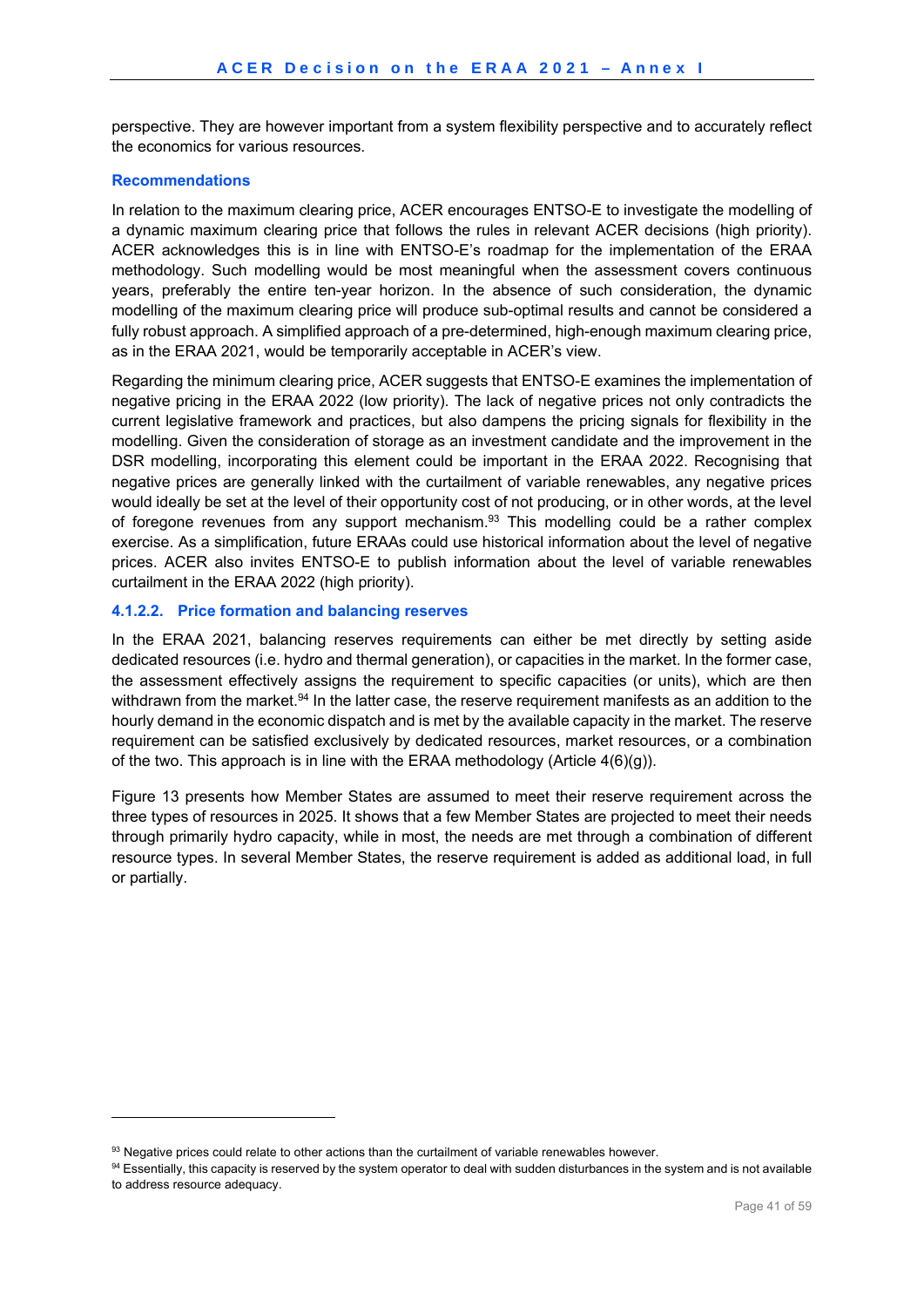

Figure 13: Assumptions for meeting the balancing reserves requirement per bidding zone in 2025

*Source: ACER calculations based on the ERAA 2021.* 

Adding balancing reserves as load can have opposite effects on the assessment:

- On the one hand, it can affect market prices in the economic dispatch modelling. In general, this simplification is expected to drive prices up. By adding load, the optimization algorithm will possibly clear at a higher value than if the reserve requirement was treated outside the energy market. Particularly, this would be the case if the resources serving as balancing reserves were high in the merit order, i.e. have a high short-run marginal cost. ACER expects this approach to affect prices depending on the relative size of the added load in relation to the demand levels; the higher the relative size of the added load, the greater the potential impact on prices. Figure 14 shows the added load, due to the reserve requirement, as a share of the average peak and off-peak demand across all climate years. The added load is particularly prominent in smaller bidding zones, compared to larger ones.
- On the other hand, this simplification conceals revenues that resources reserved by the system operator for balancing purposes would earn through capacity payments. Resources providing ancillary reserves, particularly FCR and FRR, would normally receive an availability payment (in €/MW for being available to the system operator) and a utilization payment (in €/MWh, reflecting their short-run marginal cost). The ERAA 2021 essentially omits entirely the availability payments these resources would receive, thus undermining their profitability in the assessment.
- The addition of balancing reserves requirements as load can have a further negative impact on resources with limited energy capabilities, such as storage. The additional load requires an equivalent amount of energy for supply to meet demand. If this additional production is met by resources with limited energy capabilities, it could deplete their available energy, and thus undermine their contribution to resource adequacy. In reality this capacity resource would not produce such an amount of energy but rather be set aside, to deal with any sudden and short-lived disturbances in the system.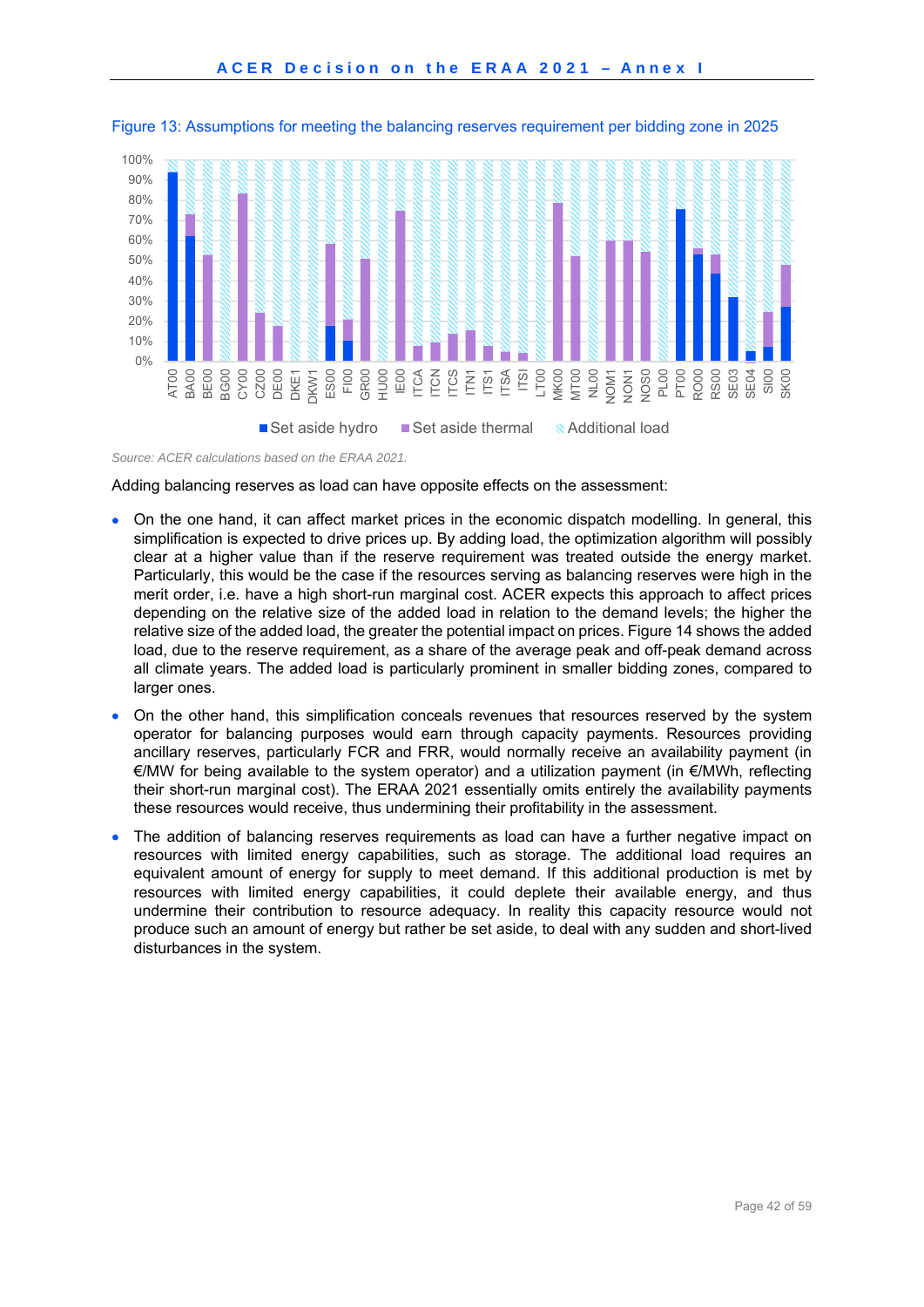

Figure 14: Reserve requirement as added load compared to average peak and off-peak demand (2025 assumptions)

*Note: Average peak load is the average of the highest forecasted hourly peak electricity demand across all climate years. Average off-peak is the average lowest forecasted demand across all climate years.* 

*Source: ACER calculations based on the ERAA 2021.* 

#### Impacts on risks to resource adequacy

Due to the indirect, complex and contrary effects of the current approach to reflect the reserve requirements as added load, it is difficult to assess its impacts on the risks to resource adequacy.

#### **Recommendations**

1

While the current approach is in line with the ERAA methodology, ACER believes it unnecessarily distorts the results of the assessment. Therefore, ACER recommends that future assessments treat balancing reserves outside the economic dispatch, or in other words the assessment allocates the reserve requirement to specific capacities and does not treat it as added load (high priority). Such an approach would effectively imply that such resources would make sufficient revenues to be economically viable.<sup>95</sup>

Ideally, the exercise of allocating reserve requirement to specific capacity resources would be based on a forward-looking assessment resembling the ancillary services market. Such an approach would have the benefit of considering new resources that can participate in this market segment, such as storage and DSR that can be particularly suitable for these services. However, ACER appreciates that such an exercise can be complex and uncertain, especially further out in the future. For the ERAA 2022, ACER suggests that the allocation is based on current practices and trends. A more sophisticated approach can be considered for future years (low priority).

#### **4.1.3. Technical constraints for generation**

The ERAA 2021 largely omits technical constraints related to the operation of thermal generation. For example, the assessment omits parameters, such as:

- ramping constraints, i.e. the ability of a power plant to increase or decrease their output with time (or "ramp rates");
- the minimum amount of hours that a unit needs to be in operation or switched off (or "minimum up/down time"); and,

<sup>95</sup> The ERAA 2021 uses a similar approach for Combine-Heat and Power plants, whereby the assessment implicitly assumes they are always economically viable, as a result of their heat revenues.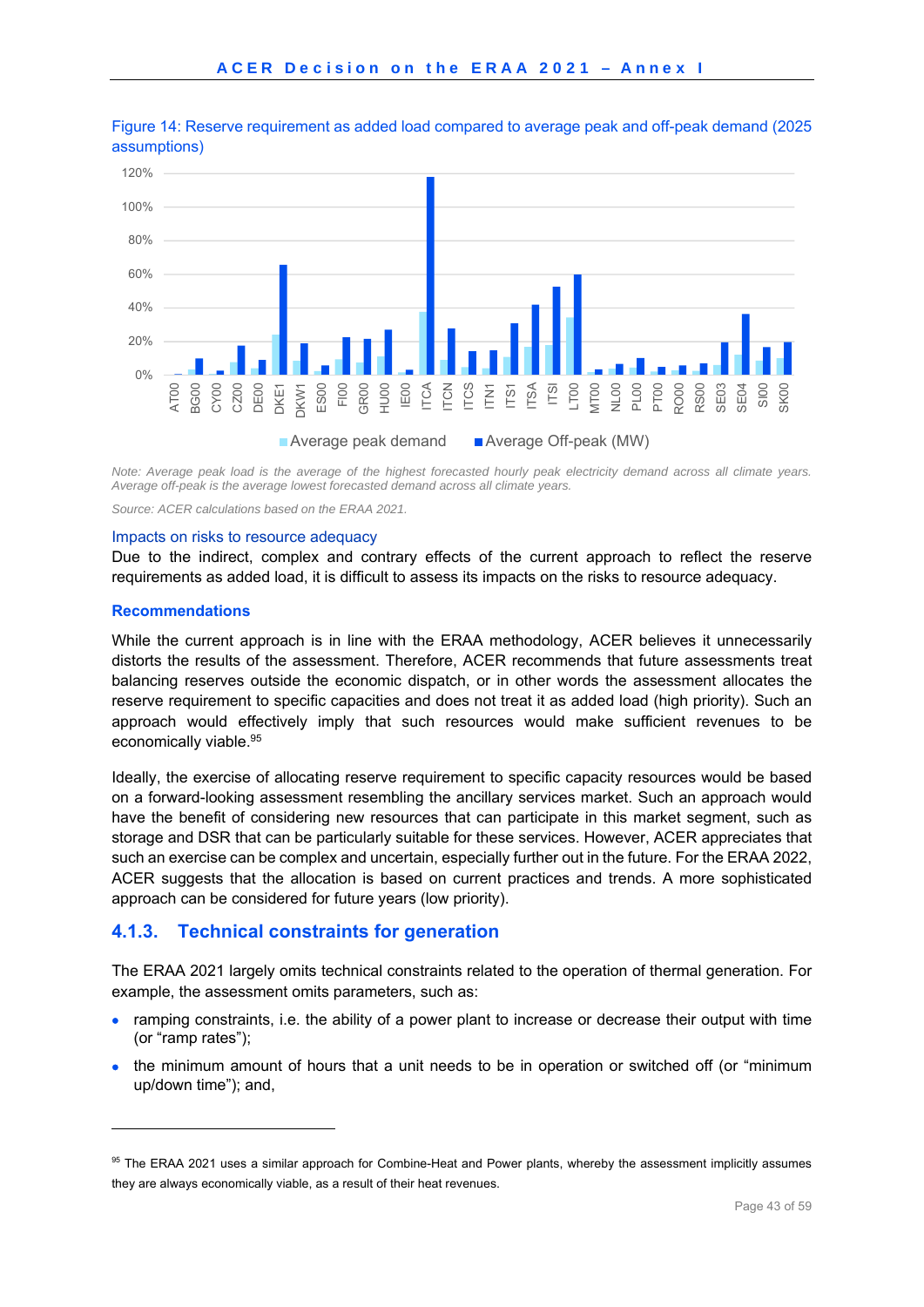• the minimum production level (or "min stable level"). Even though the Report asserts that the assessment considers the minimum production level, this constraint is effectively ineffectual given the linear optimisation character of the economic dispatch problem.

The ERAA 2021 considers the amount of time that a unit requires to start producing at its minimum production level. This constraint only applies in a simplified way however, when a unit returns to operation from forced outage more specifically, and not for normal operations.<sup>96</sup>

ACER acknowledges that full consideration of technical constraints, would effectively mean the implementation of unit commitment in the modelling and significantly increase its complexity. At the same time, flexibility is widely recognised as one of the key challenges of the power system while transitioning to carbon-neutrality.<sup>97</sup> Even though the ERAA methodology does not specify the technical constraints the assessment needs to consider, the purpose of the ERAA is to provide a robust assessment of the risks to resource adequacy. These risks can extend beyond peak hours, the current focus of the assessment, to other hours in the absence of a flexible resource portfolio. In this context, ACER believes that the consideration of such technical constraints will be highly important to accurately assess future risks for the European power system, especially towards 2030 as the deployment of variable renewables is expected to increase substantially.

#### Impacts on risks to resource adequacy

While it is difficult to accurately assess the impact of this omission, ACER expects it leads to lower prices in the energy market. In other words, incorporating these constraints in the modelling would lead to higher prices and therefore greater profitability for resources. On the other hand, the current modelling approach may lead to unrealistic outcomes, e.g. a thermal power plant changing its production level from zero to maximum within an hour, when in principle it would require a much longer time, as is typically the case for thermal generation. Due to the multiple implications of the current approach, it is therefore not possible to assess whether the ERAA 2021 over- or under-estimates the risks to resource adequacy on this topic.

#### **Recommendations**

-

The implementation of unit commitment is optional based on the ERAA methodology (Article 7(5)(a)). Nevertheless, ACER encourages ENTSO-E to explore incorporating unit commitment in the modelling in order to, as a minimum, identify the challenges related to its full implementation (low-priority). In the future, ACER will consider and engage with ENTSO-E and stakeholders to assess how essential the implementation of unit commitment is and how quickly it might need to happen. In the meantime, ACER invites ENTSO-E to investigate incorporating all constraints, such as ramping constraints, that would allow maintaining the current, linear optimisation approach in the ERAA 2022 (high priority).

<sup>96</sup> Similarly, ACER understands that the ERAA 2021 does not consider the start-up costs of resources. Incorporating this aspect would affect the optimisation problem of the EVA and the economic dispatch.<br><sup>97</sup> See for example, IEA - Status of Power System Transformation 2019, available on: https://www.iea.org/reports/status-of-power-

system-transformation-2019.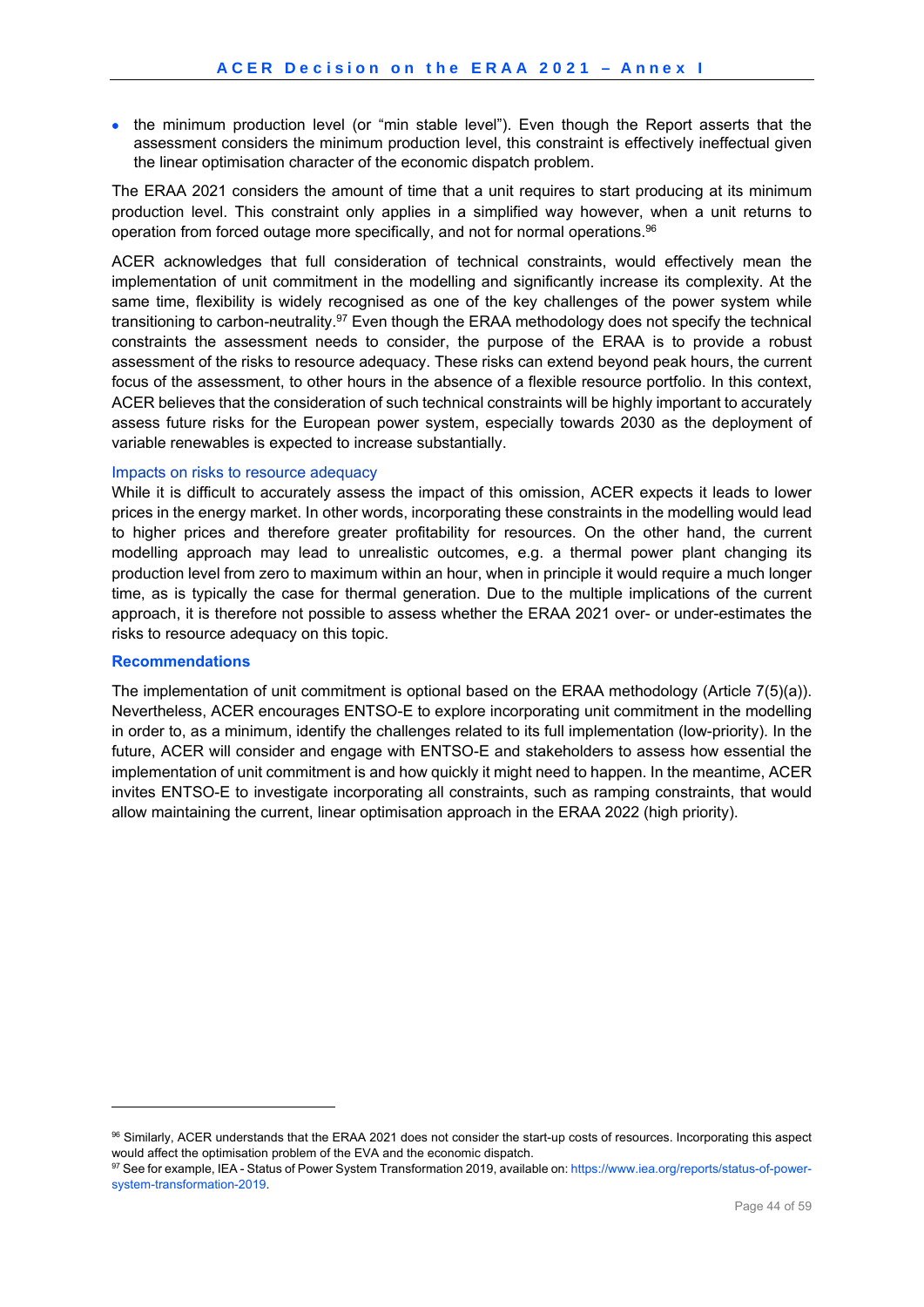## **5. Flow-based capacity calculation**

## **5.1. Introduction**

Compared to NTC, flow-based capacity calculation aims to better reflect the network constraints underlying cross-zonal exchanges. The flow-based approach relies on critical network elements (CNEs) with contingencies (CNECs) to describe the simplified simultaneous impact of cross-zonal exchanges on network elements. In line with ACER's decision on day-ahead capacity calculation in the Core capacity calculation region (Core DA  $CCM<sup>98</sup>$ ), the flow-based approach relies on the following, sequential steps: 99

- 1. The construction of a grid model to forecast the detailed grid behaviour (reflecting an expected market situation);
- 2. The definition of CNECs, i.e. network elements combined with contingencies, which will limit cross-zonal exchanges;
- 3. The definition of power transfer distribution factors (PTDFs), i.e. how each cross-zonal exchange affects flows on each CNEC;
- 4. The estimation of the remaining available margin (RAM), i.e. the share of the physical capacity of each CNEC available for cross-zonal trade; and
- 5. The validation of cross-zonal capacities, comprising a check of whether the calculated crosszonal capacities ensure safe operation of the grid, based on the detailed grid model. If not, the cross-zonal capacities are adapted accordingly.

On top of these steps, the ERAA includes two other steps, due to its forward-looking and probabilistic nature.

- 6. The definition of a few types of flow-based domains, which cover the main expected configurations of the power system; and
- 7. For each hour and Monte Carlo year, the selection of flow-based domains to use for market simulations.

## **5.2. Overview of ACER's opinion**

The ERAA 2021 includes one sensitivity analysis with flow-based in Annex 4 (hereafter 'flow-based proof of concept'), over a partial time (2025) and geographic scope (Core). All other scenarios and sensitivities fully rely on the NTC capacity calculation approach. The ERAA 2021 contains limited information about the flow-based proof of concept, thus hampering ACER's ability for a comprehensive review of the proof of concept. The limited information, and additional documents that indirectly relate to this proof of concept,<sup>100</sup> seem to hint that the flow-based proof of concept is broadly in line with the ERAA methodology, except for the use of two different modelling tools (one for the EVA, and another for the economic dispatch). However, this limited information prevents ACER from assessing the quality of the results of the flow-based proof of concept. Regarding other scenarios, the use of the NTC

-

https://www.elia.be/-/media/project/elia/shared/documents/elia-group/publications/studies-and-reports/20210701\_adequacy-

<sup>98</sup> Annex I to ACER Decision 02/2019.

<sup>99</sup> See Article 4 to Annex I of ACER Decision 02/2019.

<sup>100</sup> See:

flexibility-study-2021\_en\_v2.pdf. ACER asked ENTSO-E to confirm whether specific aspects of the flow-based approach used for the Belgian adequacy assessment also apply for the ERAA 2021.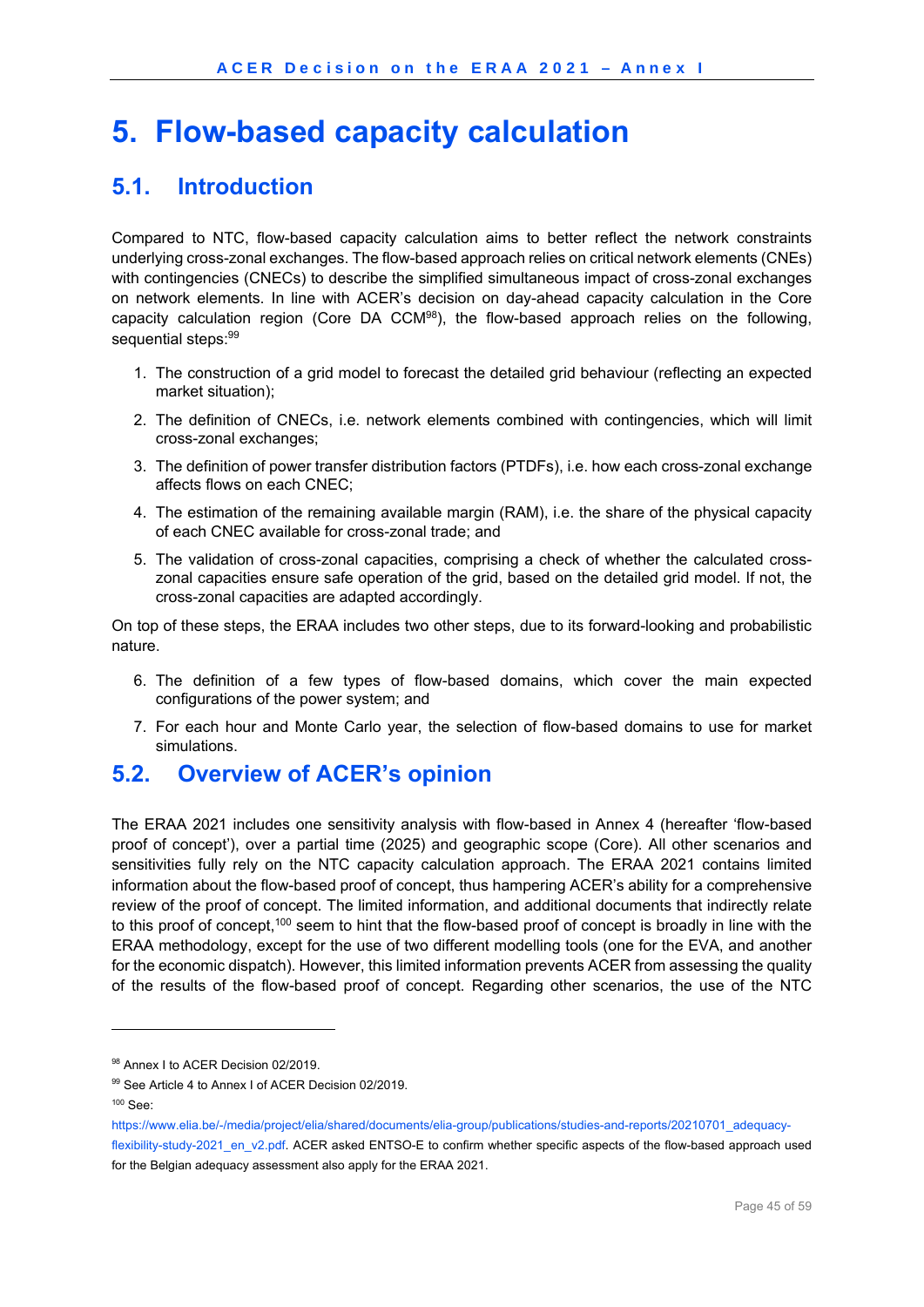approach likely significantly reduces the robustness of calculations in flow-based CCRs, by limiting the accuracy of forecast of cross-zonal exchanges.101

## **5.3. Detailed review**

The detailed review first summarises ENTSO-E's approach for the flow-based proof of concept. It then highlights ACER's main comments regarding the flow-based approach. The detailed review also covers the following additional elements:

- The adequacy patch, an additional constraint to capacity allocation, which applies when the market coupling is unable to supply all price-taking consumers; and
- Transparency, i.e. the ability to ensure oversight over the calculations that ENTSO-E conducted.

### **5.3.1. Overview of ENTSO-E's approach**

Annex 4 of the Report summarises the flow-based approach for the proof of concept. ENTSO-E also informed ACER that the methodology is broadly similar to the methodology applied in the latest Belgian resource adequacy assessment (hereafter 'BE NRAA').<sup>102</sup> The flow-based proof of concept models the introduction of flow-based in Core for 2025 only, and includes a qualitative analysis of the expected impact of flow-based on adequacy in the Nordic CCR.

The flow-based proof of concept only applies flow-based within the economic dispatch stage of the ERAA. The economic dispatch relies on a set of capacity resources, the viability of which is assessed (through the EVA) with NTC cross-zonal capacities, and with a different modelling tool. The Report asserts that the modelling of flow-based in Core fulfils the minimum 70% target,<sup>103</sup> while ignoring its impact on redispatching or countertrading (and thus on availability of capacity resources for other purposes).

Finally, the flow-based proof of concept introduces the adequacy patch, which currently applies within the Core (CWE) CCR and introduces additional constraints to capacity allocation when scarcity occurs. The other scenarios do not include this patch.

### **5.3.2. Review of ENTSO-E's approach**

ACER's review focuses on the quantitative proof of concept flow-based analysis conducted for Core for 2025.

ENTSO-E used two different modelling tools, one for the EVA and one for the economic dispatch stages of the ERAA. The EVA reflected economic viability of units with NTC capacity calculation, and without capacity mechanism.

#### **5.3.2.1. Grid model and topology**

Flow-based calculations rely on a grid model, which reflects a given forecast market situation. To ensure that the forecast market situation is realistic (i.e. reflects rational decisions of the various capacity resources), an initial market simulation is first conducted. This market simulation is then translated into the capacity resources that consume or generate electricity for each network substation. The proof of

<sup>&</sup>lt;sup>101</sup> In particular the ability of bidding zones to simultaneously import or export energy.

<sup>102</sup> See footnote 100.

<sup>103</sup> This aspect is however not fully confirmed by ACER's analysis of the Net Transfer Capacities (NTCs). See subsection 2.4.5.2 for more information.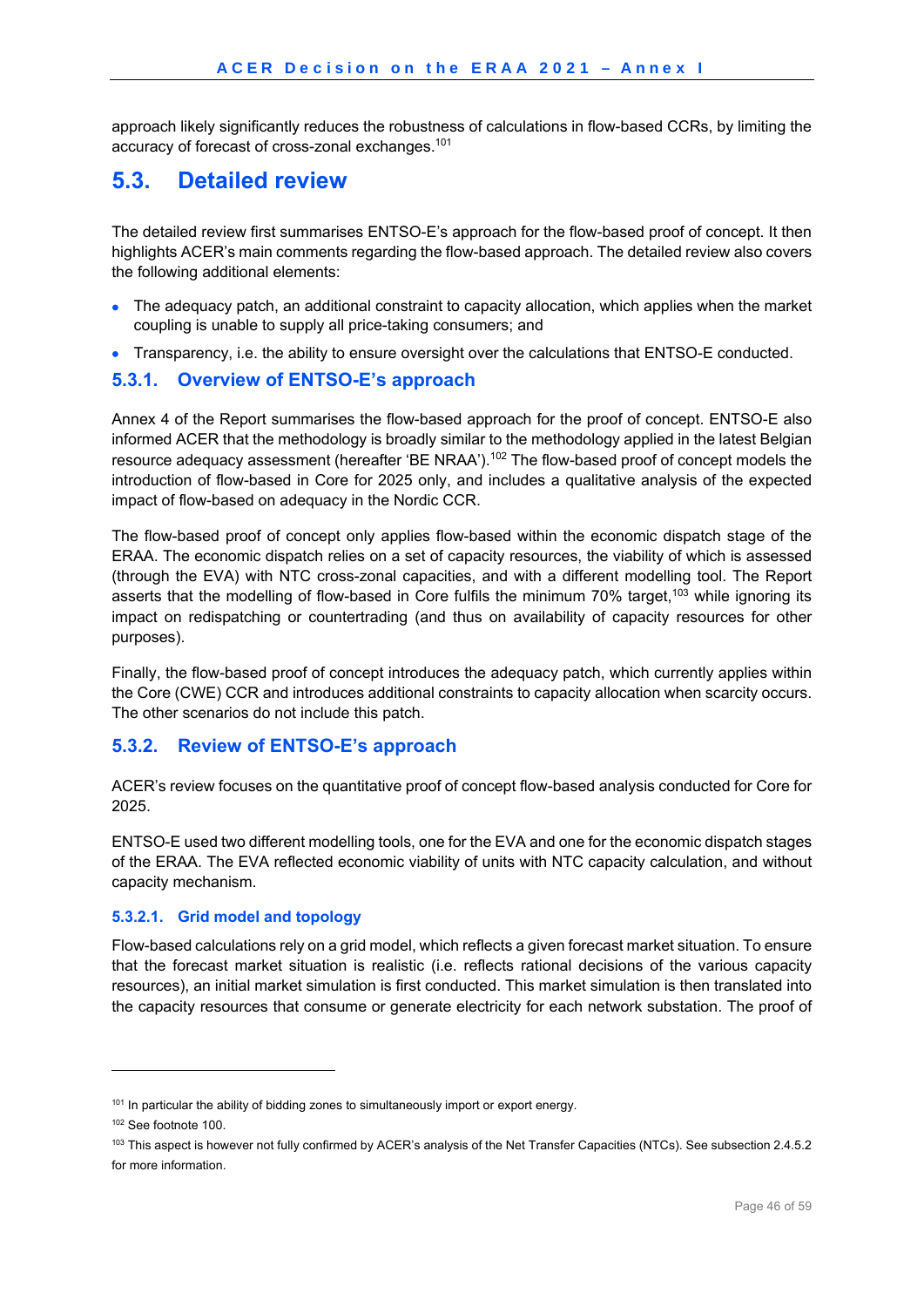concept relies on MAF 2020 as an initial market simulation. The Report does not explain which scenario and target years were considered, or the level of detail underlying this initial market simulation.

The outcome of the initial market simulation is then combined with a grid model, to build a full forecast of the expected power system. The proof of concept relies on the "reference grid" model from the National Trends scenario of the TYNDP (for Winter).<sup>104</sup> ENTSO-E informed ACER that some changes were applied on this grid model, however, without explanations on the purpose, scope and process for such change. Furthermore, ENTSO-E did not explain how the grid model reflects planned network maintenance.105

The Core DA CCM prescribes that TSOs use non-costly remedial actions to optimise the flow-based domain, i.e. to increase the possibilities for likely market exchanges. Such remedial actions include changing the topology of network substations, and setting taps of phase-shifting transformers (PSTs). The flow-based proof of concept annex states that "PSTs have been used (…) to maximize the space for commercial exchanges". ENTSO-E communicated to ACER that this maximisation broadly aligned with the Core DA CCM, albeit by only considering PSTs, whereas the Core DA CCM considers a wider scope of non-costly remedial actions.

#### **5.3.2.2. Definition of critical network elements and contingencies**

Based on the grid model, the flow-based approach combines CNEs and contingencies, to define the CNECs, which restrict cross-zonal exchanges. The proof of concept examines three different sets for the definition of CNEs:

- Set A: defining CNEs as only cross-zonal lines from set C with voltage ≥ 380kV;
- $\bullet$  Set B: defining CNEs as only cross-zonal lines from set C with voltage ≥ 220kV;<sup>106</sup> and
- Set C: Core TSOs define CNECs based on their outlook for 2025.

ACER invites ENTSO-E to omit set A in future ERAAs, as the Core DA CCM defines all cross-zonal network elements as initial CNEs,<sup>107</sup> thus set B likely is more representative of the minimum set of CNEs to consider within the ERAA.

For the third option, the Report does not explain how Core TSOs defined CNEs, in particular whether (and how) these TSOs followed the related rules of the Core DA CCM.108 As a result, ACER is unable to assess the robustness or consistency of this set.

The proof of concept omits planned outages, and considers unplanned outages through contingencies of CNECs. The approach defines "relevant contingencies" as the five most limiting contingencies for each CNE in both directions.

ENTSO-E explained that two different flow-based capacity calculation approaches were used: the approach used in the BE NRAA for set A, and RTE's approach for sets B and C.

-

<sup>104</sup> ENTSO-E relied on the latest available TYNDP data set available at the time of the ERAA 2021 preparation. ENTSO-E further explained that, due to the respective timelines and different frequency of edition (yearly, biyearly) specific updates may occur in one product while the other product input is frozen.

<sup>&</sup>lt;sup>105</sup> The BE NRAA mentions that such maintenance is ignored, and modelled separately through a sensitivity analysis.

<sup>&</sup>lt;sup>106</sup> For these sets, only cross-zonal CNEs that were part of set C were considered. As a result, come cross-zonal lines may have been excluded from sets A and B.

<sup>&</sup>lt;sup>107</sup> Article 5(1) of the Core DA CCM; also, note that in the flow-based CC process, the initial CNEC list is filtered, with the criteria of minimum zone-to-zone PTDF criteria higher than 5%.

<sup>108</sup> See Article 5 of the Core DA CCM.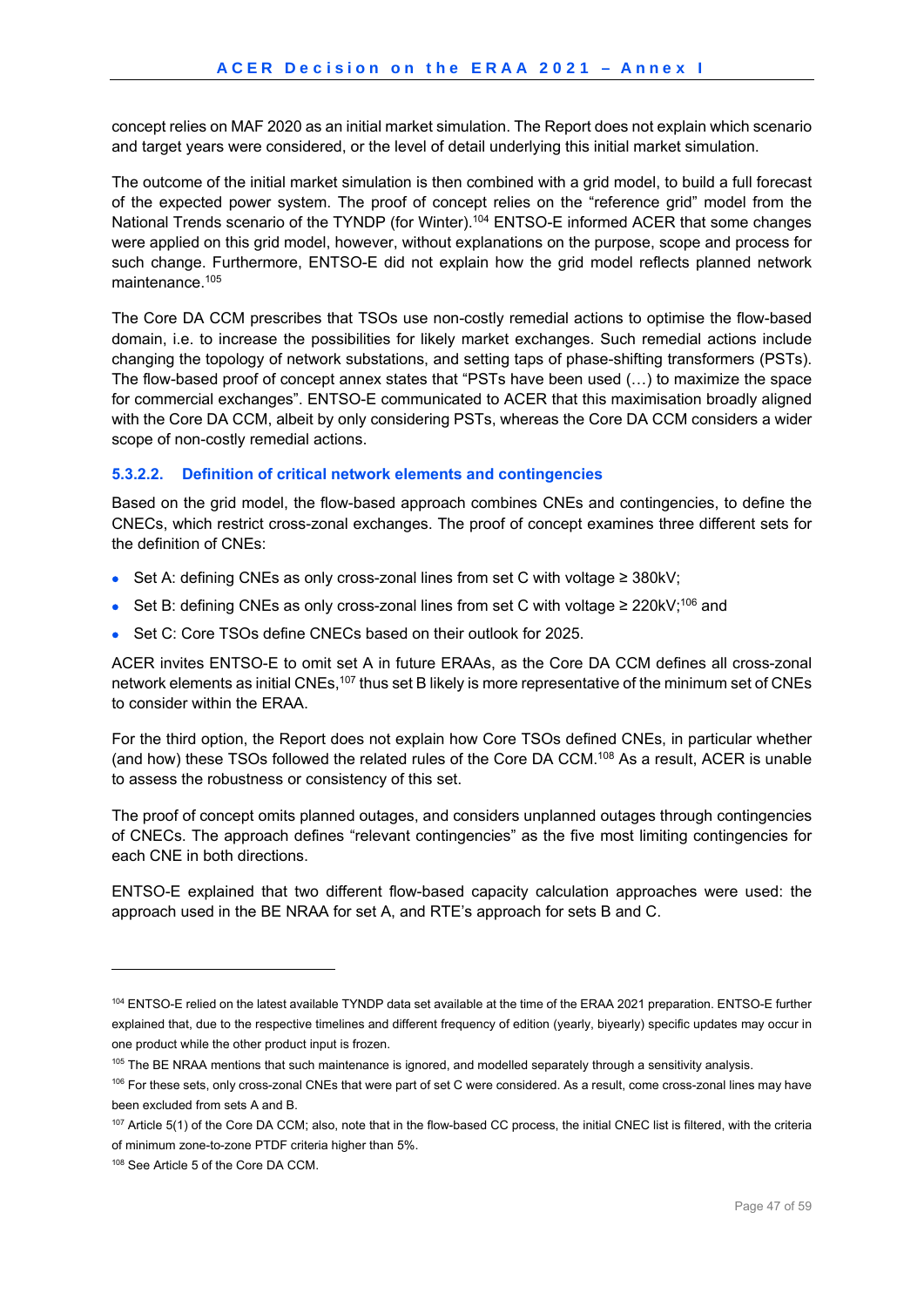#### **5.3.2.3. Calculation of power transfer distribution factors**

Power transfer distribution factors (PTDFs) describe how cross-zonal exchanges affect physical flows on CNECs. The Report describes in detail generic mathematical elements underlying the PTDF calculation and explains that various approaches were used for the various sets of PTDFs. The BE NRAA approach uses GSKs that are proportional to installed thermal capacity (except nuclear), whereas RTE's approach uses diverse GSKs approaches.<sup>109</sup> Neither approach considered time varying GSKs.

The Report does not describe these approaches in detail, nor explains the impact of the different approaches on the different sets of PTDFs. As a result, ACER is unable to assess whether the differences in the flow-based sets partly come from the different flow-based modelling approaches.

#### **5.3.2.4. Maximum flow admissible by critical network elements and contingencies**

Fmax describes the maximum flow that a given CNEC can accommodate. Fmax is split between:

- Flow margin, to account for the uncertainties underlying capacity calculation;
- Flow due to exchanges within bidding-zones:
- Flow due to exchanges beyond the considered CCR (unless advanced hybrid coupling applies); and
- RAM, i.e. the share of the CNEC that is available for cross-zonal exchanges within the CCR.

Figure 15 shows, for all considered CNECs, the number of different Fmax values used for the full year. Despite the ERAA methodology requiring at least seasonal calculation of cross-zonal capacities,<sup>110</sup> only one Fmax value applied for most CNECs. Some CNECs applied two values per year, while only 1% of CNECs also defined an "interseasonal" value.



#### Figure 15 Number of different Fmax values on considered CNECs

*Note: Spring and Fall are referred to as "interseason" within the proof of concept. Source: ACER calculations based on ENTSO-E data.* 

-

<sup>109</sup> The main approach seemed to be GSKs proportional to installed capacity for each specific generation technology (e.g. "Gas OCCG old 1"), all types of generations. Other generic types of GSKs were also used.

<sup>110</sup> See Article 4(6)(d) of the ERAA methodology.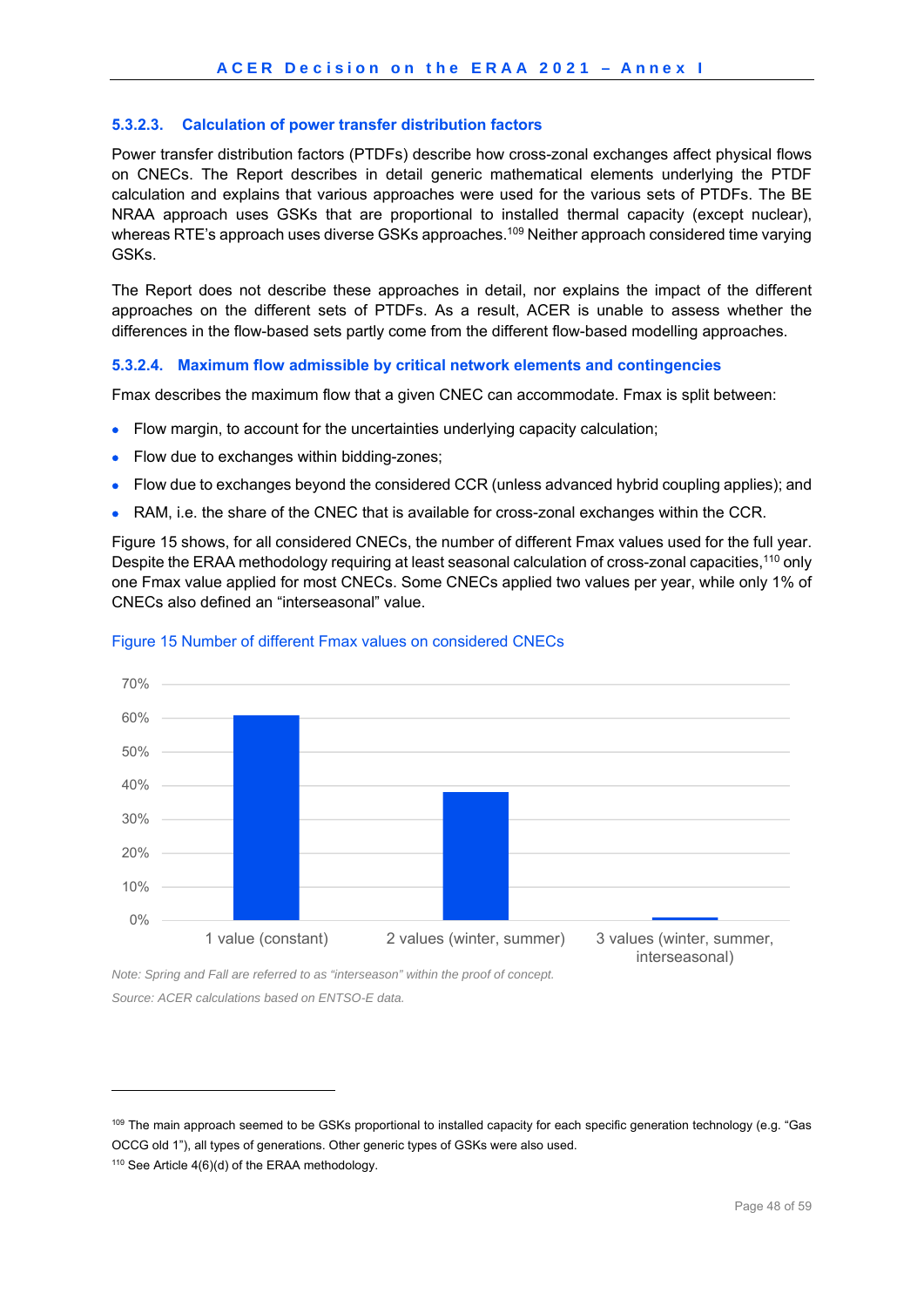#### **5.3.2.5. Remaining available margin**

For each CNEC, the RAM reflects the share of the physical capacity of CNECs, which is available for cross-zonal trade. This physical capacity takes into account:

- The share of CNEC's capacity that is already consumed, due to exchanges within bidding-zones (or beyond the considered CCR);
- The flow by the cross-zonal capacities allocated during previous timeframes (i.e. long-term allocated capacities), if applicable;111 and
- Legal requirements to offer a minimum share of CNEC for cross-zonal trade, i.e. the minimum 70% target and possible related derogations or action plans (pursuant to Articles 15 and 16 of the Electricity Regulation).

In line with ACER's recommendation on MACZT,<sup>112</sup> the proof of concept assumes that the minimum 70% target applies all the time to all CNECs. Given the lack of data in the Report,113 ACER is unable to confirm whether the proof of concept meets the 70% target. Furthermore, the BE NRAA states that RAM on CNECs is capped at 100% of Fmax.<sup>114</sup> ENTSO-E explained that such a cap does not apply for the ERAA 2021; ACER welcomes ENTSO-E's stance, as this cap does not reflect a requirement of the Core DA CCM.

Finally, ACER's recommendation on MACZT prescribes that MACZT includes capacity available for cross-zonal trade both within and beyond a given CCR (possibly including trade with non-EU countries). ENTSO-E assumed that advanced hybrid coupling would apply on all bidding-zone borders (including with non-EU bidding-zones), leading MACZT to be equal to the RAM for each CNEC.

#### **5.3.2.6. Validation of flow-based domains**

Validation of cross-zonal capacities ensures that the generated flow-based domain leads to safe operation of the system, considering remedial actions available for TSOs. Redispatching, as one of these remedial actions, enables TSOs to adapt the generation schedule to solve network congestion. Redispatching currently is widely used in some bidding-zones,115 and is expected to increase over time in order to enable increased RAMs on CNECs (e.g. to fulfil the minimum 70% target).

The flow-based proof of concept assumes that all generated flow-based domains enable a secure operation of the power system, without any redispatching or countertrading measures. This assumption seems unrealistic, given the current amount of activated redispatching capacity and the significant expected increase in cross-zonal capacity due to the minimum 70% target. As a result, this assumption likely overestimates the available capacity resources in the market, as some capacity could be reserved for redispatching purposes. For example, significant redispatching was activated in Germany (already with 20% RAM available on many German CNECs in Core (CWE), also to deal with variable renewables), so these activated units would be unavailable for the wholesale market in Germany during at least some hours of the year.

In line with the Electricity Regulation,<sup>116</sup> action plans enable Member States to gradually increase crosszonal capacity to reach the minimum 70% target by the end of 2025. As a result, these action plans likely have a limited (if any) impact on cross-zonal capacity in 2025. Depending on national regulatory

116 See Article 15.

<sup>111</sup> The flow-based proof of concept ignored long-term allocated capacities when building flow-based domains.

<sup>112</sup> See ACER Recommendation 01/2019.

<sup>113</sup> In particular, ENTSO-E did not provide identifiers enabling to combine Fmax and RAM data for each CNEC.

<sup>114</sup> In the Core (CWE) CCR, an (oriented) CNEC may have a RAM above 100%, when the flow (due to internal exchanges) on the CNEC run opposite to the direction for which the CNEC is considered.

<sup>115</sup> See section 4.3 of ACER-CEER's MMR 2020 (electricity wholesale market volume). See footnote 26.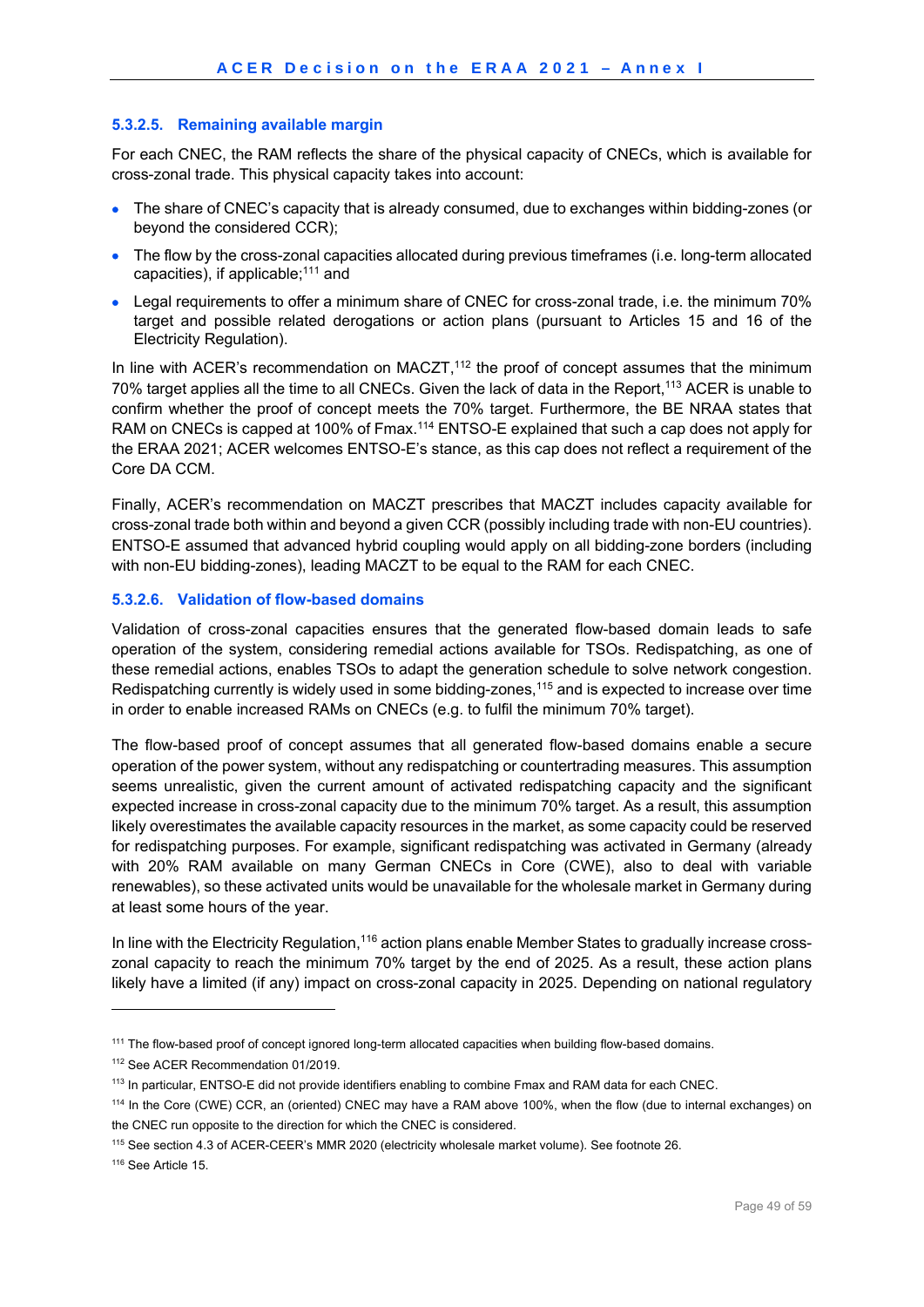authorities' decisions, derogations may however apply in 2025 (or beyond). The flow-based proof of concept does not explain if any derogation<sup>117</sup> to the minimum 70% target are considered.

#### **5.3.2.7. Aggregation of flow-based domains**

Based on the previous methodological steps, the ERAA 2021 generates six types of flow-based domains. These types of domains are further aggregated, in order to define a single set of PTDFs for 2025 as a whole (the RAMs still differ among the six types of domains). In further communication between ENTSO-E and ACER, ENTSO-E explained that RTE<sup>118</sup> and the BE NRAA<sup>119</sup> followed various aggregation approaches, with a limited impact on flow-based volumes.<sup>120</sup> ENTSO-E explained that this simplification sped up the computation with little impact on precision of the flow-based domains. However, ENTSO-E did not quantify the impact of this aggregation on simulation results (including adequacy indicators), but explained that an expert analysis concluded that six types of flow-based domains were enough to be representative of the full variety of flow-based domains that may occur in Core in 2025.

Finally, the proof of concept assesses correlations between the hours of the years belonging to specific clusters and external factors like weather-dependent variables. The Report does not list the factors used for this correlation analysis. The BE NRAA mentioned German wind and French consumption as two key correlation factors.<sup>121</sup>

#### **5.3.2.8. Affectation of flow-based domains to various hours of Monte Carlo years**

The flow-based proof of concept models multiple Monte Carlo years for 2025, to reflect various probabilistic configurations for this target year. For each hour and Monte Carlo year, the ERAA 2021 performs an economic dispatch. The economic dispatch minimises the cost of supplying demand hourby-hour, considering cross-zonal capacities. Therefore the analysis needs to define a flow-based domain for each hour for the Core CCR. The proof of concept defines each hourly domain as one of the predefined types of flow-based domains, based on a probability matrix.

In further communication, ENTSO-E explained that

- For RTE's approach, the consumption and critical<sup>122</sup> generation of all Core countries were taken into account to define a deterministic domain for each hour;
- For the BE NRAA, a probability matrix links wind in Germany and demand in France to flow-based domains, possibly leading to add one probabilistic degree of freedom to the economic dispatch.

ENTSO-E did not provide details about this approach, in particular:

- Whether the approach was deterministic or probabilistic, i.e. whether, for the same hour of the same Monte Carlo year, more than one type of domain may be drawn randomly; and
- Which factors were used for the probability matrix, and the forecast precision that such factors enabled.

-

<sup>&</sup>lt;sup>117</sup> Pursuant to Article 16(9) of the Electricity Regulation.

<sup>&</sup>lt;sup>118</sup> Clustering based on yearly flows on monitored CNECs without contingency.

<sup>&</sup>lt;sup>119</sup> Geometrical clustering based on geometrical distance computation.

<sup>120 2-3%.</sup> 

<sup>121</sup> p.101.

<sup>&</sup>lt;sup>122</sup> ENTSO-E did not explain what "critical" generation means.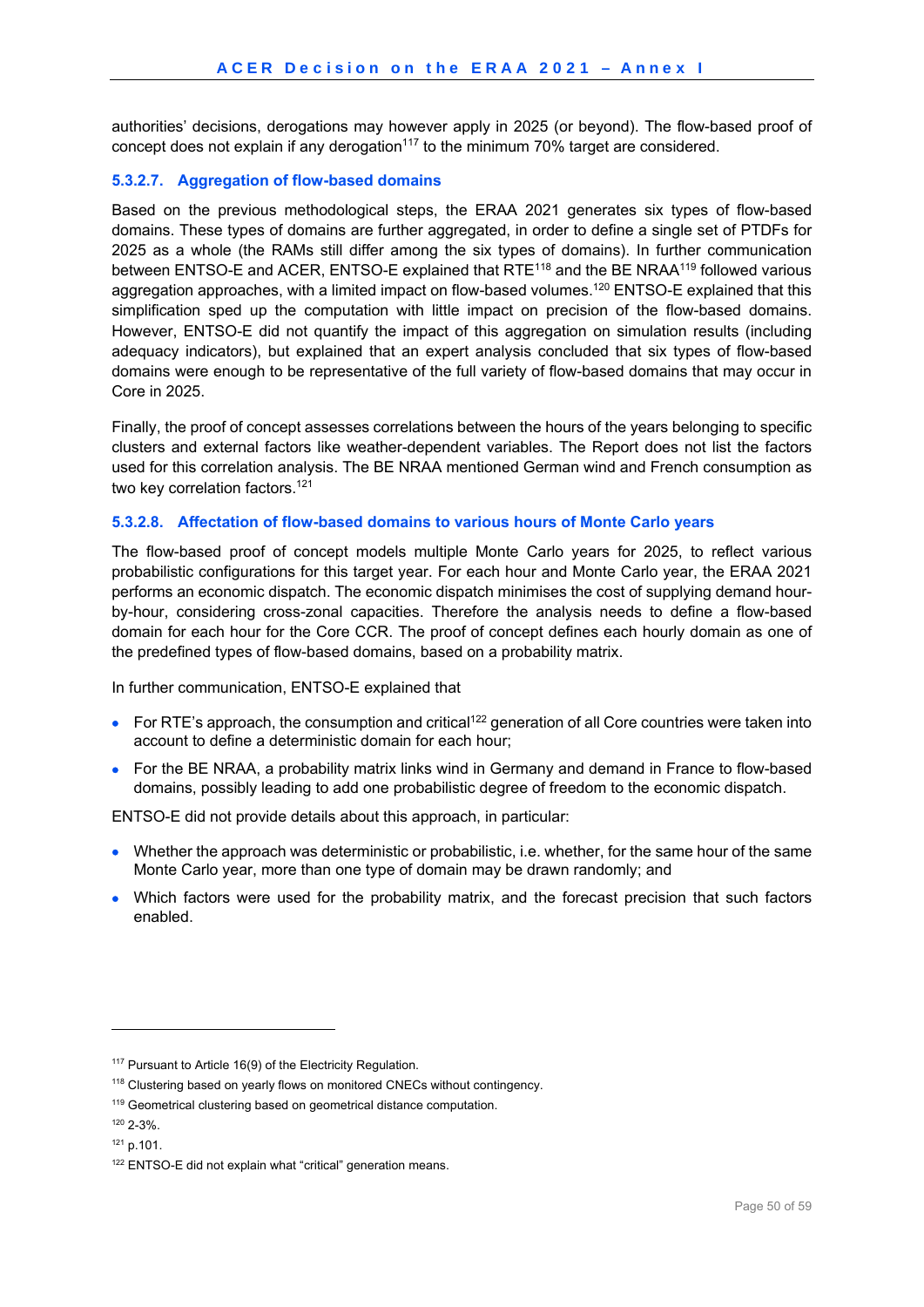### **5.3.3. Review of additional elements**

#### **5.3.3.1. Adequacy patch**

When scarcity occurs widely within a region, the market coupling algorithm may lead to undesirable interactions between small and large bidding-zones. To balance energy not served during such hours, an adequacy patch further restricts the standard market coupling, affecting accepted volumes and wholesale prices.<sup>123</sup> The flow-based proof of concept reflects the adequacy patch, whereas the other scenarios and sensitivities do not. The Report does not detail the impact of the adequacy patch on key indicators from the economic dispatch. ACER welcomes this refinement in the modelling of cross-zonal capacity allocation and invites ENTSO-E to ensure that the modelling of the adequacy patch is consistent with the other assumptions underlying the economic dispatch.

The results of the flow-based proof of concept suggest that the adequacy patch may lead to increased LOLE. As a result, the scenarios that do not include the adequacy patch may underestimate LOLE in this respect. However, this effect is rather unclear, given the limited information available about the adequacy patch.<sup>124</sup>

### **5.4. Recommendations**

At a high-level, ACER expects ENTSO-E to consider significant improvements for the ERAA 2022, in particular providing more transparency about the methodology and including the modelling of flowbased for both Core and Nordic CCRs and all target years, which are modelled in detail.<sup>125</sup> In order to ensure internal model consistency and consequently compliance with Article 23(5)(i) of the Electricity Regulation, ACER expects ENTSO-E to use the same modelling tool for all modelling stages (i.e. the economic dispatch and EVA). In particular, NTC modelling does not fully reflect the flexibility that the flow-based approach allows, thus biasing market entry and exit decisions. Below, ACER provides more detailed recommendations for the different steps of the flow-based approach.

In relation to the first step, on the grid model and topology, ACER invites ENTSO-E to describe:

- How the market simulation from MAF was updated to reflect updated assumptions from the ERAA 2021;
- How the (updated) MAF market simulation was converted into detailed grid models (including nodal electricity injections and withdrawals), and with which time granularity;<sup>126</sup> and
- Why ENTSO-E discarded the option to run an optimal power flow to generate the initial network situation,<sup>127</sup> and what would be the difference with the approach that ENTSO-E followed. (low priority)

Furthermore, ACER invites ENTSO-E to increase transparency regarding any changes applied to TYNDP grid models (high priority). Besides, ACER invites ENTSO-E to consider using at least seasonal

-

<sup>123</sup> See https://www.nordpoolgroup.com/globalassets/download-center/single-day-ahead-coupling/euphemia-publicdescription.pdf.

<sup>&</sup>lt;sup>124</sup> In particular, how this patch would affect the economic dispatch and EVA.

<sup>&</sup>lt;sup>125</sup> If too complex, ENTSO-E may consider relying on NTC for 2030, given that this year is unlikely to affect decision-making in 2022 or 2023. In this case, ENTSO-E should ensure that this simplification does not significantly affect the robust identification of resource adequacy concerns for earlier target years.

<sup>&</sup>lt;sup>126</sup> E.g. the BE NRAA relies on GSKs which are independent from the initial market simulation, and rather reflect nominal capacities of the capacity resources.

<sup>&</sup>lt;sup>127</sup> See p.7 of the flow-based proof of concept.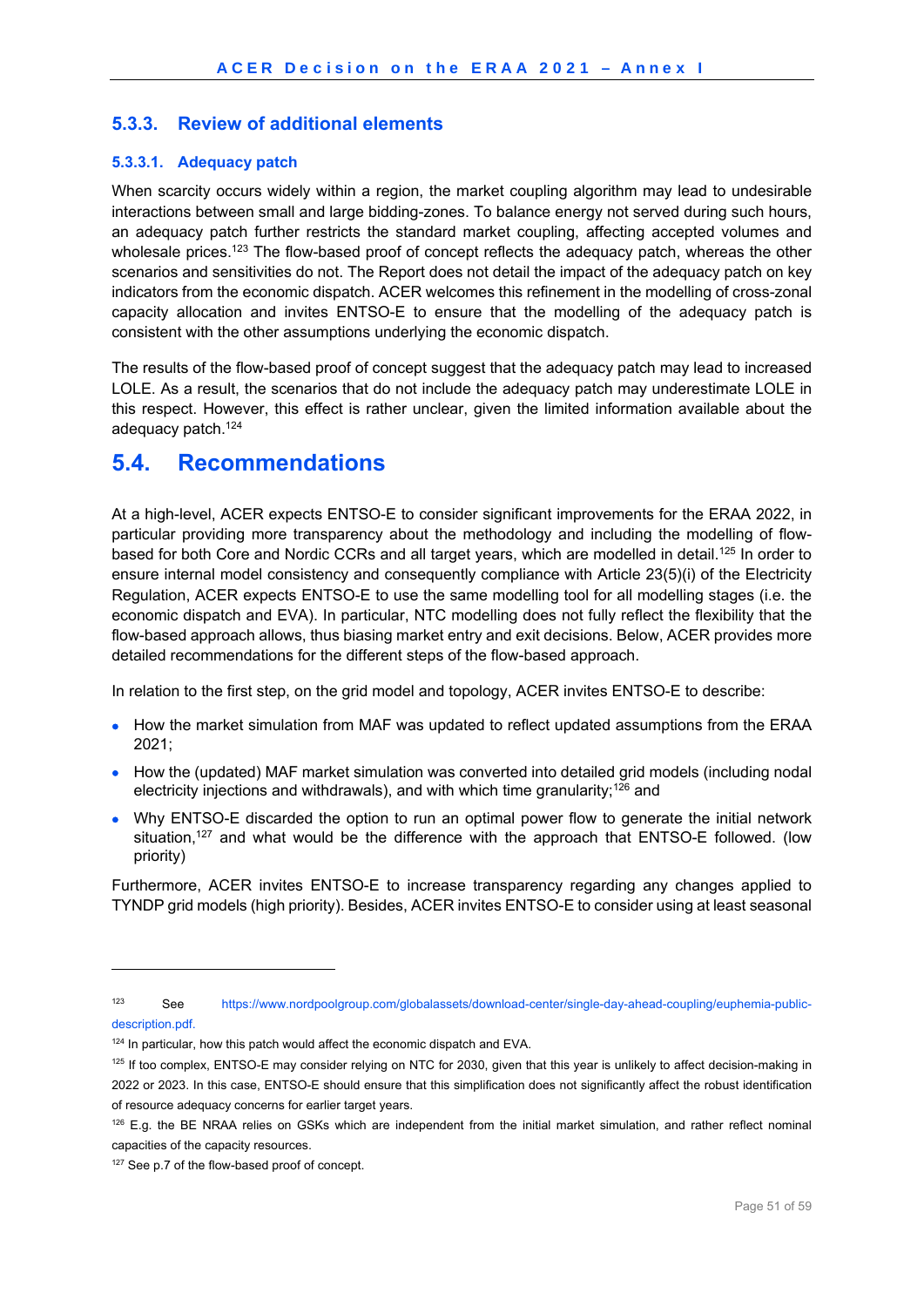grid models per target year (one for winter and one for summer), to increase the robustness of the ERAA (low priority).

Regarding the second step, i.e. definition of CNECs, ACER invites ENTSO-E to ensure that the definition of critical network elements and contingencies aligns with the applicable DA CCM in future ERAAs (low priority).128

For the third step, related to the definition of PTDFs, ACER invites ENTSO-E to consider time varying GSKs, in order to reflect at least the seasonal evolution of the various capacity resources (low priority). Moreover, ACER expects ENTSO-E to rely on a single approach for flow-based capacity calculation (instead of relying on the different RTE and BE NRAA's approaches), to ensure comparability of the results (high priority).

Regarding the fourth step, associated with the estimation of RAM, ACER expects ENTSO-E to at least introduce seasonal Fmax values on all CNECs, which change Fmax between seasons (high priority), and to consider reflecting more detailed variations of Fmax, e.g. when dynamic line rating is expected to apply (low priority). ACER also expects ENTSO-E to provide appropriate data to enable oversight of the RAM estimates (high priority).

For the validation of flow-based domains, the fifth step of the flow-based approach, ACER invites ENTSO-E to reflect (at least in a simplified manner) the expected impact of validation of flow-based domains on available cross-zonal capacities and available capacity resources for the wholesale market. Such a validation will improve the economic dispatch, thus the estimation of economic viability of capacity resources and subsequently the estimation of adequacy indicators. Besides, ACER invites ENTSO-E to clarify the assumptions taken with respect to derogations to the minimum 70% target (low priority).129

Related to the aggregation of flow-based domains (the sixth step), ACER invites ENTSO-E to clarify which external factors are considered, and to ensure a large-enough number of factors to guarantee satisfactory correlation of flow-based domains with such external factors within each CCR. In particular, ACER invites ENTSO-E to rely on more than one flow-based domain for Summer. Overall, ACER invites ENTSO-E to provide more transparency about the main drivers that underlie the variations of flowbased domains, and the key choices made to select the situations used to build the various types of flow-based domains (low priority).

Finally, for the final and seventh step, ACER invites ENTSO-E to clarify the impact of the various approaches on the affectation of flow-based domains, and on the results of the economic dispatch. In particular, ACER expects ENTSO-E to justify why wind in Germany and demand in France are enough to affect flow-based domains to the whole Core CCR, covering 13 Member States (high priority).

Finally, ACER would like to highlight that full transparency of the flow-based calculation is crucial in order to enable oversight and gradual improvement of all aspects of the methodology (including its software implementation). ACER notes that some TSOs publish the source code underlying alternative approaches to flow-based capacity calculation for forward-looking assessments.130 ACER thus invites ENTSO-E to consider publishing (at least parts of) the source code underlying the flow-based approach, in order to enable stakeholders to reproduce calculations, conduct what-if analyses, and suggest improvements to the flow-based approach (low priority).

 $128$  For example, in Core, the definition should align with the Core DA CCM.

<sup>&</sup>lt;sup>129</sup> Derogations are expected to disappear once coordinated security analyses and re-dispatching countertrading is fully implemented. This recommendation also applies for NTC capacity calculation.

<sup>&</sup>lt;sup>130</sup> E.g. RTE published the source code underlying flow-based clustering, see https://github.com/rte-antaresrpackage/flowBasedClustering.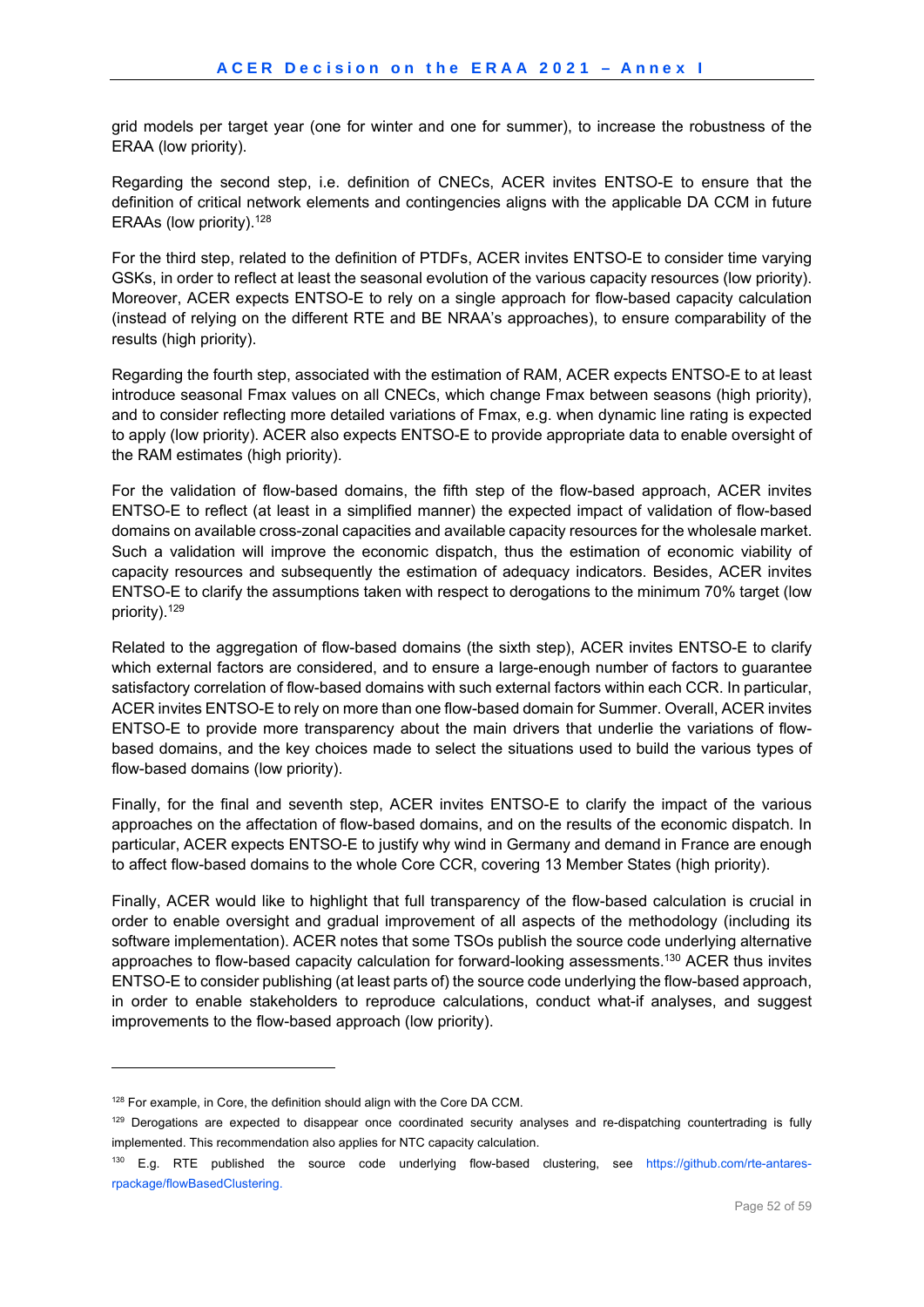Regarding the adequacy patch, to ensure a more realistic modelling of market functioning during scarcity situations, ACER expects ENTSO-E to clarify the impact of this patch on the economic dispatch and EVA, and to reflect this patch in all central reference scenarios (high priority).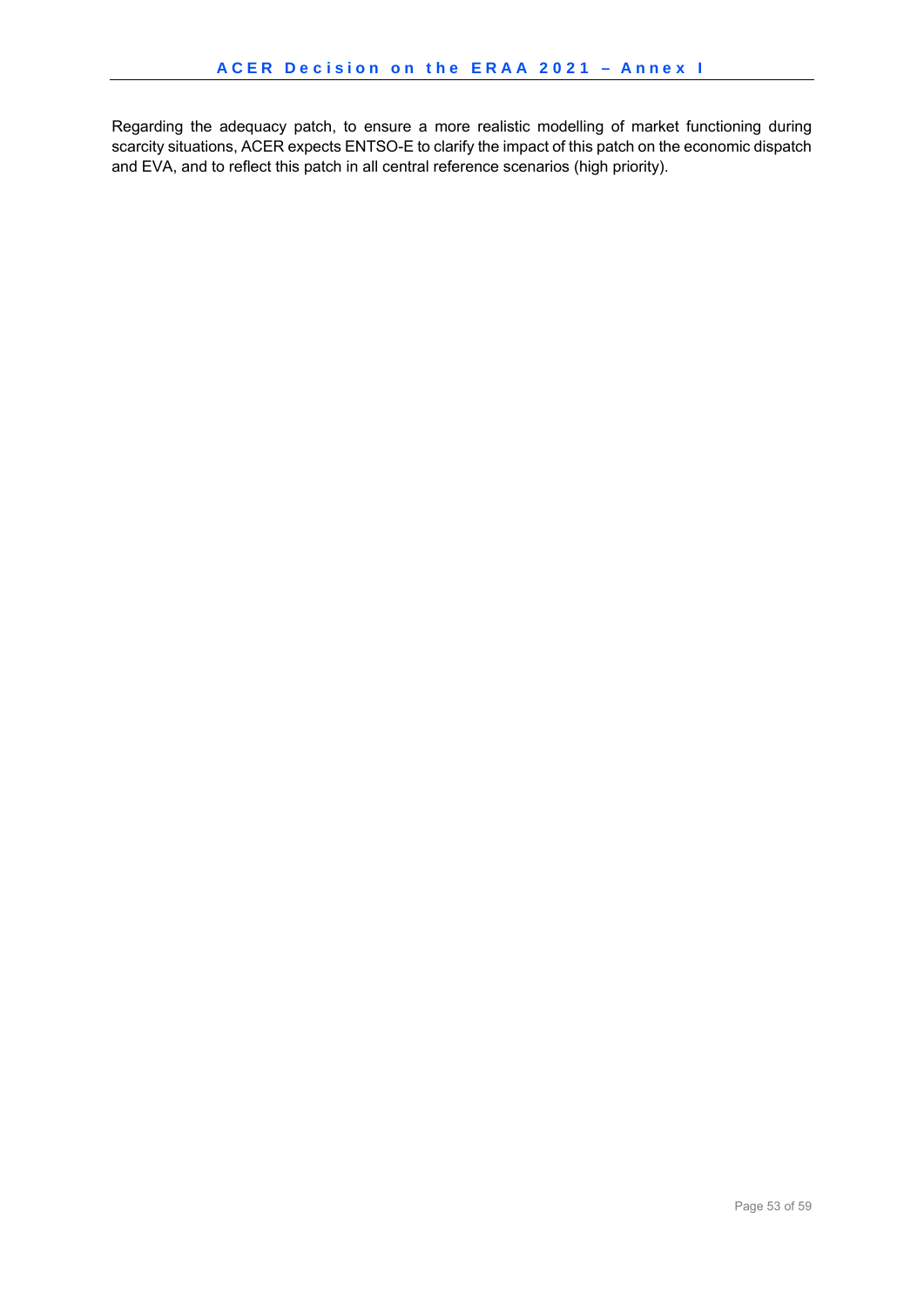# **6. Appendix – Detailed tables**

Table 3: ACER's assessment of the 70% minimum target based on the ERAA 2021 NTC assumptions for 2025

| <b>Border</b> | <b>Average</b><br><b>NTC 2020</b> | <b>Average</b><br><b>NTC 2025</b> | <b>TSO</b><br>1 | <b>TSO</b><br>$\overline{2}$ | % time target when<br>TSO 1 reached 70%<br>in 2020 | % time target when<br>TSO 2 reached 70%<br>in 2020 | <b>Conclusion</b> |
|---------------|-----------------------------------|-----------------------------------|-----------------|------------------------------|----------------------------------------------------|----------------------------------------------------|-------------------|
| CZ-DE         | 2,844                             | 2,100                             | CZ              | DE                           | 74.0                                               | 12.5                                               |                   |
| DE-CZ         | 2,104                             | 1,500                             | DE              | CZ                           | 4.0                                                | 59.5                                               |                   |
| CZ-SK         | 2,035                             | 1,378                             | CZ              | SK                           | 74.0                                               | 40.0                                               |                   |
| SK-CZ         | 1,182                             | 1,600                             | SK              | CZ                           | 0.0                                                | 59.5                                               |                   |
| EE-LV         | 848                               | 841                               | EE              | LV                           | 0.0                                                | 0.0                                                |                   |
| LV-EE         | 778                               | 841                               | LV              | EE                           | 0.0                                                | 0.0                                                |                   |
| ES-FR         | 2,457                             | 2,187                             | ES              | <b>FR</b>                    | 61.5                                               | 65.5                                               |                   |
| FR-ES         | 2,637                             | 2,524                             | FR              | ES                           | 64.0                                               | 75.5                                               |                   |
| SE01-FI       | 1,476                             | 1,200                             | <b>SE</b>       | FI                           | 90.7                                               | 100.0                                              |                   |
| FI-SE01       | 1,034                             | 1,100                             | F1              | SE                           | 100.0                                              | 14.7                                               |                   |
| SI-HR         | 1,499                             | 1,200                             | SI              | HR.                          | 57.0                                               | 1.5                                                |                   |
| HR-SI         | 1,499                             | 1,000                             | HR              | SI                           | 27.0                                               | 38.0                                               |                   |
| HU-HR         | 1,200                             | 900                               | HU              | HR.                          | 0.0                                                | 0.0                                                |                   |
| HR-HU         | 1,000                             | 800                               | HR              | HU                           | 1.0                                                | 0.0                                                |                   |
| SI-ITN1       | 500                               | 519                               | SI              | IT                           | 48.5                                               | 21.0                                               |                   |
| ITN1-SI       | 641                               | 638                               | IT              | SI                           | 0.0                                                | 0.0                                                |                   |
| LV-LT         | 1,060                             | 947                               | LV              | LT                           | 0.0                                                | 0.0                                                |                   |
| LT-LV         | 695                               | 851                               | LT              | LV                           | 0.0                                                | 0.0                                                |                   |
| AT-CZ         | 782                               | 900                               | AT              | CZ                           | 5.0                                                | 59.5                                               |                   |
| CZ-AT         | 743                               | 900                               | CZ              | AT                           | 74.0                                               | 11.5                                               |                   |
| AT-HU         | 684                               | 800                               | AT              | HU                           | 5.0                                                | 3.0                                                |                   |
| HU-AT         | 769                               | 800                               | HU              | AT                           | 0.0                                                | 11.5                                               |                   |
| AT-ITN1       | 225                               | 639                               | AT              | IT                           | 48.5                                               | 21.0                                               |                   |
| ITN1-AT       | 101                               | 460                               | IT              | AT                           | 0.0                                                | 0.0                                                |                   |
| $AT-SI$       | 805                               | 886                               | AT              | SI                           | 5.0                                                | 38.5                                               |                   |
| SI-AT         | 897                               | 946                               | SI              | AT                           | 7.5                                                | 11.5                                               |                   |
| <b>BG-GR</b>  | 511                               | 1,700                             | BG              | GR                           | 6.0                                                | 95.0                                               |                   |
| GR-BG         | 502                               | 1,400                             | GR              | BG                           | 69.0                                               | $6.0\,$                                            |                   |
| <b>BG-RO</b>  | 827                               | 2,190                             | BG              | <b>RO</b>                    | 0.0                                                | 16.0                                               |                   |
| RO-BG         | 827                               | 2,190                             | <b>RO</b>       | BG                           | 9.0                                                | $0.0\,$                                            |                   |
| PLE0-CZ       | 296                               | 1,200                             | PL              | CZ                           | 54.5                                               | 59.5                                               |                   |
| CZ-PLI0       | 402                               | 900                               | CZ              | PL                           | 74.0                                               | 25.5                                               |                   |
| DE-DKW1       | 1,749                             | 3,299                             | DE              | DK                           | 87.0                                               | 22.5                                               |                   |
| DKW1-DE       | 1,499                             | 3,299                             | DK              | DE                           | 23.5                                               | 67.5                                               |                   |
| PLE0-DE       | 1,415                             | 3,000                             | <b>PL</b>       | DE                           | 54.5                                               | 12.5                                               |                   |
| DE-PLI0       | 1,043                             | 2,000                             | DE              | PL.                          | 4.0                                                | 25.5                                               |                   |
| ES-PT         | 2,974                             | 4,200                             | ES              | PT                           | 85.5                                               | 45.0                                               |                   |
| PT-ES         | 2,960                             | 3,500                             | PT              | ES                           | 45.0                                               | 88.0                                               |                   |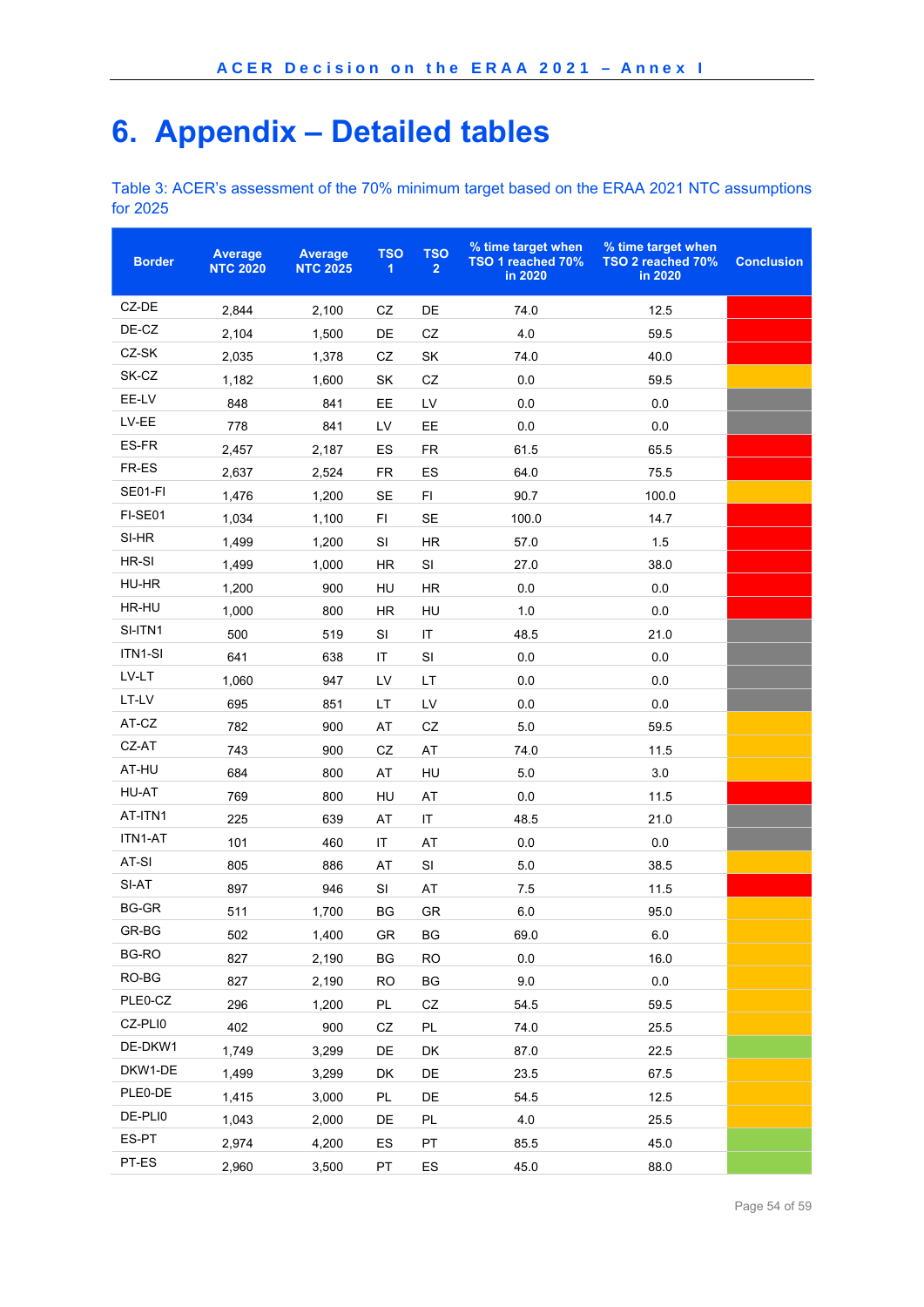#### ACER Decision on the ERAA 2021 – Annex I

| FR-ITN1      | 2,354 | 4,027 | <b>FR</b> | N <sub>1</sub> | 47.0 | 21.0 |  |
|--------------|-------|-------|-----------|----------------|------|------|--|
| ITN1-FR      | 1,020 | 1,992 | IT        | <b>FR</b>      | 0.0  | 0.0  |  |
| HU-RO        | 639   | 1,000 | HU        | <b>RO</b>      | 0.0  | 16.0 |  |
| RO-HU        | 615   | 1,100 | <b>RO</b> | HU             | 9.0  | 0.0  |  |
| HU-SK        | 990   | 1,800 | HU        | SK             | 0.5  | 3.5  |  |
| SK-HU        | 1,244 | 2,513 | SK        | HU             | 0.0  | 22.0 |  |
| PLE0-SK      | 543   | 781   | PL        | SK             | 54.5 | 15.0 |  |
| SK-PLI0      | 494   | 818   | SK        | PL.            | 0.0  | 25.5 |  |
| DKE1-SE04    | 1,278 | 1,610 | DK        | <b>SE</b>      | 99.8 | 66.7 |  |
| SE04-DKE1    | 1,049 | 1,239 | SE        | DK             | 9.6  | 99.8 |  |
| AT-DE        |       | 5,400 | AT        | DE             | 39.5 | 0.0  |  |
| DE-AT        |       | 5,400 | DE        | AT             | 0.0  | 39.5 |  |
| <b>BE-FR</b> |       | 2,800 | BE        | FR             | 0.5  | 2.5  |  |
| FR-BE        |       | 4,300 | <b>FR</b> | BE             | 2.5  | 0.5  |  |
| BE-NL        |       | 2,400 | BE        | <b>NL</b>      | 0.5  | 0.0  |  |
| NL-BE        |       | 2,400 | NL.       | <b>BE</b>      | 0.0  | 0.5  |  |
| DE-FR        |       | 3,000 | DE        | <b>FR</b>      | 0.0  | 2.5  |  |
| FR-DE        |       | 3,000 | <b>FR</b> | DE             | 2.5  | 0.0  |  |
| DE-NL        |       | 5,000 | DE        | NL.            | 0.0  | 0.0  |  |
| NL-DE        |       | 5,000 | <b>NL</b> | DE             | 0.0  | 0.0  |  |

*Legend of the column "Conclusion":* 

| Target very likely not met in 2025<br>The min. 70% target was reached less than 90% of the time in 2020 and the average assumed NTC value of<br>ERAA 2021 for 2025 is lower than the average NTC value in 2020                                                                                                                                                                                                                                                                 |
|--------------------------------------------------------------------------------------------------------------------------------------------------------------------------------------------------------------------------------------------------------------------------------------------------------------------------------------------------------------------------------------------------------------------------------------------------------------------------------|
| Target likely not met in 2025<br>The min. 70% target was reached less than 90% of the time in 2020 and the average assumed NTC value of<br>ERAA 2021 for 2025 increased compare to 2020, but would have not allowed to reach the 70% target at least<br>90% of the time in 2020 OR the target was reached at least 90% of the time in 2020 but the NTC value of ERAA<br>2025 decreased compare to 2020 and does not allow anymore to reach the target 90% of the time in 2020. |
| <b>Target likely met in 2025</b><br>The min. 70% target was reached at least 90% of the time in 2020 or the average assumed NTC value of ERAA<br>2021 for 2025 increased compare to 2020, and would have allowed to reach the 70% target at least 90% of the<br>time in 2020.                                                                                                                                                                                                  |
| Unable to assess<br>TSOs did not provide sufficient information to assess the min. 70% target for the whole year 2020.                                                                                                                                                                                                                                                                                                                                                         |
| Unable to assess<br>For Core (CWE), which applied flow-based in 2020, no NTC values were computed in 2020, thus not allowing for<br>comparison between historical 2020 NTCs and ERAA 2021 NTCs for 2025.                                                                                                                                                                                                                                                                       |
|                                                                                                                                                                                                                                                                                                                                                                                                                                                                                |

*Notes:* 

- *1) The assessment above does not consider allocation constraints.*
- *2) When capacity calculation is not coordinated, the target being reached "at least 90% of the time" means reached at least 90% of the time by each of the two TSOs on the border.*

*Source: ACER calculations based on ERAA 2021 and on TSOs data provided in the scope of the ACER MACZT reports for 2020*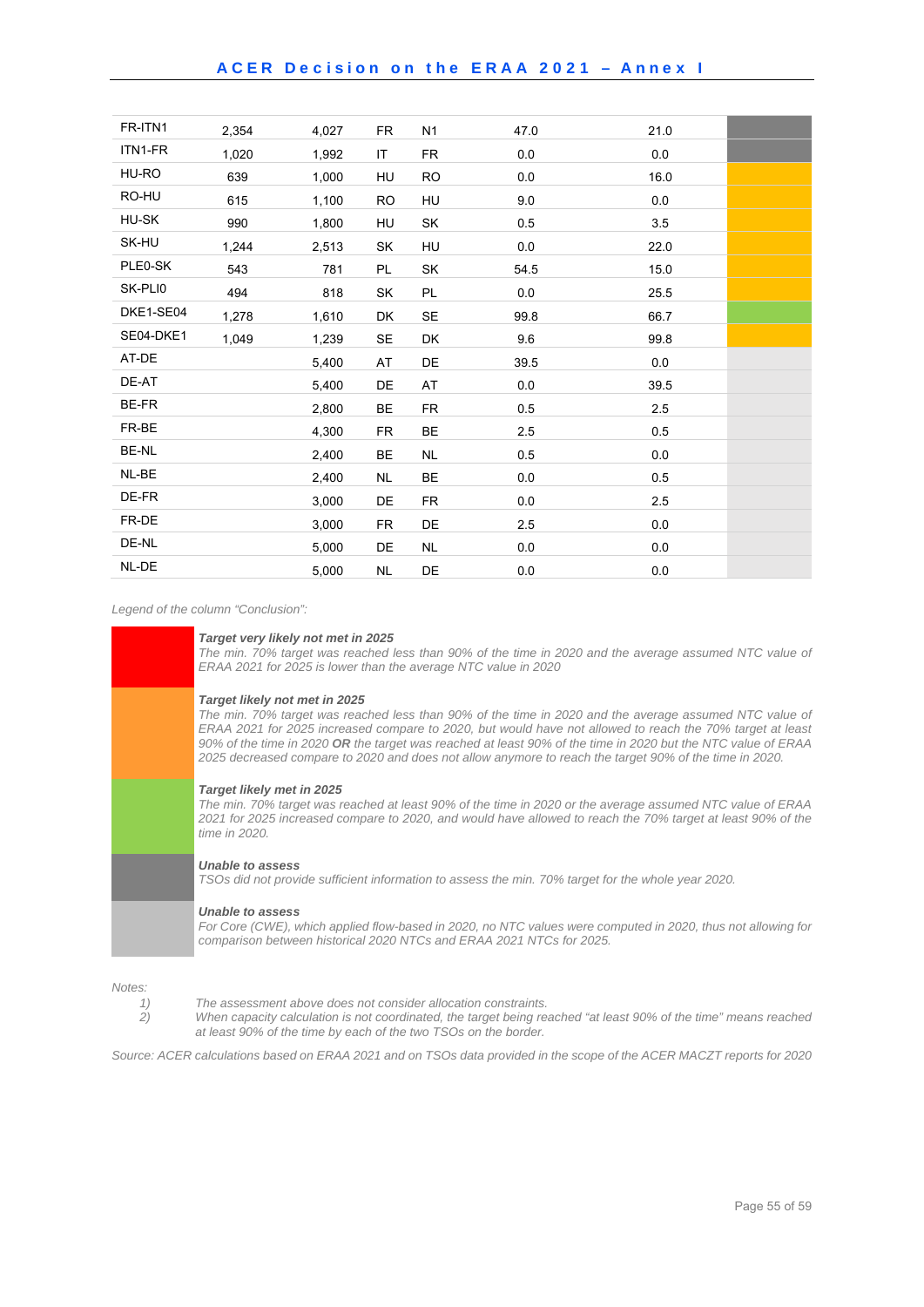Table 4: Comparison of EENS and LOLE results between the economic dispatch model (ERAA 2021 results) and the EVA model for the central reference scenario without CM - 2025

|                               | <b>EENS (GWh/year)</b>               |                  | <b>LOLE</b> (hrs/year)               |                  |
|-------------------------------|--------------------------------------|------------------|--------------------------------------|------------------|
| <b>Bidding</b><br><b>Zone</b> | <b>Economic</b><br>dispatch<br>model | <b>EVA model</b> | <b>Economic</b><br>dispatch<br>model | <b>EVA model</b> |
| AT00                          | $0.0\,$                              | 0.0              | 0.0                                  | 0.0              |
| <b>BE00</b>                   | 8.3                                  | 0.1              | 4.2                                  | 0.3              |
| <b>BG00</b>                   | 0.0                                  | 0.0              | 0.0                                  | 0.3              |
| CY00                          | 3.7                                  | 0.0              | 61.8                                 | 2.9              |
| CZ00                          | 15.4                                 | 0.0              | 15.1                                 | 0.0              |
| DE00                          | 31.0                                 | 0.2              | 6.8                                  | 0.1              |
| <b>DEKF</b>                   | 0.0                                  | 0.0              | 0.0                                  | 0.0              |
| DKE1                          | 2.2                                  | 0.1              | 4.6                                  | 0.6              |
| <b>DKKF</b>                   | 0.0                                  | 0.0              | 0.0                                  | 0.0              |
| DKW1                          | 0.2                                  | 0.0              | 0.7                                  | 0.0              |
| EE00                          | 0.1                                  | 0.0              | 0.5                                  | 0.0              |
| <b>ES00</b>                   | 2.0                                  | 0.6              | 1.1                                  | 1.0              |
| <b>FI00</b>                   | 0.6                                  | 0.0              | 0.9                                  | 0.0              |
| <b>FR00</b>                   | 21.2                                 | 0.0              | 4.3                                  | 0.0              |
| GR <sub>00</sub>              | 0.0                                  | 0.3              | 0.0                                  | 0.7              |
| GR <sub>03</sub>              | 0.0                                  | 0.2              | 0.2                                  | 1.1              |
| <b>HR00</b>                   | 0.0                                  | 0.0              | 0.0                                  | 0.0              |
| <b>HU00</b>                   | 0.8                                  | 0.0              | 0.8                                  | 0.0              |
| IE00                          | 1.2                                  | 0.1              | 4.2                                  | 1.1              |
| <b>ITCA</b>                   | 0.0                                  | 0.0              | 0.0                                  | 0.0              |
| <b>ITCN</b>                   | 1.4                                  | 0.1              | 1.4                                  | 0.1              |
| <b>ITCS</b>                   | 1.6                                  | 0.4              | 2.4                                  | 0.9              |
| ITN1                          | 0.1                                  | 0.0              | 0.3                                  | 0.0              |
| ITS1                          | 0.0                                  | 0.0              | 0.2                                  | 0.0              |
| <b>ITSA</b>                   | 21.9                                 | 0.1              | 122.4                                | 4.4              |
| <b>ITSI</b>                   | 2.3                                  | 0.0              | 7.5                                  | 0.1              |
| LT00                          | 1.4                                  | 0.0              | 4.3                                  | 0.0              |
| LUB1                          | 0.0                                  | 0.0              | 0.0                                  | 0.0              |
| LUF1                          | 0.0                                  | 0.0              | 0.0                                  | 0.0              |
| LUG1                          | 0.0                                  | 0.0              | 0.0                                  | 0.0              |
| LUV1                          | 0.0                                  | 0.0              | 0.0                                  | 0.0              |
| LV00                          | 0.0                                  | 0.0              | 0.1                                  | 0.0              |
| MT00                          | 18.8                                 | 0.0              | 355.4                                | 0.9              |
| NL00                          | 2.3                                  | 0.0              | 2.3                                  | 0.0              |
| <b>PL00</b>                   | 4.6                                  | 0.0              | 4.1                                  | 0.0              |
| <b>PT00</b>                   | 0.0                                  | 0.2              | 0.0                                  | 0.3              |
| <b>RO00</b>                   | 0.1                                  | 0.0              | 0.2                                  | 0.4              |
| <b>SE01</b>                   | 0.0                                  | 0.0              | 0.0                                  | 0.0              |
| <b>SE02</b>                   | 0.0                                  | 0.0              | 0.0                                  | 0.0              |
| <b>SE03</b>                   | 0.0                                  | 0.0              | 0.0                                  | 0.0              |
| SE04                          | 0.0                                  | 0.1              | 0.1                                  | 0.6              |
| <b>SI00</b>                   | 0.0                                  | 0.0              | 0.0                                  | 0.0              |
| <b>SK00</b>                   | 0.0                                  | 0.0              | 0.1                                  | 0.0              |

*Source: ERAA 2021 and additional data provided by ENTSO-E.*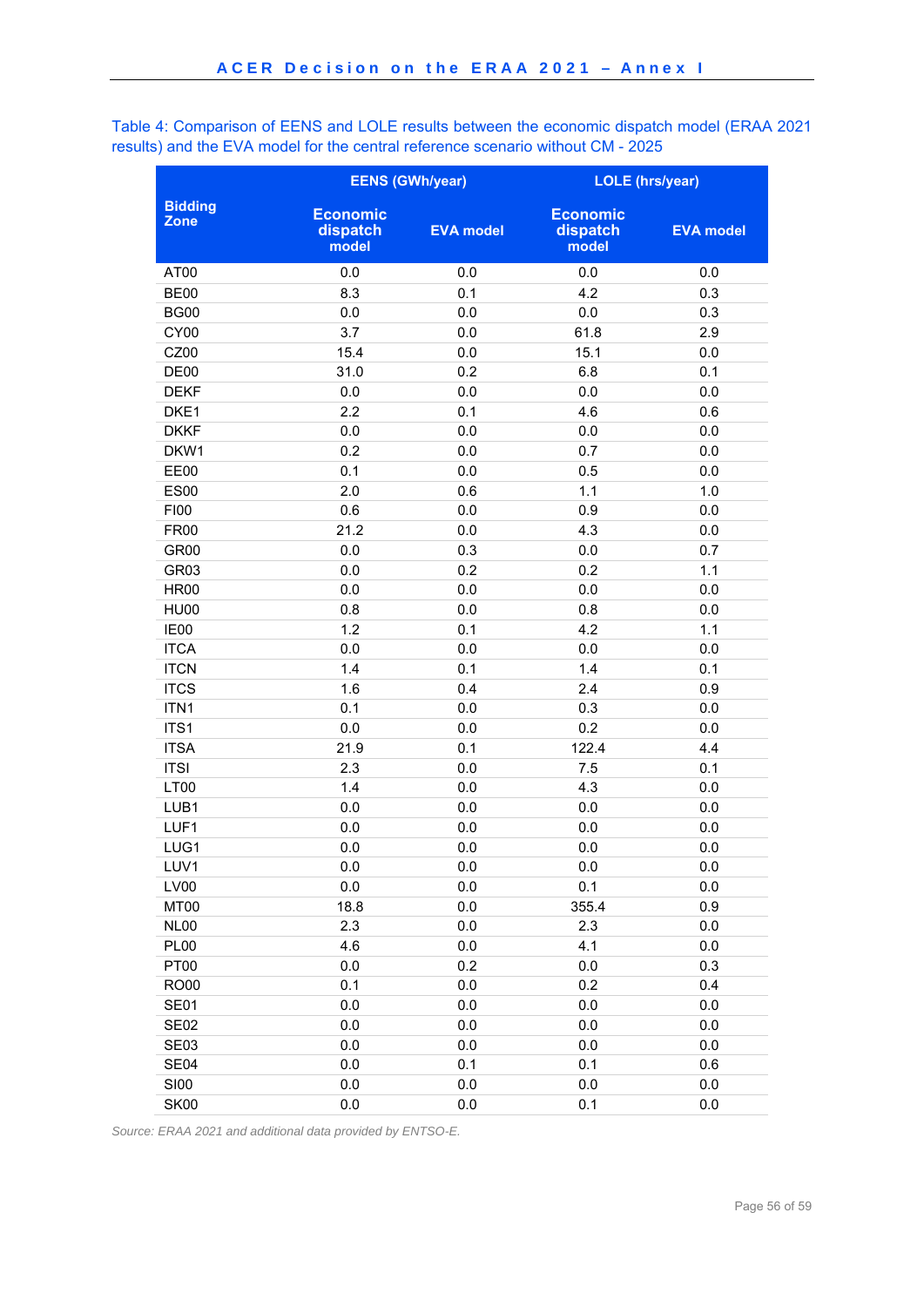Table 5: Profitability for different types of existing thermal generation per bidding zone based on revenues and costs for the central reference scenario without CM – 2025 ( $\varepsilon$ /kW)

| <b>Bidding</b><br><b>Zone</b> | Coal  | Gas       | <b>Lignite</b> | Oil   |
|-------------------------------|-------|-----------|----------------|-------|
| AT00                          |       | 147       |                |       |
| <b>BE00</b>                   |       | 220       |                | 146   |
| <b>BG00</b>                   |       | 15        | $-21$          |       |
| CY00                          |       | 632       |                | 765   |
| CZ00                          |       | 477       | 335            |       |
| DE <sub>00</sub>              | $-46$ | 197       | $-69$          |       |
| DKE1                          |       | 179       |                | 143   |
| DKW1                          |       | 171       |                |       |
| <b>EE00</b>                   |       |           |                | 248   |
| <b>ES00</b>                   |       | $-6$      |                |       |
| F100                          | 95    | 55        |                |       |
| <b>FR00</b>                   |       | 154       |                | 116   |
| GR <sub>00</sub>              |       | 43        |                |       |
| GR03                          |       | $\pmb{0}$ |                | $-20$ |
| <b>HR00</b>                   |       | 91        |                |       |
| <b>HU00</b>                   |       | 144       |                | 91    |
| IE00                          | 59    | 108       |                |       |
| <b>ITCN</b>                   |       | 118       |                |       |
| <b>ITCS</b>                   |       | 92        |                |       |
| ITN1                          |       | 79        |                |       |
| LT00                          |       | 251       |                | 230   |
| <b>NL00</b>                   | 186   | 205       |                |       |
| <b>PL00</b>                   | 176   | 250       |                |       |
| <b>PT00</b>                   |       | $-11$     |                |       |
| <b>RO00</b>                   |       | 70        |                |       |
| <b>SE03</b>                   |       | 93        |                |       |
| <b>SI00</b>                   |       | 102       | 87             |       |
| <b>SK00</b>                   | 406   | 185       |                |       |

*Source: ACER calculations based on additional data provided by ENTSO-E.*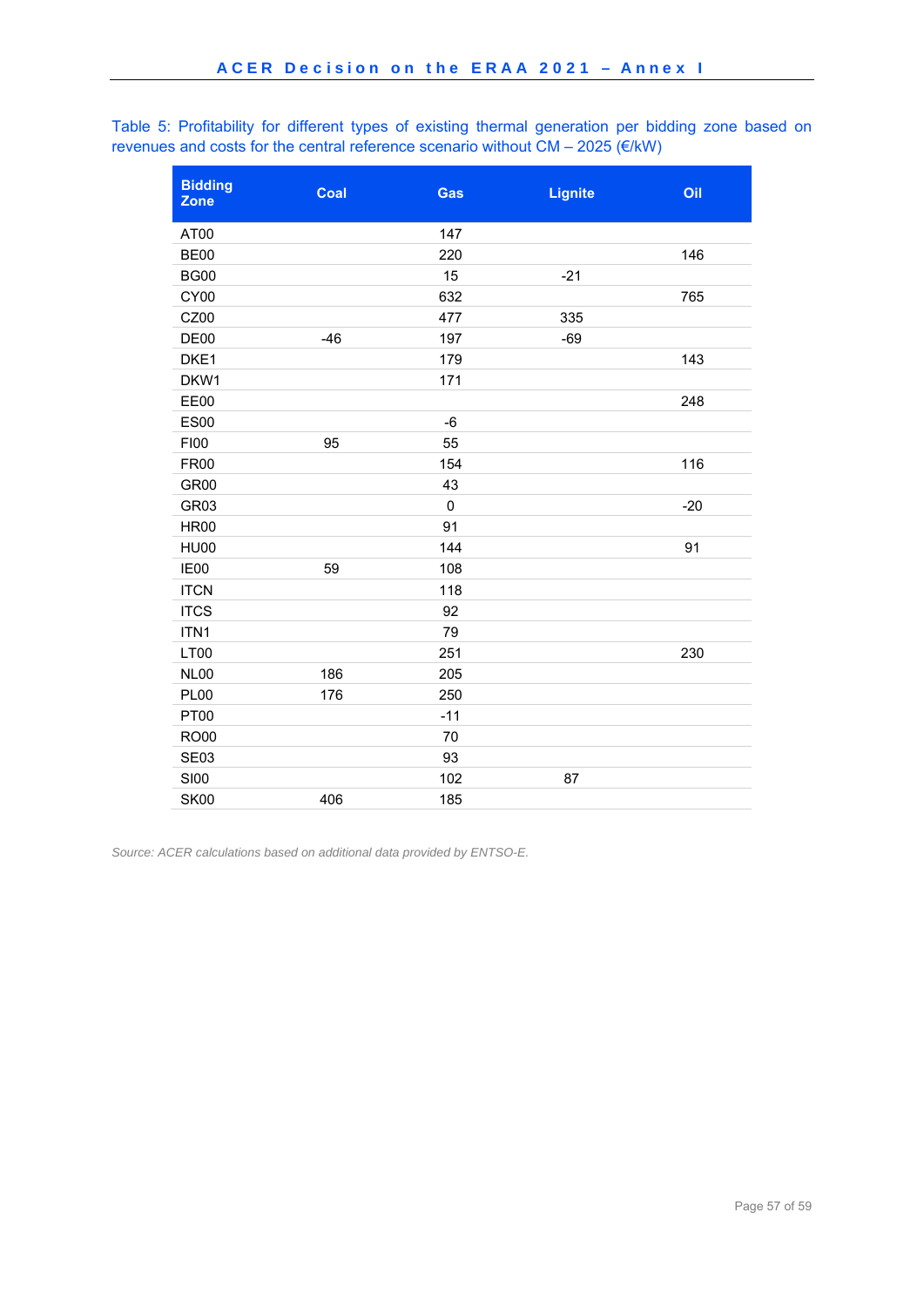# **7. List of Figures**

| Figure 1: Charging profiles for electric passenger cars - assumptions from ENTSO-E and selected      |
|------------------------------------------------------------------------------------------------------|
| Figure 2: DSR potentials per cost band and as a share of total DSR potential for EU-27 - 2025        |
|                                                                                                      |
| Figure 3: Difference in assumed installed wind and solar generation capacity assumed in the National |
|                                                                                                      |
| Figure 4: Differences in installed generation capacity between Summer Outlook 2021 and National      |
|                                                                                                      |
| Figure 5: Assumed forced outage rates for gas technologies across EU-27 bidding zones - 2025         |
|                                                                                                      |
| Figure 6: Assumed installed battery storage capacity in the EU-27 - 2025 (GW) 20                     |
| Figure 7: Average NTCs per border - 2020 (realised) and 2025 (ERAA 2021 assumptions) (MW)22          |
| Figure 8: ACER's assessment of the 70% minimum target based on the ERAA 2021 NTC                     |
|                                                                                                      |
| Figure 9: Differences in FCR requirements per Member State - 2020-2025 (MW) 27                       |
| Figure 10: Differences in assumed FCR requirements per Member State - 2020-2025 (MW) 28              |
| Figure 11. Comparison of the LOLE results between the economic dispatch (ERAA 2021 results) and      |
| the EVA model (central reference scenario without CM) - 2025 (hours per year)32                      |
| Figure 12. Profitability of gas fired units based on expected revenues and costs from the economic   |
| dispatch results for the central reference scenario without CM - 2025 (€/kW) 33                      |
| Figure 13: Assumptions for meeting the balancing reserves requirement per bidding zone in 202542     |
| Figure 14: Reserve requirement as added load compared to average peak and off-peak demand            |
|                                                                                                      |
|                                                                                                      |